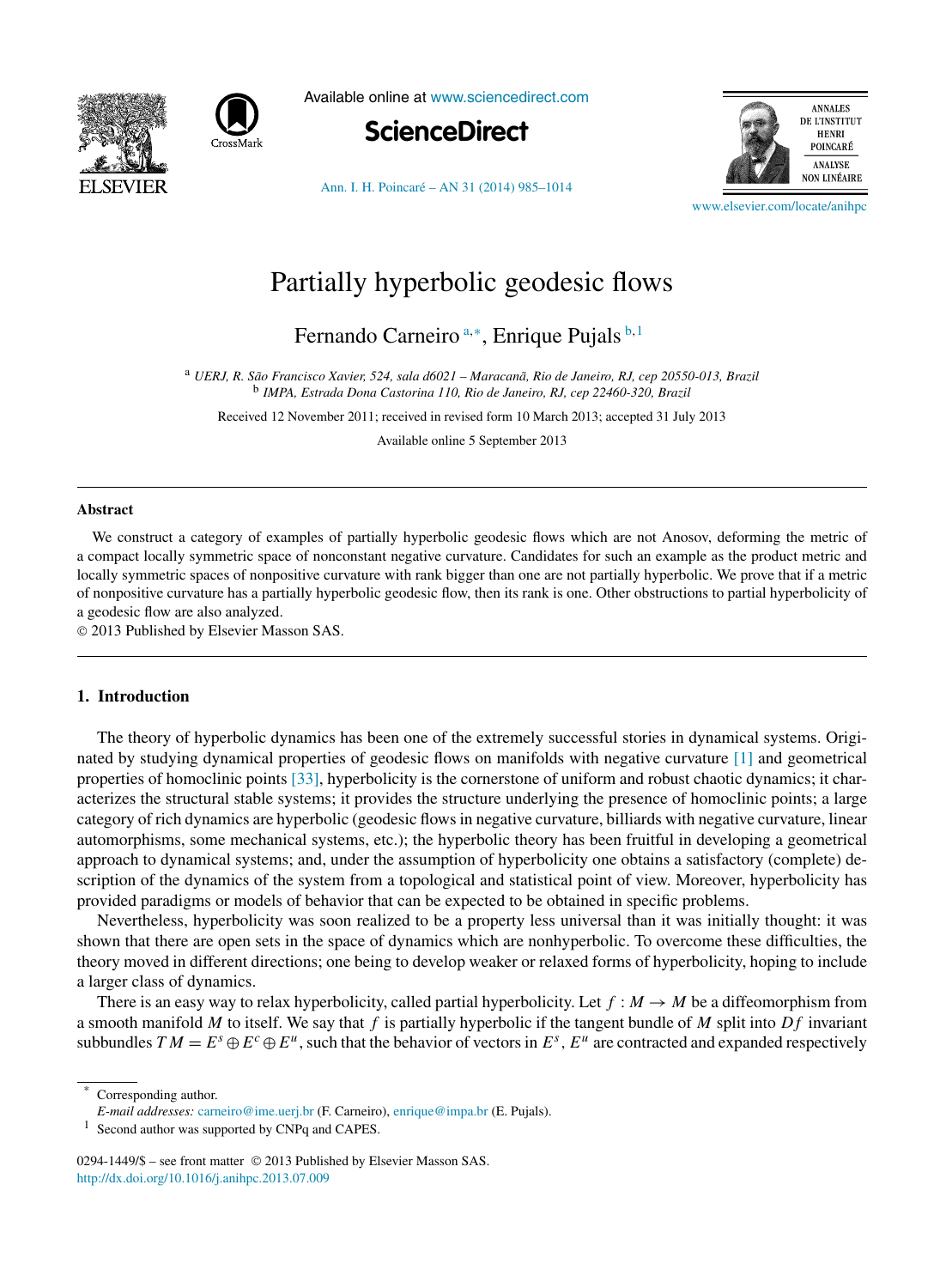<span id="page-1-0"></span>by  $Df$ , but vectors in  $E^c$  may be neutral for the action of the tangent map, i.e.,  $|d_x f^n v|$  contracts exponentially fast if *v* ∈ *E*<sup>*s*</sup>,  $|d_x f^n v|$  expands exponentially fast if  $v ∈ E^u$  and  $|d_x f^n v|$  neither contracts nor expands as fast as for the other two invariant subbundles if  $v \in E^c$ . The Anosov condition is equivalent to  $E^c(x) = \{0\}$  for all  $x \in M$ . This notion arose in a natural way in the context of time one-maps of Anosov flows, frame flows or group extensions. See  $[7,32,24,5,9]$  for examples of these systems and  $[21,29]$  for an overview.

However, and differently from hyperbolic ones, partially hyperbolic non-Anosov systems were unknown in the context of geodesic flows induced by Riemannian metrics. As far as we know, the way to produce partially hyperbolic systems in discrete dynamics are the following: time-one maps of Anosov flows, skew-products over hyperbolic dynamics, products and derived of Anosov deformations (DA). The two last approaches can be adapted to flows.

Our work shows that one is able to deform a specific metric that provides an Anosov geodesic flow to get a partially hyperbolic geodesic flow. Theorem A is inspired by the Mañé's DA construction of a partially hyperbolic diffeomorphism [\[24\].](#page-28-0)

We prove the following theorems:

**Theorem A.** *There are Riemannian metrics such that their geodesic flows are partially hyperbolic but not Anosov. Moreover, some of them are transitive.*

More precisely, we prove:

**Theorem B.** *Let (M,g) be a compact locally symmetric Riemannian manifold of nonconstant negative sectional curvature. There is a*  $C^2$ *-open set of*  $C^\infty$  *Riemannian metrics on M such that their geodesic flows are partially hyperbolic but not Anosov. Those metrics which are on the C*2*-boundary of the Anosov Riemannian metrics are transitive.*

**Remark 1.1.** These metrics are  $C^1$ -close and  $C^2$ -far from *g*, and some are  $C^2$ -far from Anosov.

**Remark 1.2.** Cartan classified the symmetric spaces of negative curvature (see [\[19,20\]\)](#page-28-0). They are:

- i. the hyperbolic space  $\mathbb{R}H^n$  of constant curvature  $-c^2$ , which is the canonical space form of negative constant curvature;
- ii. the hyperbolic space  $\mathbb{C}H^n$  of curvature  $-4c^2 \leqslant K \leqslant -c^2$ , which is the canonical Kähler hyperbolic space of constant negative holomorphic curvature −4*c*<sup>2</sup> [\[17\];](#page-28-0)
- iii. the hyperbolic space  $\mathbb{H}H^n$  of curvature  $-4c^2 \leqslant K \leqslant -c^2$ , which is the canonical quaternionic Kähler symmetric space of negative curvature [\[4,36\];](#page-28-0)
- iv. the hyperbolic space  $CaH^2$  of curvature  $-4c^2 \leqslant K \leqslant -c^2$ , which is the canonical hyperbolic symmetric space of the octonions of constant negative curvature.

The theorem works for the quotient of the Kähler hyperbolic space of constant negative holomorphic curvature by a cocompact lattice, and also for the quotient of the quaternionic Kähler symmetric space of negative curvature by a cocompact lattice. Both of these locally symmetric spaces are even-dimensional. In these cases, for a fixed  $v \in TM$ and if we suppose  $c = 1$  in the classification above, there are subspaces *A* and *B* of  $v^{\perp}$  such that if  $w \in A$  then  $K(v, w) = -1$ , if  $w \in B$  then  $K(v, w) = -\frac{1}{4}$  and  $v^{\perp} = A \oplus B$ . This property implies that the geodesic flow of these manifolds is Anosov with many invariant subbundles (see Section [6\)](#page-24-0).

**Remark 1.3.** Of course, if we multiply the metric by a constant, the Anosov or the partially hyperbolic splitting remain the same, but the curvature does not. So, we consider the maximal sectional curvature of the locally symmetric space to be −1, which is true after multiplication of the metric by a constant.

Let  $X : N \to TN$  be a vector field on *N* without singularities, i.e., for any  $p \in N$ ,  $X(p) \neq 0$ , let  $\phi_t : N \to N$  be its flow, let  $p \in N$  be a point such that  $\phi_T(p) = p$  for a positive real number T, and let  $\lambda_i$ ,  $i = 1, \ldots, \text{dim}(N)$  be the eigenvalues of  $d_p \phi_T : T_p N \to T_p N$ . Let  $\lambda_1 = 1$  be the eigenvalue associated to  $X(p)$ . We say p is hyperbolic if there is no eigenvalue in the unit circle, besides  $\lambda_1$ , i.e.,  $\lambda_i \neq 1$  for  $i = 2, \ldots$ , dim(N). We say p is quasi-elliptic if there are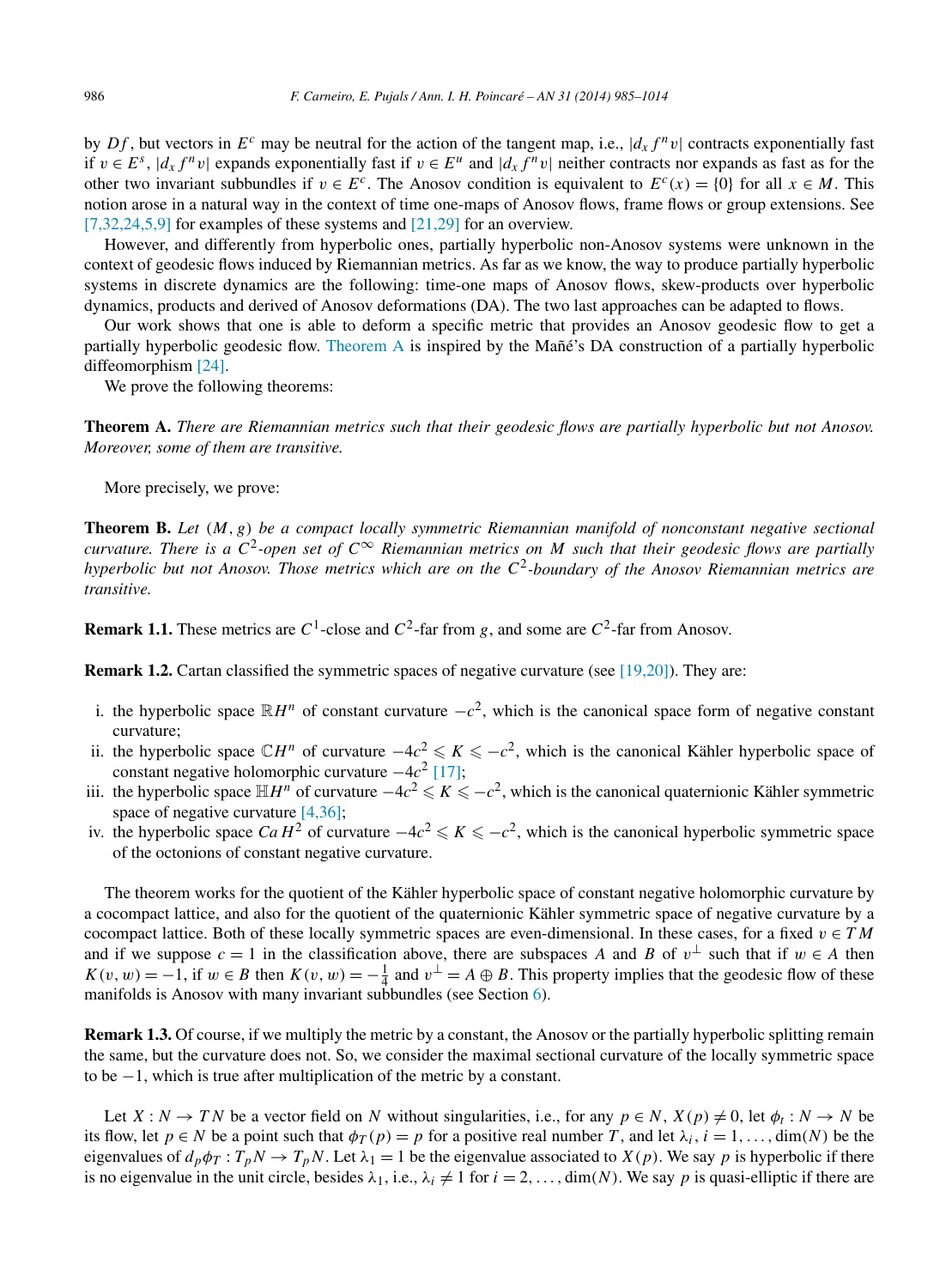<span id="page-2-0"></span>eigenvalues in the unit circle, besides  $\lambda_1$ . We say p is nondegenerate if there is no eigenvalue equal to one or to a root of the unity besides *λ*1. The next two corollaries are given by the persistence of quasi-elliptic nondegenerate periodic points.

**Corollary C.1.** *There is a*  $C^2$ -open set U of metrics in the set of metrics of M such that for  $g \in U$ , the geodesic flow of *<sup>g</sup> is partially hyperbolic but not Anosov, for (M,g) as in the previous theorem. There is also an open set* <sup>U</sup> *of metrics*  $such$  that for  $g \in \mathcal{U}'$ , the geodesic flow of  $g$  is partially hyperbolic non-Anosov and with conjugate points.

**Remark 1.4.** A classical Mañé theorem [\[26\]](#page-29-0) says that if, for a geodesic flow of a Riemannian manifold there is an invariant Lagrangian subbundle, then this Riemannian manifold does not have conjugate points. The existence of a partially hyperbolic non-Anosov geodesic flow implies that this theorem does not extend to invariant isotropic subbundles. Corollary C.1 states that some partially hyperbolic non-Anosov do have conjugate points.

**Corollary C.2.** *There is a*  $C^2$ -open set V of Hamiltonians in the set of Hamiltonians of  $(TM, \omega_{TM})$ *, near geodesic Hamiltonians, such that for*  $h \in \mathcal{U}$ , the Hamiltonian flow of h is partially hyperbolic but not Anosov.

It is easy to construct partially hyperbolic Hamiltonians by suspensions; but they are not close to geodesic flows. We also show that product metrics of Anosov geodesic flows are not examples with the partially hyperbolic property:

**Theorem D.** *If*  $(M_1, g^1)$  *and*  $(M_2, g^2)$  *are Riemannian manifolds such that the geodesic flow of at least one of them is Anosov, then the geodesic flow of*  $(M_1 \times M_2, g^1 + g^2)$  *is not partially hyperbolic.* 

For compact locally symmetric spaces of nonpositive curvature the following holds:

**Theorem E.** *If the geodesic flow of a compact locally symmetric space of nonpositive curvature is partially hyperbolic, then its geodesic flow is Anosov.*

The proof of Theorem D and Theorem E imply the following:

**Theorem F.** *If (M,g) is a compact Riemannian manifold with nonpositive sectional curvature and partially hyperbolic geodesic flow then (M,g) has rank one.*

Moreover,

**Theorem G.** *If (Mn,g) is a Riemannian manifold with partially hyperbolic geodesic flow then n is even, and if*  $n \equiv 2 \mod 4$ , then dim  $E^s = 1$  or  $n - 1$ .

Roughly speaking, the strategy of the proof of [Theorem](#page-1-0) A follows these steps:

- 1. We chose a metric whose geodesic flow is Anosov and whose hyperbolic invariant splitting is of the form  $T(UM) = E^{ss} \oplus E^s \oplus \langle X \rangle \oplus E^u \oplus E^{uu}$  (Section [4\)](#page-9-0).
- 2. We take a closed geodesic *γ* without self-intersections (Section [5.2\)](#page-14-0).
- 3. We change the metric in a tubular neighborhood of  $\gamma$  in *M*, such that along  $\gamma$  the strong subbundles (*E*<sup>*ss*</sup> and *E*<sup>*uu*</sup>) remain invariant and the weak subbundles disappear, becoming a central subbundle with no hyperbolic behavior (Section [5.3\)](#page-17-0).
- 4. Outside the tubular neighborhood of *γ* , the dynamics remains hyperbolic.
- 5. We show that for the geodesics that intersect the tubular neighborhood the cones associated to the extremal subbundles ( $E^{ss}$  and  $E^{uu}$ ) are preserved (Sections [5.3.3,](#page-19-0) [5.3.4,](#page-22-0) [5.3.5,](#page-22-0) [5.3.6\)](#page-23-0).
- 6. We prove that for vectors in the unstable cones there is expansion, and for vectors inside the stable cones there is contraction, under the action of the derivative of the new geodesic flow (Section [5.3.7\)](#page-24-0).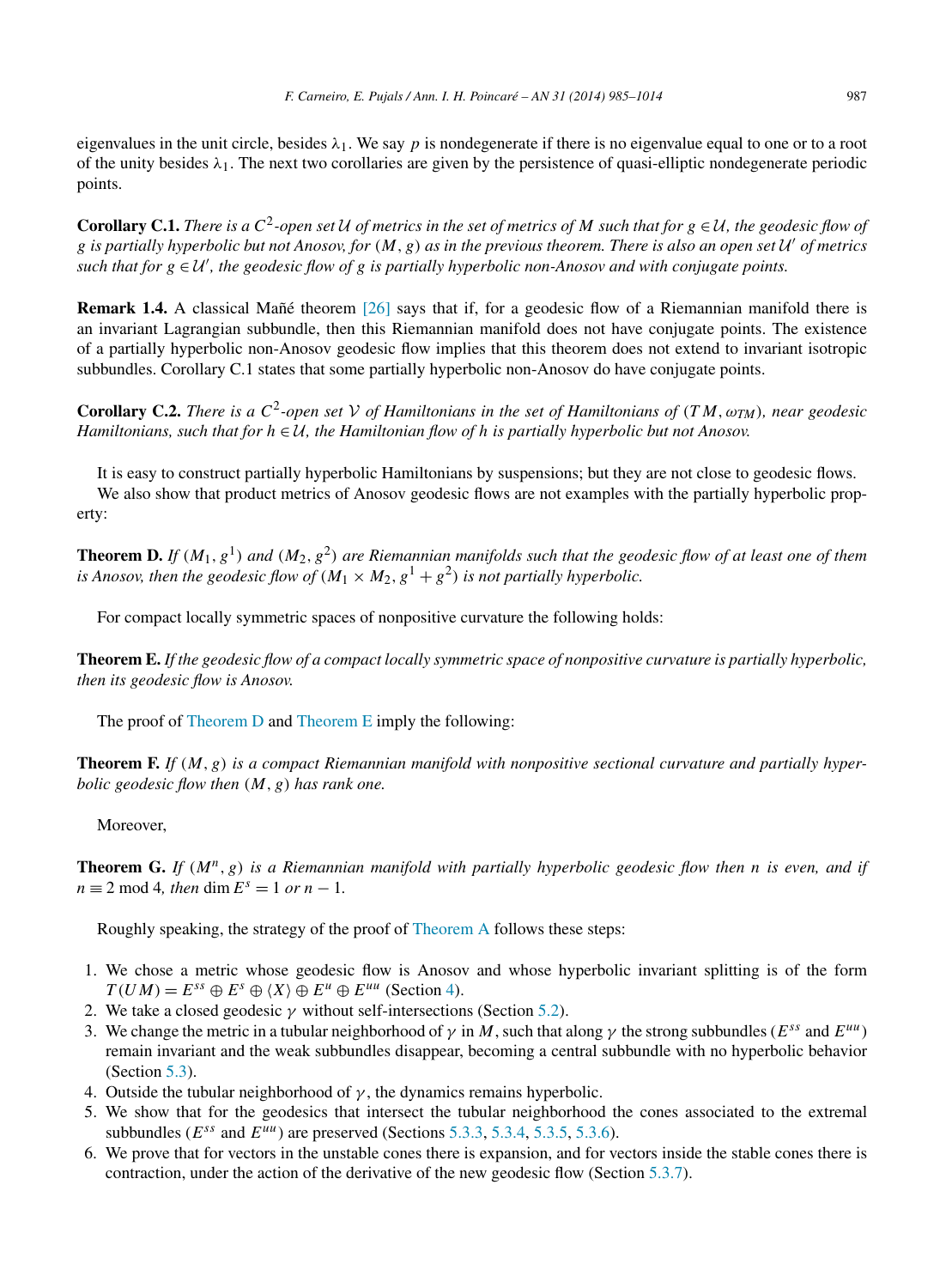**Remark 1.5.** In the case of the geodesic flow of a compact locally symmetric Riemannian manifold *(M,g)* of nonconstant negative curvature, the tangent bundle of the unitary tangent bundle *UM* splits in many invariant subbundles:  $T(UM) = E^{ss} \oplus E^s \oplus \langle X \rangle \oplus E^u \oplus E^{uu}$ . If  $\theta \in UM$ ,  $\zeta \in E^{ss}(\theta)$  then  $|d_{\theta}\zeta|$  contracts exponentially fast as  $t \to \infty$ , faster than if  $\zeta \in E^s$ . If  $\zeta \in E^{uu}$  then  $|d_\theta \zeta|$  expands exponentially fast as  $t \to \infty$ , faster than if  $\zeta \in E^u$  (see Section [4\)](#page-9-0).

We would like to recall that in the symplectic context, the existence of dominated splitting with two subbundles of equal dimension implies hyperbolicity. This was first observed by Newhouse for surfaces maps [\[27\],](#page-29-0) later by Mañé in any dimension [\[25\]](#page-29-0) for symplectic maps, by Ruggiero in the context of geodesic flows [\[30\]](#page-29-0) and Contreras for symplectic and contact flows [\[12\].](#page-28-0) We want to point out that these results do not contradict ours: the splitting for the examples of [Theorem A](#page-1-0) and [Theorem B](#page-1-0) contain more than two invariant subbundles.

There are partially hyperbolic  $\Sigma$ -geodesic flows, defined over a distribution  $\Sigma \subsetneq TM$  which arise in the study of the dynamics of free particles in a system with constraints (see [\[11\]\)](#page-28-0). However, if the distribution is involutive then the leaves of the distribution have negative curvature, and we are again in the Anosov geodesic flows case. If the distribution is not involutive, the  $\Sigma$ -geodesic flow is not a geodesic flow.

The article is organized as follows:

In the second section of the article, we introduce basic results about geodesic flows, partial hyperbolicity and the equivalent property of the proper invariance of cone fields [\[28,21\].](#page-29-0)

In the third section we prove [Theorem](#page-2-0) D. We show that product metrics are not examples of partially hyperbolic non-Anosov geodesic flows.

In the fourth section we introduce properties and the classification of locally symmetric spaces of negative curvature which are the natural candidates to deform into partially hyperbolic non-Anosov geodesic flows.

In the fifth section we prove [Theorem](#page-1-0) B, and so [Theorem A,](#page-1-0) except for the transitivity of some of the examples. We show that the deformed metric has a partial hyperbolic non-Anosov geodesic flow. We give a proof of the proper invariance of the strong cones, i.e., the derivative of the geodesic flow brings the strong unstable cone field properly inside itself, and the derivative of the inverse of the geodesic flow brings the stable cone field properly inside itself. The proof is based on the calculation of the variation of the opening of the cones of an appropriate cone field, and then we prove the exponential expansion or contraction for vectors in the strong unstable and stable cones.

In the sixth section we prove [Theorem](#page-2-0) E. We show that compact locally symmetric spaces of nonpositive sectional curvature are not partially hyperbolic. The geodesic flow of a locally symmetric spaces of nonconstant negative curvature is Anosov with at least four invariant subbundles in their dominated splitting, so they are the candidates for the deformation, since they have the property mentioned in the first item of the strategy above [\[14,15,22\].](#page-28-0)

In the last section we prove [Theorems](#page-2-0) F and G and the transitivity of some of the examples, which is stated in [Theorems A and B.](#page-1-0) We show some obstructions to the existence of a partially hyperbolic geodesic flow. In general, there are obstructions for the rank of the manifold if the Riemannian manifold has nonpositive sectional curvature, and for the dimension of the Riemannian manifold and the dimension of the hyperbolic invariant subbundles.

# **2. Preliminaries**

In this section, we give some preliminary definitions. In the first subsection, the definitions are about geodesic flows. The basic reference for this subsection is the book by Paternain [\[28\].](#page-29-0) In the second subsection, we give the main definitions about partial hyperbolicity and the basic reference is the survey by Hasselblatt and Pesin [\[21\].](#page-28-0)

# *2.1. Geodesic flows*

A Riemannian manifold *(M, g)* is a  $C^{\infty}$ -manifold with a Euclidean inner product  $g_x$  in each  $T_xM$  which varies smoothly with respect to  $x \in M$ . So a Riemannian metric is a smooth section  $g : M \to Symm_2^+(TM)$ , where *Symm*<sup>+</sup>  $(TM)$  is the set of positive definite bilinear and symmetric forms in *TM*. Along the article we will consider the topology of the space of metrics of a manifold  $M$  to be the  $C^2$ -topology on the space of these sections.

The geodesic flow of the metric *g* is the flow

$$
\begin{aligned} \phi_t: TM &\rightarrow TM, \\ \phi_t(x,v) &= \left(\gamma_{(x,v)}(t), \gamma'_{(x,v)}(t)\right), \end{aligned}
$$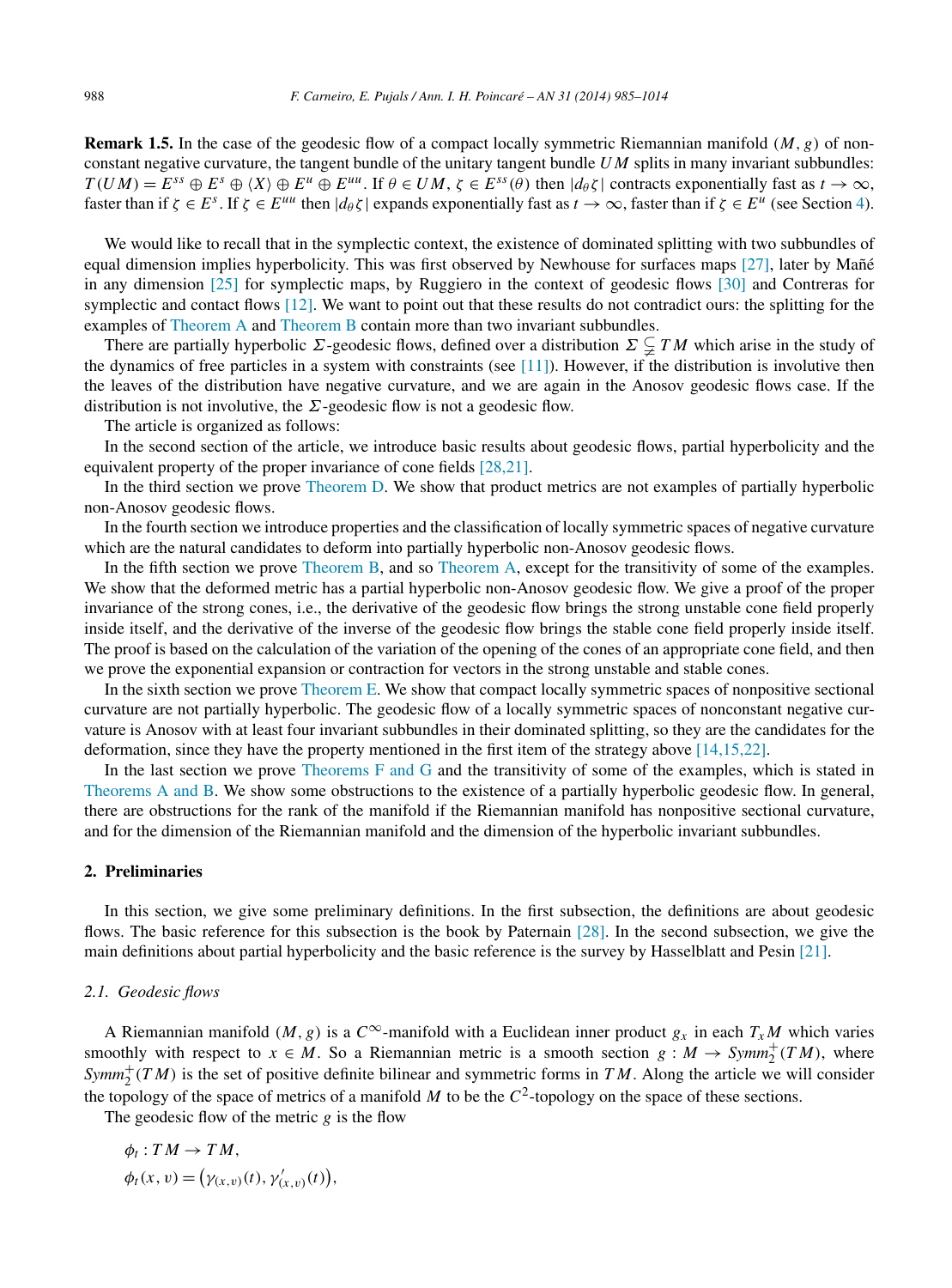such that  $\gamma_{(x,v)}$  is the geodesic for the metric *g* with initial conditions  $\gamma_{(x,v)}(0) = x$  and  $\gamma'_{(x,v)}(0) = v, x \in M$ ,  $v \in T_xM$ . Since the speed of the geodesics is constant, we can consider the flow restricted to *UM* := {*(x,v)* ∈ *TM*:  $g_x(v, v) = 1$ .

**Definition 2.1.** Let  $\pi_M : TM \to M$  be the canonical projection of the tangent bundle. The vertical subbundle,  $\pi_V$ :  $V(TM) \rightarrow TM$ , is the bundle whose fiber at  $\theta \in T_xM$  is given by  $V(\theta) = \text{ker}(d_{\theta} \pi_M)$ .

**Definition 2.2.**  $K : T(TM) \rightarrow TM$ , which is called the connection map associated to the metric *g*, is defined as follows: given  $\xi \in T_\theta TM$  let  $z : (-\epsilon, \epsilon) \to TM$  be an adapted curve to  $\xi$ ; let  $\alpha : (-\epsilon, \epsilon) \to M : t \to \pi_M \circ z(t)$ , and Z the vector field along  $\alpha$  such that  $z(t) = (\alpha(t), Z(t))$ ; then  $K_\theta(\xi) := (\nabla_{\alpha'} Z)(0)$ .  $\pi_H : H(TM) \to TM$ , the horizontal subbundle, is given by  $H(\theta) := \text{ker}(K_{\theta})$ .

Some properties of *H* and *V* are:

- 1.  $H(\theta) \cap V(\theta) = 0$ ,
- 2.  $d_{\theta}\pi$  and  $K_{\theta}$  give identifications of  $H(\theta)$  and  $V(\theta)$  with  $T_xM$ ,
- 3.  $T_{\theta}TM = H(\theta) \oplus V(\theta)$ .

The geodesic vector field  $G: TM \to T(TM)$  is given by  $G(v) = (v, 0)$  in the decomposition  $H \oplus V \approx \pi^*TM \oplus V$ *π*∗*T M*.

The decomposition in horizontal and vertical subbundles allows us to define the Sasaki metric on *T M*:

$$
\widehat{g}_{\theta}(\xi,\eta) := g_x \big( d_{\theta} \pi(\xi), d_{\theta} \pi(\eta) \big) + g_x \big( K_{\theta}(\xi), K_{\theta}(\eta) \big) = g_x(\xi_h, \eta_h) + g_x(\xi_v, \eta_v)
$$

for  $\xi$  and  $\eta \in T_{\theta}TM$ , with  $\xi = (\xi_h, \xi_v)$  and  $\eta = (\eta_h, \eta_v)$  in the decomposition  $T_{\theta}TM = H(\theta) \oplus V(\theta)$ , with  $\xi_h$  and  $\eta_h \in T_x M \cong H(\theta), \xi_v$  and  $\eta_v \in T_x M \cong V(\theta)$ .

It also allows us to define a symplectic 2-form and an almost complex structure *J* on *T M* and a contact form on *UM*:

$$
\Omega_{\theta}(\xi,\eta) := g_x \big( d_{\theta} \pi(\xi), K_{\theta}(\eta) \big) - g_x \big( K_{\theta}(\xi), d_{\theta} \pi(\eta) \big)
$$
  
=  $g_x(\xi_h, \eta_v) - g_x(\eta_h, \xi_v),$   

$$
\widetilde{J}(\xi_h, \xi_v) := (-\xi_v, \xi_h),
$$
  

$$
\alpha_{\theta}(\xi) := \widehat{g}_{\theta}(\xi, G(\theta)) = g_x \big( d_{\theta} \pi(\xi), v \big) = g_x(\xi_h, v).
$$

**Definition 2.3.** The geodesic flow leaves *UM* invariant, and we can define a contact form on *UM* such that its Reeb vector field is the geodesic vector field:  $\pi_S : S(UM) \to UM$  is the contact structure bundle on  $UM$ , with fiber  $S(\theta) := \ker(\alpha_{\theta})$ . It is an invariant subbundle for the geodesic flow, and  $\mathbb{R} \cdot G \oplus S = T(UM)$ . The vector bundle *S(UM)* also has a decomposition on horizontal and vertical subbundles.

In the next definition, we relate the derivative of the geodesic flow with the Jacobi fields of the metric that generates the flow.

**Definition 2.4.** Let  $\gamma_\theta$  be a geodesic on the Riemannian manifold  $(M, g)$  with initial conditions  $\gamma_\theta(0) = x$ ,  $\gamma_\theta'(0) = v$ , where  $\theta = (x, v)$ ,  $x \in M$ ,  $v \in T_xM$ . A Jacobi field  $\zeta(t)$  along a geodesic  $\gamma_\theta$  is a vector field obtained by a variation of the geodesic  $\gamma_{\theta}$  through geodesics:

$$
\zeta(t) := \frac{\partial}{\partial s}\bigg|_{s=0} \pi \circ \phi_t(z(s)),
$$

where  $z(0) = \theta$ ,  $z'(0) = \xi$  and  $z(s) = (\alpha(s), Z(s))$  (where *z*,  $\alpha$ , *Z* were introduced in Definition 2.2). It satisfies the following equation:

$$
\zeta'' + R(\gamma'_{\theta}, \zeta)\gamma'_{\theta} = 0.
$$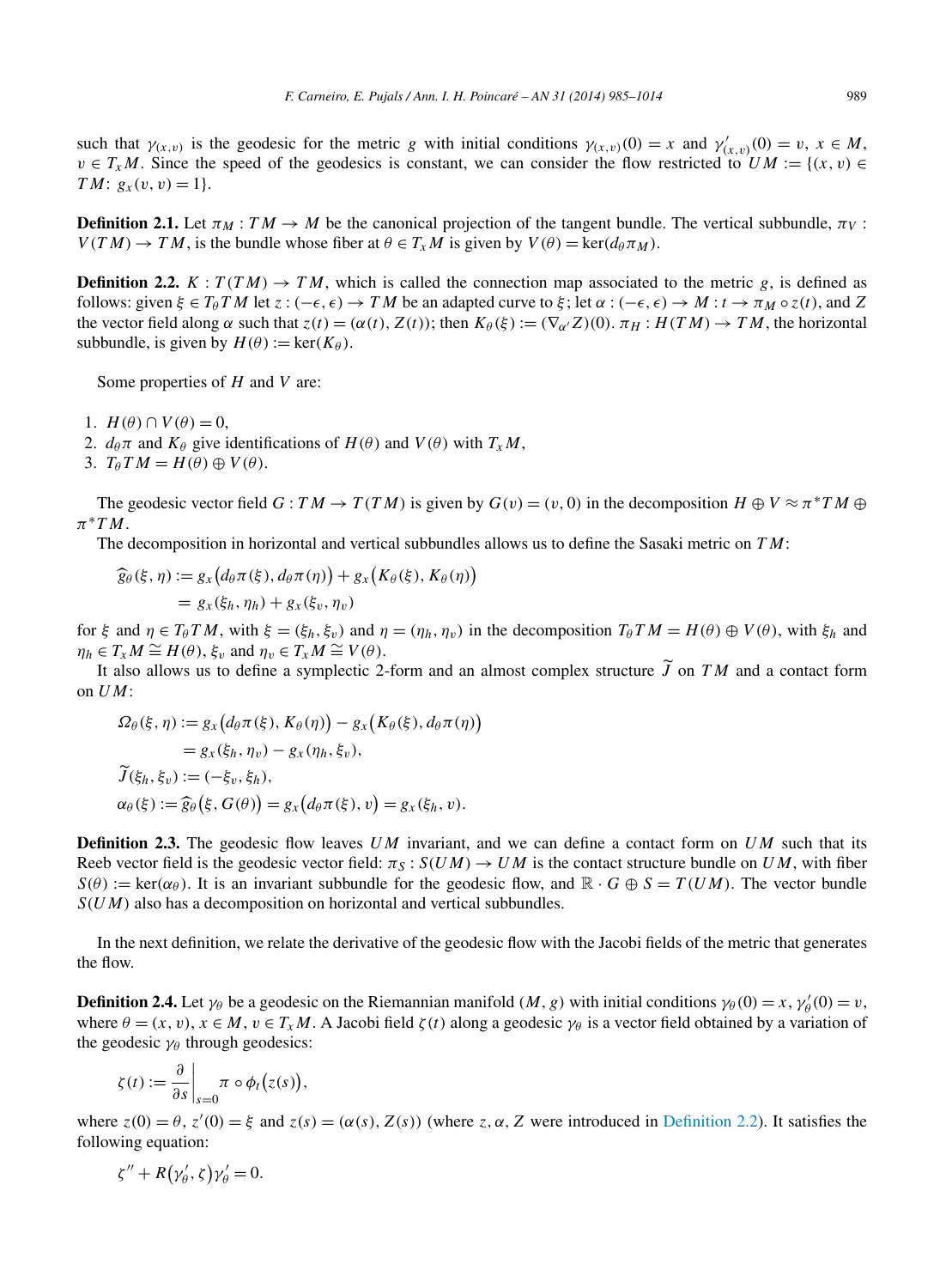<span id="page-5-0"></span>Its initial conditions are:

$$
\zeta(0) = \frac{\partial}{\partial s}\Big|_{s=0} \pi \circ z(s) = d_{\theta} \pi \xi = \xi_h,
$$
  

$$
\zeta'(0) = \frac{D}{dt} \frac{\partial}{\partial s}\Big|_{t=0, s=0} \pi \circ \phi_t(z(s)) = \frac{D}{\partial s} \frac{\partial}{\partial t}\Big|_{s=0, t=0} \pi \circ \phi_t(z(s))
$$
  

$$
= \frac{D}{\partial s}\Big|_{s=0} Z(s) = K_{\theta} \xi = \xi_v.
$$

Observe that the choice of  $\xi$  determines a Jacobi field  $\zeta_{\xi}$  along  $\gamma_{\theta}$  and so the derivative of a geodesic flow is:  $d_{\theta} \phi_t(\xi) = (\zeta_{\xi}(t), \zeta'_{\xi}(t)).$ 

We can restrict the action of the derivative of the geodesic flow to the contact structure:  $d_{\theta}\phi_t(\xi)$ :  $S(UM) \rightarrow$ *S(UM)*. In this case the Jacobi fields associated with the contact structure are the orthogonal to the geodesics on *M*:  $\zeta : \mathbb{R} \to \gamma_\theta^* T M$  such that  $\zeta(0) = \xi_h$ ,  $\zeta'(0) = \xi_v$ , where  $\xi \in T_\theta T M$ ,  $\xi_h \perp \theta$ ,  $\xi_v \perp \theta$ .

**Remark 2.5.** We define the curvature tensor  $R: \Gamma(TM) \times \Gamma(TM) \times \Gamma(TM) \rightarrow \Gamma(TM)$  as it is done in do Carmo's book [\[10\]:](#page-28-0)

$$
R(X, Y)Z := \nabla_Y \nabla_X Z - \nabla_X \nabla_Y Z + \nabla_{[X, Y]} Z.
$$

## *2.2. Partial hyperbolicity*

**Definition 2.6.** A partially hyperbolic flow  $\phi_t : N \to N$  in the manifold *N* generated by the vector field *X* :  $N \to TN$ is a flow such that its quotient bundle  $TN/(X)$  has an invariant splitting  $TN/(X) = E^s \oplus E^c \oplus E^u$  such that these subbundles are non-trivial and have the following properties:

$$
d_x \phi_t(E^s(x)) = E^s(\phi_t(x)),
$$
  
\n
$$
d_x \phi_t(E^c(x)) = E^c(\phi_t(x)),
$$
  
\n
$$
d_x \phi_t(E^u(x)) = E^u(\phi_t(x)),
$$
  
\n
$$
||d_x \phi_{t}|_{E^s} || \leq C \exp(t\lambda),
$$
  
\n
$$
||d_x \phi_{-t}|_{E^u} || \leq C \exp(t\lambda),
$$
  
\n
$$
C \exp(t\mu) \leq ||d_x \phi_t|_{E^c} || \leq C \exp(-t\mu),
$$

for some constants  $\lambda < \mu < 0 < C$  and for all  $x \in N$ . In the context of the present paper, N is the unitarian tangent bundle *UM*.

**Definition 2.7.** A splitting  $E \oplus F$  of the quotient bundle  $TN/(X)$  is called a dominated splitting if:

$$
d_x \phi_t(E(x)) = E(\phi_t(x)),
$$
  
\n
$$
d_x \phi_t(F(x)) = F(\phi_t(x)),
$$
  
\n
$$
||d_x \phi_t|_{E(x)}|| \cdot ||d_{\phi_t(x)} \phi_{-t}|_{F(\phi_t(x))}|| < C \exp(-t\lambda)
$$
  
\nfor some constants  $C, \lambda > 0$  and  $x \in N$ .

We only need to prove the existence of dominated splitting because of a well-known result in symplectic dynamics – Theorem A of  $[12]$ , Proposition 2.1 of  $[30]$ :

**Lemma 2.8.** *Let*  $(N, \omega)$  *be a symplectic manifold,*  $\omega$  *its symplectic* 2*-form and*  $\phi_t : N \to N$  *a flow on N such that*  $\mathcal{L}_X\omega = 0$ , i.e., it preserves the symplectic structure of *N*. If there is a dominated splitting  $TN/(X) = E \oplus E^c \oplus F$ *such that*  $dim(E) = dim(F)$ *, then for all*  $x \in N$  *there is a positive real number C and a negative real number*  $\lambda$  *such that*

 $||d_x \phi_t|_E || \leq C \exp(t\lambda), \qquad ||d_x \phi_{-t}|_F || \leq C \exp(t\lambda).$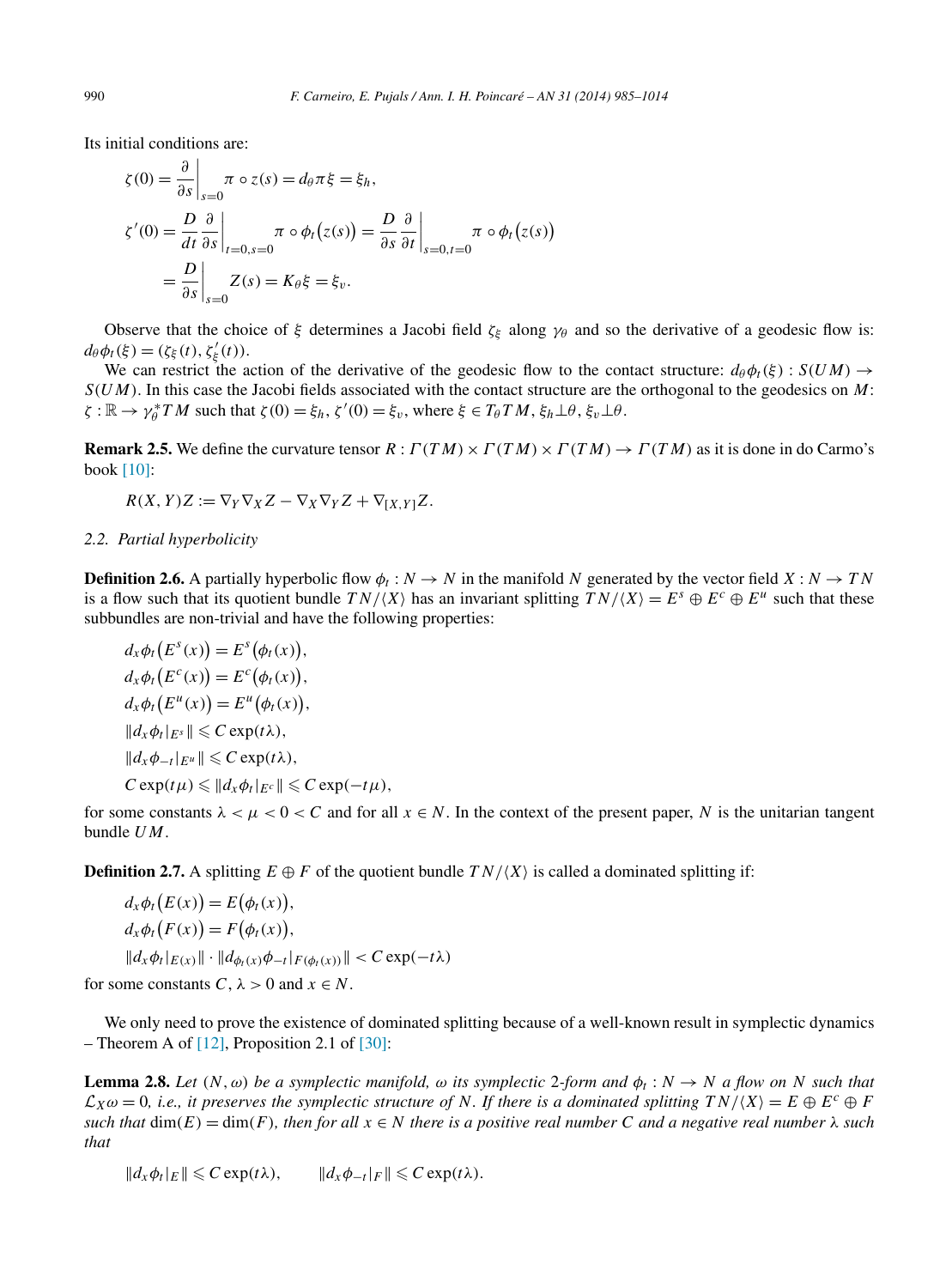<span id="page-6-0"></span>There is a useful criterion for verifying partial hyperbolicity, called the cone criterion:

Given  $x \in N$ , a subspace  $E(x) \subset T_xN$  and a number  $\delta$ , we define the cone at x centered around  $E(x)$  with angle  $\delta$ as

$$
C(x, E(x), \delta) = \{v \in T_x N: \angle(v, E(x)) < \delta\},
$$

where  $\angle(v, E(x))$  is the angle that the vector  $v \in T_xN$  makes with its own projection to the subspace  $E(x) \subset T_xN$ . Sometimes, the constant  $\delta$  involves in the definition of the cone  $C(x, E(x), \delta)$  is called the *opening of the cone*.

A flow is partially hyperbolic if there are  $\delta > 0$ , some time  $T > 0$ , and two continuous cone families  $C(x, E_1(x), \delta)$ and  $C(x, E_2(x), \delta)$  such that:

 $d_x \phi_{-t} (C(x, E_1(x), \delta)) \subsetneq C(x, E_1(\phi_{-t}(x)), \delta),$  $d_x \phi_t \big( C(x, E_2(x), \delta) \big) \subsetneq C(x, E_2(\phi_t(x)), \delta),$  $||d_x \phi_t \xi_1|| < K \exp(t\lambda),$  $||d_x \phi_{-t} \xi_2|| < K \exp(t\lambda),$ 

for  $\xi_1 \in C(x, E_1(x), \delta)$ ,  $\xi_2 \in C(x, E_2(\phi_t(x)), \delta)$ , some constants  $K > 0$ ,  $\lambda < 0$  and all  $t > 0$ .

#### *2.2.2. Partial hyperbolicity and angle cone variation*

Let  $Pr_E: TN \to E$  be the orthogonal projection to *E*, where  $\pi_E: E \to N$  is a vector subbundle of *TN*. We define

$$
\Theta_E(v) := \frac{g(Pr_E v, Pr_E v)}{g(v, v)}.\tag{1}
$$

To prove that the proper invariance of cones holds, it is enough to check the following inequality:

$$
\frac{d}{dt}\Theta_{E(\phi_t(x))}\big(d_x\phi_t(v)\big) > 0\tag{2}
$$

for  $v \in \partial C(x, E(x), \delta) := \{w \in T_xN: \angle(w, E(x)) = \delta\}.$ 

**Remark 2.9.** The quantity  $\Theta_E(v)$  equals twice the square of the cosine of the angle between *v* and the subspace *E*, so if it increases along the flow, then the cone field is properly invariant. We call the derivative above the *angle cone variation*. This calculation is inspired by the calculations in [\[35\],](#page-29-0) although we do not use quadratic forms here.

The proper invariance of the cones by the derivative of the geodesic flow implies the existence of a dominated splitting. For the exponential expansion or contraction in the unstable and stable directions, respectively, we only need to check exponential expansion or contraction inside the unstable and stable cones, respectively.

**Lemma 2.10.** For a fixed  $\delta > 0$ , and a fixed subbundle  $E \to N$ ,  $E(x) \subset T_xN$ , if inequality (2) holds for  $v \in$ *∂C(x,E(x),δ), then the cone field is proper invariant for the geodesic flow.*

**Proof.** Let  $c \in (1, 2)$  be such that  $2\cos^2(\delta) = c$ . Then

$$
C(x, E(x), \delta) = \{ \Theta_E(v) \ge c \},
$$
  

$$
\partial C(x, E(x), \delta) = \{ \Theta_E(v) = c \}
$$

Notice that the quantity on the left side of (2) is the same for *v* and for  $kv$  for every  $k > 0$ . Then we can calculate for *v* such that  $g(v, v) = 1$ . Define

$$
\partial_1 C(x, E(x), \delta) = \{ g(Pr_E v, Pr_E v) = c, g(v, v) = 1 \}.
$$

*.*

Then the set of vectors in the above defined boundary of the cones is compact, which implies that its derivative is bounded away from zero:

$$
\frac{d}{dt}\Theta_{E(\phi_t(x))}\big(d_x\phi_t(v)\big)\geqslant a>0.
$$

Its immediate consequence is that the cone field is properly invariant by the flow.  $\Box$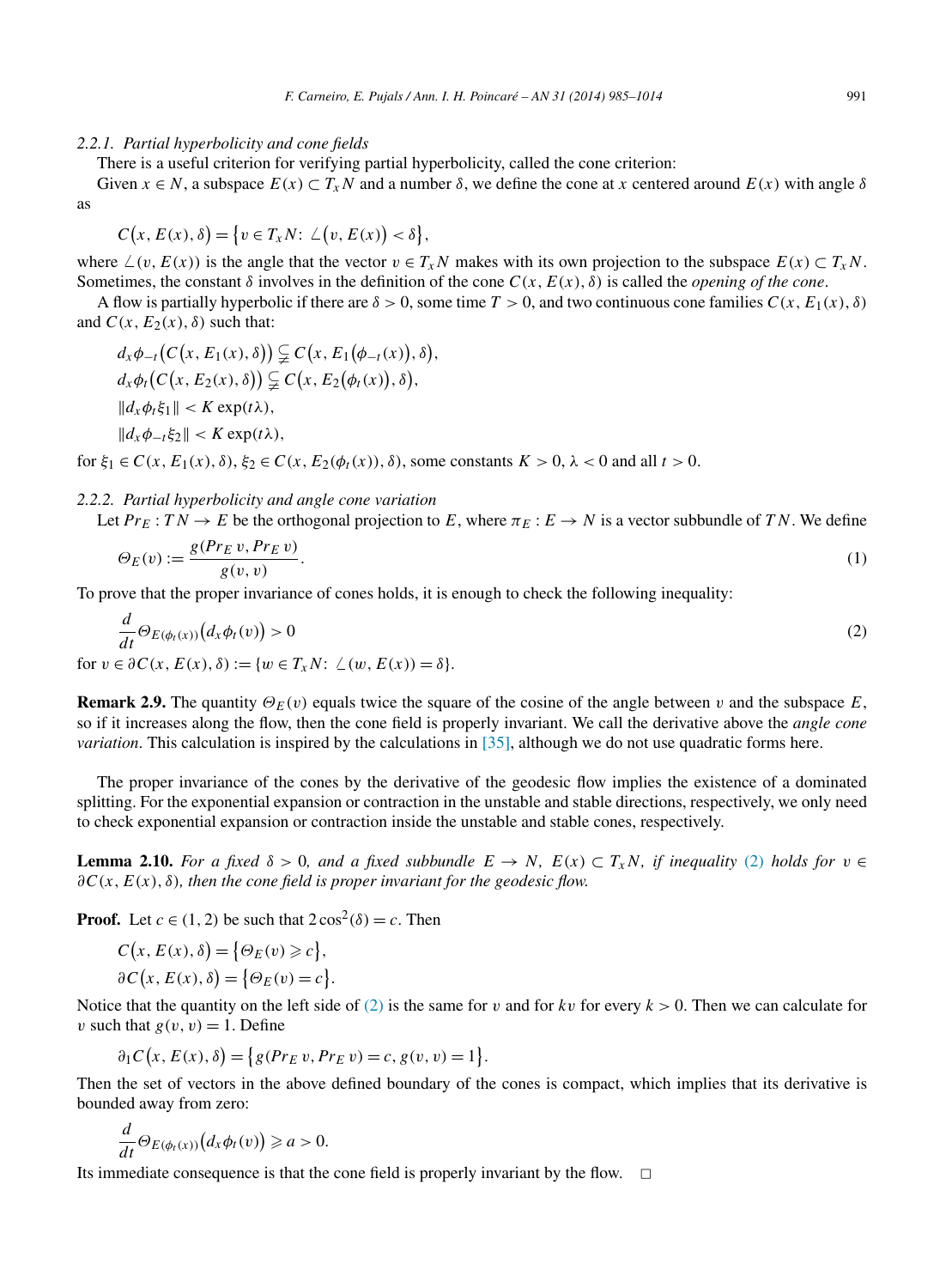## <span id="page-7-0"></span>**3. The geodesic flow of a product metric is not partially hyperbolic**

Now, we are going to show that some simple candidates for partially hyperbolic geodesic flows are not partially hyperbolic. In particular, we are going to prove that product metrics are neither Anosov nor partially hyperbolic.

A natural candidate for symplectic partially hyperbolic dynamics is the following: for any hyperbolic symplectic action  $\Phi : \mathbb{R} \to Sp(E, \omega)$ ,  $\pi : E \to B$  a symplectic bundle with  $\omega$  as its symplectic 2-form, one can produce another symplectic action  $\Phi^* : \mathbb{R} \to Sp(E, \omega) \oplus Sp(B \times \mathbb{R}^2, \omega_0) : t \to \Phi(t) \oplus Id$ , where  $\omega_0 = dx \wedge dy$  is the canonical symplectic form of  $\mathbb{R}^2 = \{(x, y): x, y \in \mathbb{R}\}$ . The symplectic flow associated with this symplectic R-action is partially hyperbolic with a central direction of dimension 2. For geodesic flows the above described construction does not work.

**Theorem 3.1.** *Let (M,g) be a Riemannian manifold whose geodesic flow is Anosov. Then, the product Riemannian manifold*  $(M \times \mathbb{T}^n, g + g_0)$  *where*  $(\mathbb{T}^n, g_0)$  *is*  $\mathbb{T}^n$  *with its canonical flat metric, is not partially hyperbolic.* 

**Proof.** Notice that for any  $x \in M$ ,  $\{x\} \times \mathbb{T}^n$  is a totally geodesic submanifold of  $(M \times \mathbb{T}^n, g + g^0)$ . So, its second fundamental form is identically zero. Since the metric in  $\mathbb{T}^n$  is flat this implies that, for any  $x \in M$  and any  $y \in \mathbb{T}^n$ :

$$
R(\gamma'_{(x,y,0,v)},(0,w))\gamma'_{(x,y,0,v)}=0,
$$

where  $\gamma_{(x,y,0,v)}$  is the geodesic of  $(M \times \mathbb{T}^n, g+g^0)$  starting at  $(x, y) \in M \times \mathbb{T}^n$  with  $\gamma'_{(x,y,0,v)}(0) = (0, v) \in T_x M \times \mathbb{R}^n$ , the covariant derivative of the geodesic starting at  $(x, y)$  with tangent vector  $(0, v)$ .

For a product metric in  $(M_1 \times M_2, g^1 + g^2)$ , let us say *R* is the curvature tensor of the product Riemannian manifold with the product metric and  $R<sup>1</sup>$  the curvature tensor of the Riemannian manifold  $M<sub>1</sub>$ . Then the following properties hold:

- i.  $R(X, Y, Z, W) = R<sup>1</sup>(X, Y, Z, W)$ , for *X, Y, Z, W* tangent to *M*<sub>1</sub>, because of Gauss' equation and the fact that the second fundamental form is zero [\[10\];](#page-28-0)
- ii.  $R(X, Y, Z, N) = 0$ , for *X*, *Y*, *Z* tangent to *M*<sub>1</sub> and *N* tangent to *M*<sub>2</sub>, because of Codazzi's equation and the fact that the second fundamental form is zero  $[10]$ ;
- iii.  $R(X, N, X, \hat{N}) = 0$ , for *X*, *Y* tangent to  $M_1$  and *N*,  $\hat{N}$  tangent to  $M_2$ , because  $K(X, N) = 0$  [\[10\].](#page-28-0)

Then, for a submanifold  $\{x\} \times \mathbb{T}^n$  with the flat metric:

$$
R(\gamma'_{(x,y,0,v)},\cdot)\gamma'_{(x,y,0,v)}\equiv 0.
$$

So, the derivative of the geodesic flow along geodesics in  ${x} \times \mathbb{T}^n$  does not have any exponential contraction or expansion. So, there is no partially hyperbolic splitting for its geodesic flow.  $\Box$ 

**Theorem 3.2.** Let  $(M_1, g^1)$  and  $(M_2, g^2)$  be two Riemannian manifolds whose geodesic flows are Anosov. The *geodesic flow of the Riemannian manifold*  $(M_1 \times M_2, g^1 + g^2)$  *is not Anosov.* 

**Proof.** The proof that this geodesic flow is not Anosov is easy. It is a classical result that  $(x_0, \gamma_{(y,y)}(t))$  and  $(\gamma_{(x,u)}(t), y_0)$  are geodesics of the product metric,  $x_0 \in M_1$ ,  $y_0 \in M_2$ ,  $u \in T_xM_1$ ,  $v \in T_yM_2$ ,  $\gamma_{(x,u)}(0) = x$  and  $\gamma'_{(x,u)}(0) = u$ ,  $\gamma_{(y,v)}(0) = y$  and  $\gamma'_{(y,v)}(0) = v$ . So, we choose  $x_0$  and  $x_1 \in M_1$  close enough. Then  $(x_0, \gamma_{(y,v)}(t))$  and  $(x_1, y_{(y,y)}(t))$  are two geodesics of the product metric with initial conditions  $(x_0, y, 0, v)$  and  $(x_1, y, 0, v)$ . Let *dist* be the distance function for the Sasaki metric of  $U(M_1 \times M_2)$  and  $dist_1$  be the distance function for the Sasaki metric of *UM*<sub>1</sub>. The geodesic flow is not expansive, because  $dist(\phi_t(x_0, y, 0, v), \phi_t(x_1, y, 0, v)) = dist_1((x_0, 0), (x_1, 0))$  and therefore, for any  $\epsilon > 0$ , if  $x_0$  and  $x_1$  are close enough, then  $dist_1((x_0, 0), (x_1, 0)) < \epsilon$ , and so the geodesic flow is not Anosov.  $\square$ 

**Theorem 3.3.** *The geodesic flow of the product metric of a product manifold of two Riemannian manifolds with Anosov geodesic flows is not partially hyperbolic.*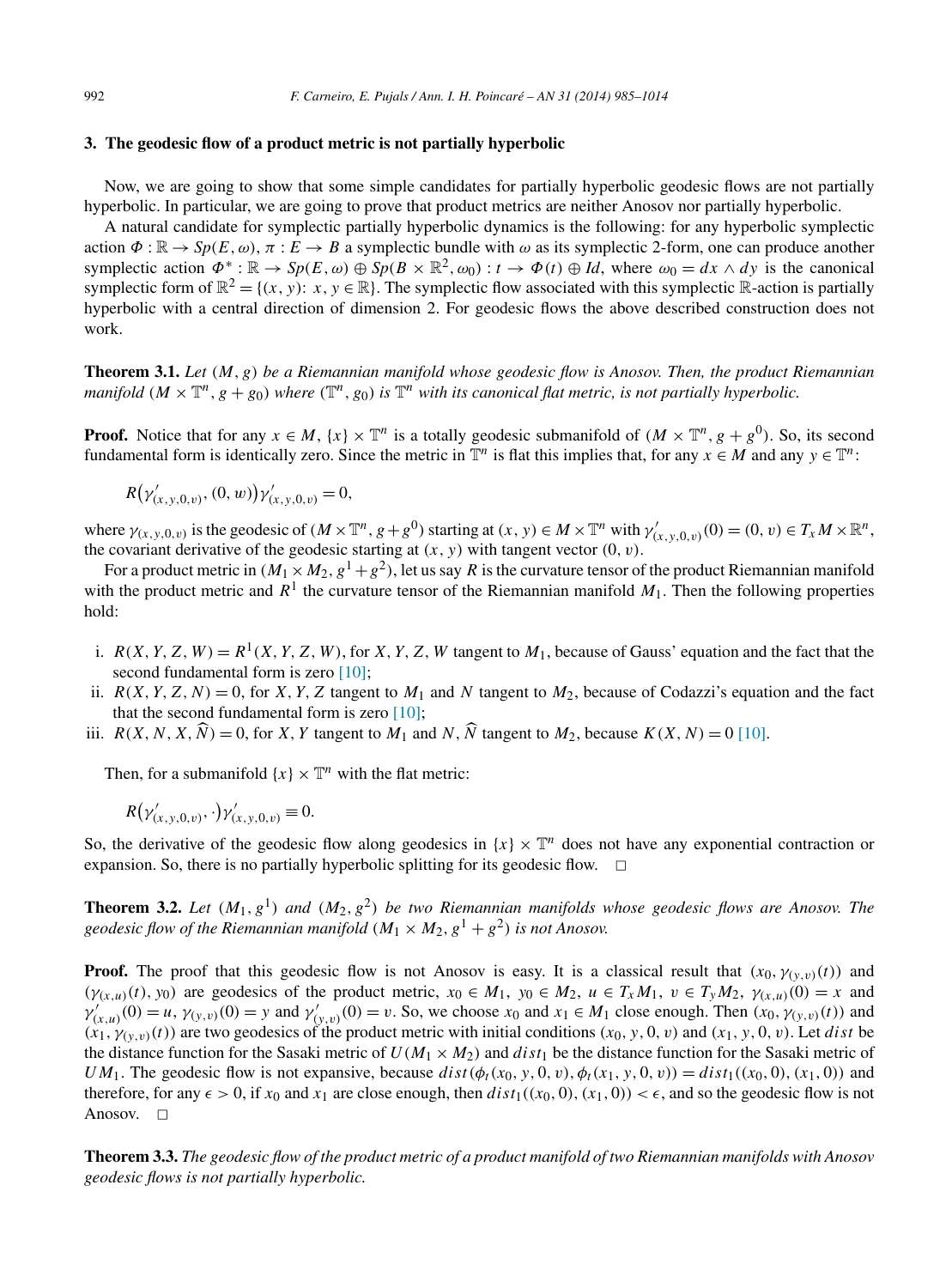**Proof.** Take local coordinates for the geodesic flow of the product metric. Let  $x \in M_1$ ,  $y \in M_2$ ,  $u \in T_xM_1$ ,  $v \in T_yM_2$ , and let  $\gamma_{(x,y,u,v)}(t)$  be the geodesic with initial conditions  $\gamma_{(x,y,u,v)}(0) = (x,y)$  and  $\gamma'_{(x,y,u,v)}(0) = (u,v)$ . Since the product metric is a sum of the two metrics, we have that  $\pi_i$ :  $M_1 \times M_2 \to M_i$ ,  $i = 1, 2$ , the natural projection from the product manifold to  $M_i$ , is an isometric submersion. So  $\gamma_{(x,y,u,v)}(t) = (\gamma_{(x,u)}(t), \gamma_{(y,v)}(t))$ .

Let us construct an orthonormal basis of parallel vector fields for  $\gamma_{(x,y,u,v)}(t)$ . Suppose  $g_x^1(u,u) = 1$  and  $g_y^2(v, v) = 1$ . So, to have  $(x, y, u, v)$  in the unitary tangent bundle of  $M_1 \times M_2$  we take  $(x, y, \alpha u, \beta v)$ , and

$$
g_{(x,y)}((\alpha u,\beta v),(\alpha u,\beta v)) = \alpha^2 g_x^1(u,u) + \beta^2 g_y^2(v,v) = \alpha^2 + \beta^2 = 1.
$$

Then

$$
\gamma_{(x,y,\alpha u,\beta v)}(t) = (\gamma_{(x,\alpha u)}(t), \gamma_{(y,\beta v)}(t)), \qquad \gamma'_{(x,y,\alpha u,\beta v)}(t) = (\alpha \gamma'_{(x,u)}(t), \beta \gamma'_{(y,v)}(t)).
$$

Let  $E_i$ ,  $i = 2, \ldots$ , dim $(M_1)$ , be an orthogonal frame of parallel vector fields along the geodesic  $\gamma(x, u)$ . Let  $F_i$ ,  $j = 2$ , *...,* dim*(M*2*)*, be an orthogonal frame of parallel vector fields along the geodesic *γ(y,v)*.

Notice that along the geodesic  $\gamma_{(x,y,\alpha u,\beta v)}$ , since its components are  $\gamma_{(x,\alpha u)}$  and  $\gamma_{(y,\beta v)}$ , the following holds:

$$
g^1_{\gamma(x,\alpha u)}(t)(\gamma'_{(x,\alpha u)}(t),\gamma'_{(x,\alpha u)}(t)) = \alpha^2, \qquad g^2_{\gamma(y,\beta v)}(\gamma'_{(y,\beta v)}(t),\gamma'_{(y,\beta v)}(t)) = \beta^2,
$$

so the proportion  $(\alpha, \beta)$  is preserved along the geodesic.

 $\int$   $\int$   $\left(\frac{\alpha \gamma'_{(x,u)}(t), \beta \gamma'_{(y,v)}(t), (\beta \gamma'_{(x,u)}(t), -\alpha \gamma'_{(y,v)}(t)), (E_i(t), 0), (0, F_j(t))\right)_{i,j}$  is an orthonormal frame of parallel vector fields along the geodesic  $\gamma_{(x,y,\alpha u,\beta v)}(t)$ .

The fact that the second fundamental form of the submanifolds  $\{p\}\times M_2$  and  $M_1\times \{q\}$  is zero, together with Gauss and Codazzi equations, imply that:

$$
R((u_1, 0), (u_2, 0), (u_3, 0), (u_4, 0)) = R1(u_1, u_2, u_3, u_4),
$$
  
\n
$$
R((0, v_1), (0, v_2), (0, v_3), (0, v_4)) = R2(v_1, v_2, v_3, v_4),
$$
  
\n
$$
R((u_1, 0), (u_2, 0), (u_3, 0), (0, v_1)) = 0,
$$
  
\n
$$
R((0, v_1), (0, v_2), (0, v_3), (u_1, 0)) = 0.
$$

Also the fact that the curvature is zero for planes generated by one vector tangent to  $M_1$  and another tangent to  $M_2$ implies:

$$
R((u_1, 0), (0, v_1), (u_2, 0), (0, v_2)) = 0.
$$

All these equations imply that along the geodesic  $\gamma_{(x,y,\alpha u,\beta v)}(t)$ :

$$
R(\gamma'_{(x,y,\alpha u,\beta v)}, (E_i, 0), \gamma'_{(x,y,\alpha u,\beta v)}, (E_k, 0)) = \alpha^2 R^1(\gamma'_{(x,u)}, E_i, \gamma'_{(x,u)}, E_k),
$$
  
\n
$$
R(\gamma'_{(x,y,\alpha u,\beta v)}, (0, F_j), \gamma'_{(x,y,\alpha u,\beta v)}, (0, F_l)) = \beta^2 R^2(\gamma'_{(y,v)}, F_j, \gamma'_{(y,v)}, F_l),
$$
  
\n
$$
R(\gamma'_{(x,y,\alpha u,\beta v)}, (E_i, 0), \gamma'_{(x,y,\alpha u,\beta v)}, (0, F_j)) = 0.
$$

Now, we are going to write a system of Jacobi fields. First we take an orthonormal basis of parallel fields  $U_i : \mathbb{R} \to$  $T_{\gamma(t)}U(M_1 \times M_2)$  along a geodesic  $\gamma : \mathbb{R} \to U(M_1 \times M_2)$ ,  $i = 1, \ldots, \dim(M_1) + \dim(M_2)$ , such that  $\{U_i(t)\}$  is the basis

$$
\{(\alpha\gamma_{(x,u)}'(t),\beta\gamma_{(y,v)}'(t)),(\beta\gamma_{(x,u)}'(t),-\alpha\gamma_{(y,v)}'(t)),(E_i(t),0),(0,F_j(t))\}_{k,j},
$$

such that  $j = 2, \ldots, \dim(M_2), k = 2, \ldots, \dim(M_1)$ . We write the Jacobi field  $\zeta : \mathbb{R} \to \mathbb{R}$  with respect to this base:  $\zeta(t) = \sum_{i=2}^{n} f_i(t)U_i(t)$ . Then  $\zeta''(t) = \sum_{i=2}^{n} f_i''(t)U_i(t)$  and

$$
0 = \sum_{j=2}^{n} \left( f''_j + \sum_{i=2}^{n} f_i R(\gamma', U_i, \gamma', U_j) \right) U_j.
$$

So, the Jacobi equation can be written as:

 *f f*  $\begin{bmatrix} 1 \\ -1 \end{bmatrix} = \begin{bmatrix} 0 & I \\ -I & I \end{bmatrix}$ −*K* 0  $\prod f$ *f* ٦ where  $K_{ij} = R(\gamma', U_i, \gamma', U_j)$ .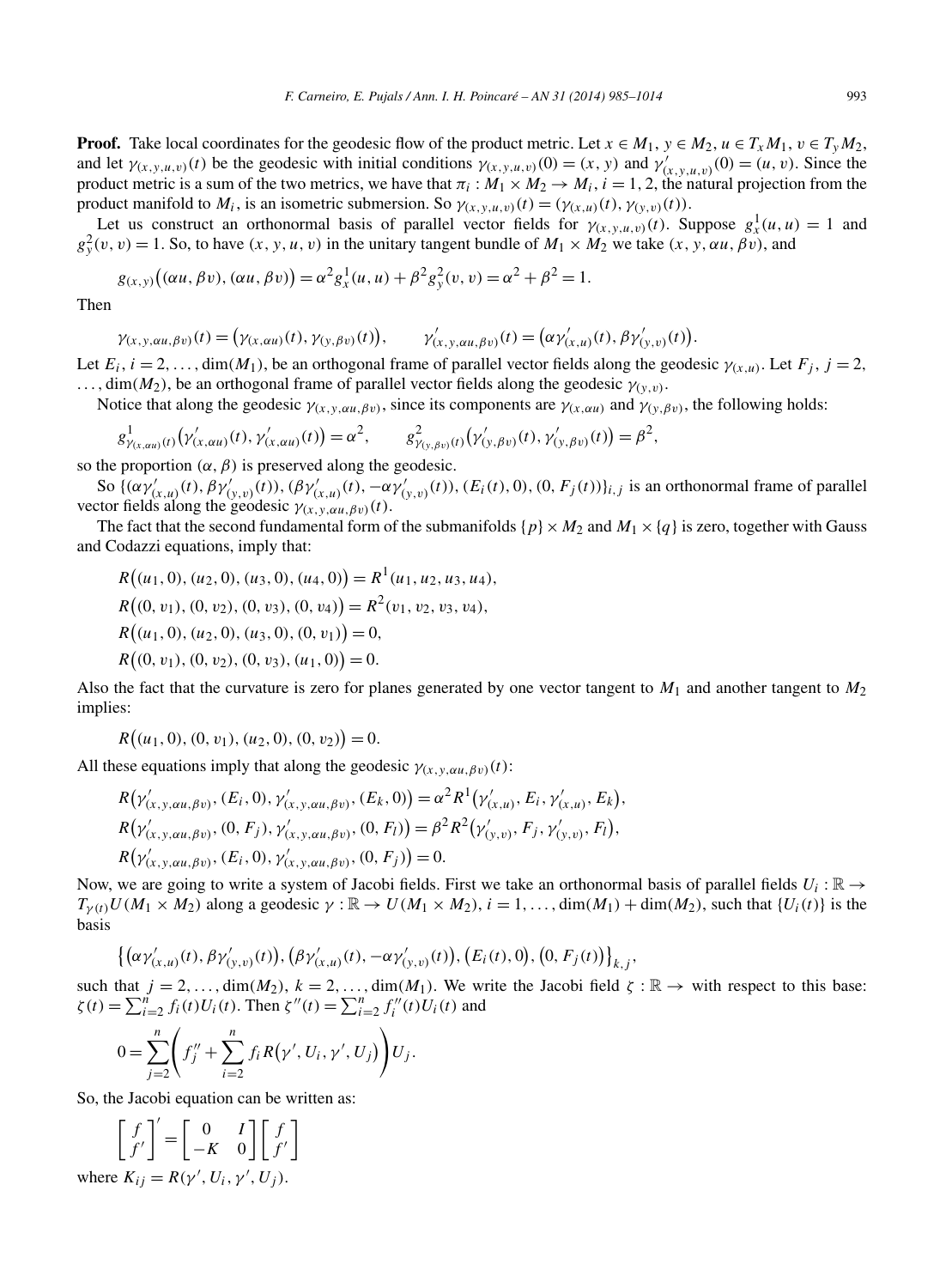<span id="page-9-0"></span>In the case of the product metric we have:

$$
\begin{bmatrix} f \\ f' \end{bmatrix}' = \begin{bmatrix} 0 & 0 & I & 0 \\ 0 & 0 & 0 & I \\ -\alpha^2 K^1 & 0 & 0 & 0 \\ 0 & -\beta^2 K^2 & 0 & 0 \end{bmatrix} \begin{bmatrix} f \\ f' \end{bmatrix}.
$$

With a change in the order of the basis of parallel vector fields we have:

$$
F' = \begin{bmatrix} 0 & I & 0 & 0 \\ -\alpha^2 K^1 & 0 & 0 & 0 \\ 0 & 0 & 0 & I \\ 0 & 0 & -\beta^2 K^2 & 0 \end{bmatrix} F.
$$

So the systems decouples and the solutions are given immediately by the solutions for *M*<sup>1</sup> and *M*2.

Now suppose the geodesic flow of the product metric is partially hyperbolic with splitting  $E^s \oplus E^c \oplus E^u$ ,  $\dim E^s = p$ ,  $\dim E^u = q$ . So the geodesic flow of each metric  $g^1$  and  $g^2$  is partially hyperbolic and each geodesic flow inherits a partially hyperbolic splitting:

$$
E_1^s\oplus E_1^c\oplus E_1^u,
$$

along geodesics in  $M_1 \times \{y\}$  ( $\beta = 0$ ), such that  $E_1^s \oplus E_1^u \subset T_xM_1 \oplus \{0\} \subset T_xM_1 \oplus T_yM_2$ , and

$$
E_2^s\oplus E_2^c\oplus E_2^u,
$$

along geodesics in  $\{x\} \times M_2$  ( $\alpha = 0$ ), such that  $E_2^s \oplus E_2^u \subset \{0\} \oplus T_y M_2 \subset T_x M_1 \oplus T_y M_2$ .

For geodesics of the product metric which have  $\alpha \neq 0 \neq \beta$ , we get a splitting into five invariant subbundles  $E_1^s \oplus$  $E_2^s \oplus E^c \oplus E_1^u \oplus E_2^u$ , without the domination, since  $\alpha$  and  $\beta$  multiply the Lyapunov exponents of each subbundle. Since we already have a splitting,  $E^s$  and  $E^u$  are necessarily one of a combination of subbundles of  $E_1^s$  and  $E_2^s$ ,  $E_1^u$ and  $E_2^u$ , respectively:

$$
Es \in \{E \oplus F : E \subset E_1s, F \subset E_2s, \dim E + \dim F = p\},\
$$
  

$$
Eu \in \{E \oplus F : E \subset E_1u, F \subset E_2u, \dim E + \dim F = q\}.
$$

So there is no way to go from the case  $\alpha = 0$  to  $\beta = 0$  without breaking the continuity of the splitting, because one cannot go from the case dim  $E = 0$  for  $\beta = 0$ , to dim  $F = 0$  for  $\alpha = 0$  in a continuous way.  $\Box$ 

## **4. Anosov geodesic flow with many invariant subbundles**

In this section, we introduce the metric which we are going to deform to produce the example of a partially hyperbolic and non-Anosov geodesic flow.

The candidate for the deformation is a compact locally symmetric space which is a quotient of the symmetric space of nonconstant negative curvature  $M := G/K$  by a cocompact lattice  $\Gamma$ , where  $G$  is a Lie group that acts transitively on *M* and *K* is a compact subgroup of  $G$  [\[6\].](#page-28-0)

Cartan classified the symmetric spaces of negative curvature (see [\[19,20\]\)](#page-28-0). They are:

- i. the hyperbolic space  $\mathbb{R}H^n$  of constant curvature  $-c^2$ , which is the canonical space form of negative constant curvature;
- ii. the hyperbolic space  $\mathbb{C}H^n$  of curvature  $-4c^2 \leqslant K \leqslant -c^2$ , which is the canonical Kähler hyperbolic space of constant negative holomorphic curvature −4*c*<sup>2</sup> [\[17\];](#page-28-0)
- iii. the hyperbolic space  $\mathbb{H}H^n$  of curvature  $-4c^2 \leqslant K \leqslant -c^2$ , which is the canonical quaternionic Kähler symmetric space of negative curvature  $[4,36]$ ;
- iv. the hyperbolic space  $CaH^2$  of curvature  $-4c^2 \leqslant K \leqslant -c^2$ , which is the canonical hyperbolic symmetric space of the octonions of constant negative curvature.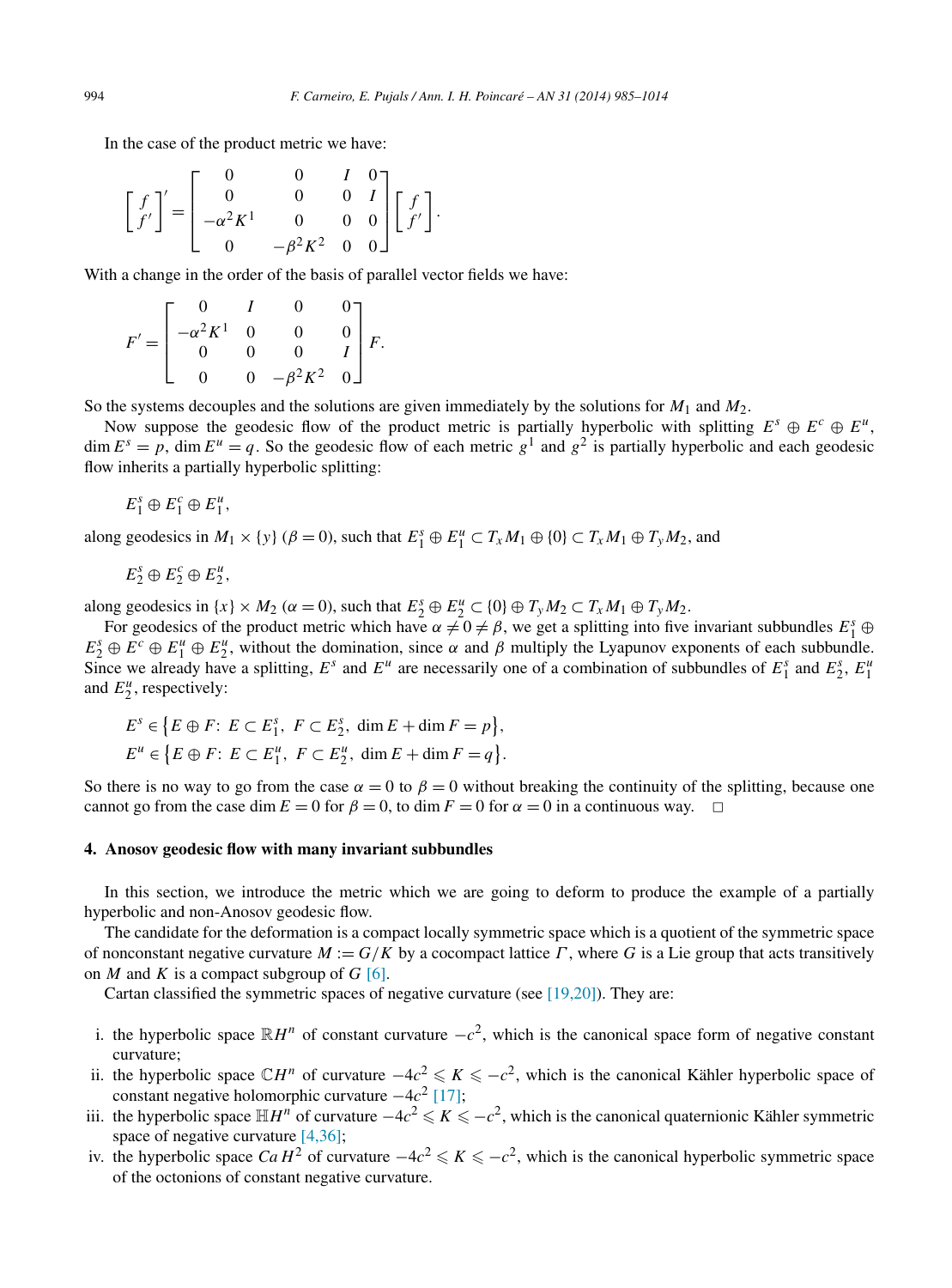Their geodesic flows are all Anosov, but the geodesic flow of the first one does not have more than the two invariant subbundles, the stable and the unstable, which cannot be decomposed in other subbundles. The others have more invariant subbundles, as in the first item of the strategy written in Section [1.](#page-0-0) So, the metrics which are the candidates to produce a partially hyperbolic geodesic flow which is not Anosov are the metrics in items [ii.], [iii.] and [iv.]. Through the article we are going to consider  $c = \frac{1}{2}$ .

For these type of metrics we need the following properties to hold:

- i. For all  $v \in T_xM$ , the subspace  $\{w \in T_xM: K(v, w) = -1\}$  is parallel along  $\gamma_v$  in the sense that the derivative of the projection to this subspace of  $T_xM$  along geodesics is zero.
- ii. For closed geodesics  $\gamma : [0, T] \to M$ ,  $(\gamma(0), \gamma'(0)) = (\gamma(T), \gamma'(T))$ , the parallel translation from  $\gamma(0)$  to  $\gamma(T)$ along  $\gamma$  of these subspaces  $\{w \in T_xM: K(v, w) = -1\}$  and  $\{w \in T_xM: K(v, w) = -\frac{1}{4}\}$ , where  $v = \gamma'(0)$ , preserves orientation.

The examples that satisfy the properties above are:

- i. compact Kähler manifolds of negative holomorphic curvature −1 (see [\[17\]\)](#page-28-0),
- ii. compact locally symmetric quaternionic Kähler manifolds of negative curvature (see [\[4\]\)](#page-28-0).

In the next subsection we describe a series of properties of the hyperbolic subbundles of the Anosov geodesic flows for the two cases listed above. More precisely, in Section 4.1 we describe the strong and weak stable and unstable subbundles, in Section [4.1.1](#page-11-0) we study the cone variation (as defined in Section [2.2.2\)](#page-6-0) for the hyperbolic subbundles and in Section [4.1.2](#page-13-0) we study the orientability of those subbundles.

## *4.1. Subspaces of S(UM) and UM*

Since the candidate has nonconstant negative curvature, then its sectional curvature, up to multiplication of the metric by a constant, has planes of sectional curvature  $-1$  and planes of sectional curvature  $-\frac{1}{4}$ . Actually, every vector  $v \in TM$  is in a plane with curvature  $-1$  and in another with curvature  $-\frac{1}{4}$ .

We define

$$
A(x, v) := \{ w \in T_x M : K(v, w) = -1 \},
$$
\n(3)

$$
B(x, v) := \left\{ w \in T_x M : K(v, w) = -\frac{1}{4} \right\}.
$$
 (4)

If we restrict the derivative of the geodesic flow to the subbundle  $S(UM) = \text{ker }\alpha \to UM$ , where  $\alpha$  is the contact form on *UM*, then  $S(x, v) = \widehat{H}(x, v) \oplus \widehat{V}(x, v)$ , and  $\widehat{H}(x, v)$  and  $\widehat{V}(x, v)$  are identified with  $\{v\}^{\perp} = A(x, v) \oplus$  $B(x, v) \subset T_x M$ ,  $(x, v) \in UM$ . The subbundles *A* and *B* are invariant by parallel translation along geodesics.

**Lemma 4.1.** *The geodesic flow of the symmetric spaces of nonconstant negative curvature induces a hyperbolic splitting of the contact structure defined on*  $U M$ *:*  $S(U M)/(X) = E^{ss} \oplus E^s \oplus E^u \oplus E^{uu}$ *.* 

**Proof.** We can define the invariant subbundles  $P_C^u(v)$ ,  $P_C^s(v) \subset T_{(x,v)} U M$ ,  $C = A$ , B such that

$$
P_C^u(v) = \{(w, \alpha_C w) \in S(x, v): w \in C(x, v)\},\
$$
  

$$
P_C^s(v) = \{(w, -\alpha_C w) \in S(x, v): w \in C(x, v)\},\
$$

where  $\alpha_A = 1$  and  $\alpha_B = \frac{1}{2}$ .

That invariant subbundles are exactly the subbundles of the decomposition in the first item of the strategy stated in the introduction:

$$
E^{uu}(x, v) = P_A^u(x, v), \t E^{ss}(x, v) = P_A^s(x, v),
$$
  

$$
E^s(x, v) = P_B^s(x, v), \t E^u(x, v) = P_B^u(x, v).
$$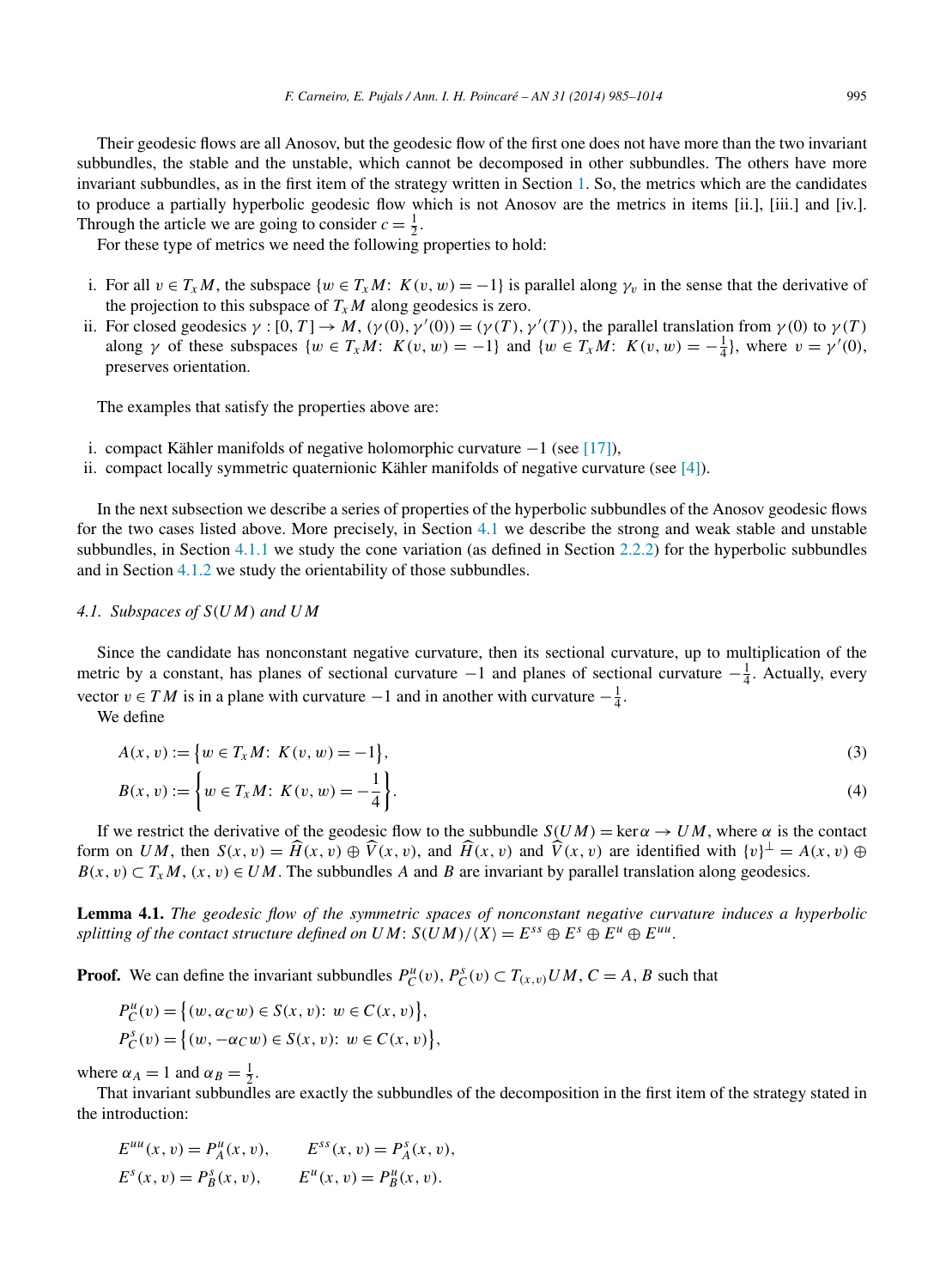<span id="page-11-0"></span>Above subbundles are invariants and the splitting is dominated: Jacobi fields in *Euu* and *Ess* contract for the past and the future, respectively, at rate *e*−*<sup>t</sup>* and Jacobi fields in *E<sup>u</sup>* and *E<sup>s</sup>* contract for the past and the future, respectively, at rate  $e^{-t/2}$ . <del>□</del>

## *4.1.1. Angle cone variation for the Anosov flow with many subbundles*

Let us calculate the proper invariance of the cones in the case of the geodesic flow of the compact locally symmetric Riemannian manifold of nonconstant negative sectional curvature.

We use the following family of trajectories for the system:

 $q(t, u) = \pi \circ \phi_t(z(u)),$ 

 $|u| < \epsilon$ . We consider the geodesic  $v(t) := \phi_t(z(0)) = \gamma'_{z(0)}(t)$ .

The Jacobi system along the geodesic  $\gamma_{z(0)}$  is given by  $(\xi(t), \eta(t))$ , where

$$
\xi(t) = \frac{dq}{du}(t, 0),
$$
  $\eta(t) = \frac{Dv}{du}(t, 0) = \frac{D}{du}\frac{dq}{dt}(t, 0).$ 

So the following equations hold:

$$
\frac{D\xi}{dt} = \eta, \qquad \frac{D\eta}{dt} = -R(v,\xi)v.
$$
\n(5)

The quantity  $(1)$ , which in this case is

$$
\Theta_A^u(\xi, \eta) := \frac{g(Pr_A(\xi + \eta), Pr_A(\xi + \eta))}{g(\xi, \xi) + g(\eta, \eta)},
$$

indicates twice the square of the cosine of the angle between the vector  $(\xi, \eta) \in T_{(x,v)} \cup M$  and its projection to  $P_A^u(x, v)$ . The cone in this case is

$$
C(v, P_A^u(x, v), c) = \left\{ (\xi, \eta) \in T_{(x, v)} U M: \Theta_A^u(\xi, \eta) = \frac{\widehat{g}(Pr_{P_A^u(v)}(\xi, \eta), Pr_{P_A^u(v)}(\xi, \eta))}{\widehat{g}((\xi, \eta), (\xi, \eta))} \geqslant c \right\},\,
$$

where  $\hat{g}$  is the Sasaki metric and  $c = 2\cos^2{\delta}$ , where  $\delta$  is the angle between the vectors in the boundary of the cone and the subspace  $P_A^u(v)$ . So, as explained in Section [2.2.2,](#page-6-0) to prove that the cone fields are properly invariant is equivalent to prove that the cosine of this angle increases under the action of the derivative of the geodesic flow, for vector in the boundary of the cone fields,

$$
\partial C(v, P_A^u(x, v), c) = \{ (\xi, \eta) \in T_{(x, v)} U M: \Theta_A^u(\xi, \eta) = c \in (1, 2) \}.
$$

Remember that for any Riemannian manifold  $(M, g)$  and any  $u(t), v(t) \in T_{\gamma(t)}M$  vector fields along a geodesic *γ* : ℝ → *M* on *M* 

$$
\frac{d}{dt}g(u,v) = g\left(\frac{Du}{dt},v\right) + g\left(u,\frac{Dv}{dt}\right).
$$

If  $(M, g)$  is locally symmetric, and if  $\xi(t) \in T_{\gamma(t)}M$  is a vector field along a geodesic  $\gamma(t)$  on M, then

$$
\frac{D}{dt}Pr_A \xi = Pr_A \frac{D}{dt} \xi,
$$

i.e. the subspace  $A(\gamma'(t))$  is parallel along the geodesic  $\gamma : \mathbb{R} \to M$  of  $(M, g)$ . Let us call, to simplify the equations,

$$
\xi_A := Pr_A \xi, \qquad \xi_B := Pr_B \xi,
$$
  

$$
\xi'_A = Pr_A \frac{D}{dt} \xi = (\xi_A)', \qquad \xi'_B = Pr_B \frac{D}{dt} \xi = (\xi_B)',
$$

and remember that  $\xi = \xi_A + \xi_B$ . Then, for

$$
\frac{g(\xi_A + \eta_A, \xi_A + \eta_A)}{g(\xi, \xi) + g(\eta, \eta)} = \Theta_A^u(\xi, \eta) = c \in (1, 2),
$$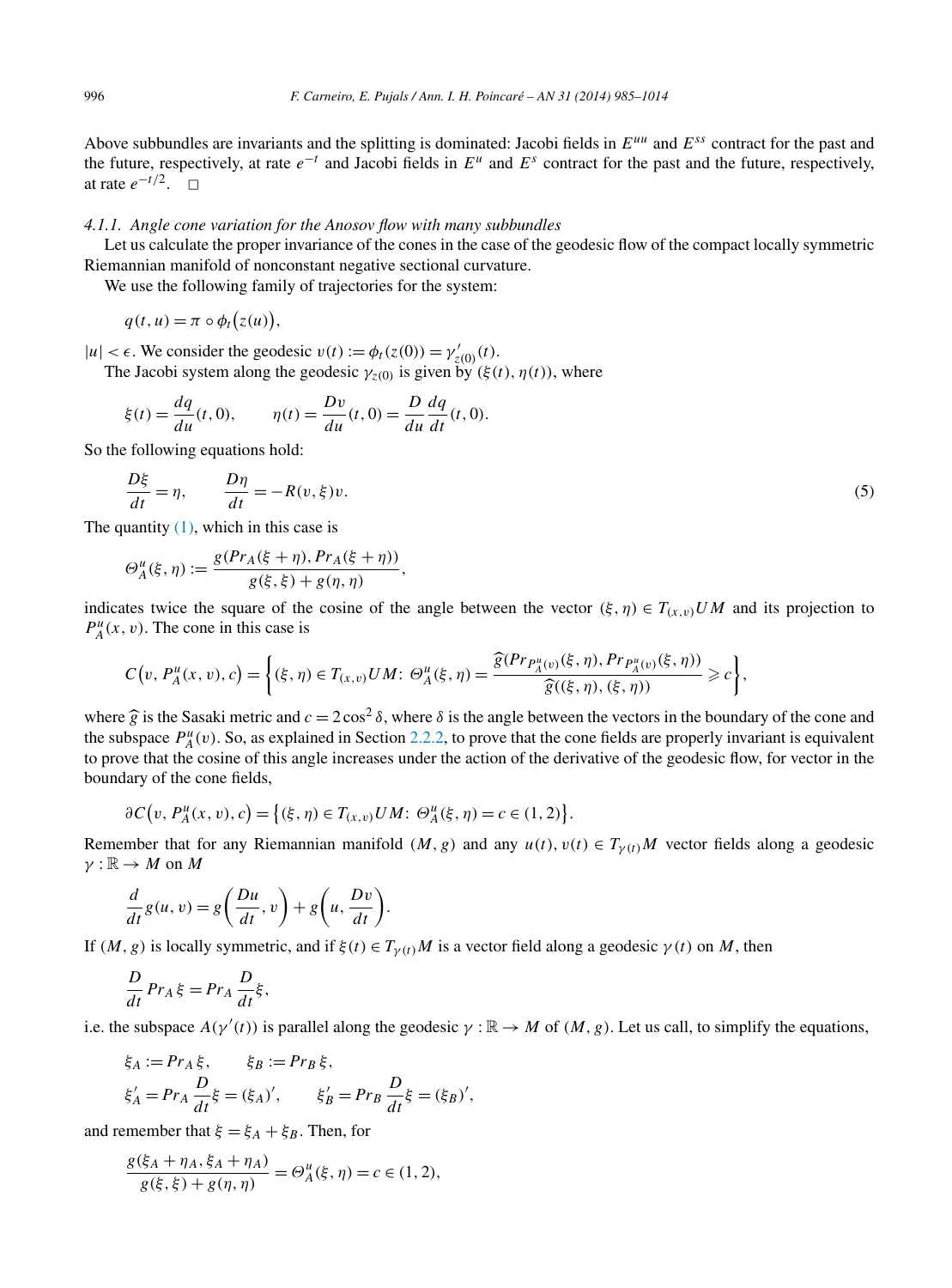its derivative along a geodesic  $\gamma : \mathbb{R} \to M$  is:

$$
\frac{d}{dt}\Theta_{A}^{u}(\xi,\eta) = 2\frac{g(\xi_{A} + \eta_{A}, \xi'_{A} + \eta'_{A} + \xi_{A'} + \eta_{A'})}{g(\xi,\xi) + g(\eta,\eta)} - 2\frac{g(\xi_{A} + \eta_{A}, \xi_{A} + \eta_{A})}{(g(\xi,\xi) + g(\eta,\eta))^{2}}(g(\xi,\xi') + g(\eta,\eta')).
$$

Since the subspaces  $A(\gamma'(t))$  and  $B(\gamma'(t))$  are parallel along the geodesic  $\gamma : \mathbb{R} \to M$  and Eq. [\(5\)](#page-11-0) holds, then

$$
\xi_{A'} = 0,
$$
  $\eta_{A'} = 0,$   
\n $\xi' = \eta,$   $\eta' = -R(v, \xi)v,$   
\n $\xi'_{A} = \eta_{A},$   $\eta'_{A} = -R(v, \xi)v_{A},$ 

imply

$$
\frac{d}{dt}\Theta_{A}^{u}(\xi,\eta) = 2\frac{g(\xi_{A} + \eta_{A}, \eta_{A} - (R(v,\xi)v)_{A})}{g(\xi,\xi) + g(\eta,\eta)} - 2\frac{g(\xi_{A} + \eta_{A}, \xi_{A} + \eta_{A})}{(g(\xi,\xi) + g(\eta,\eta))^{2}}(g(\xi,\eta) - R(v,\xi,v,\eta)).
$$

But for the locally symmetric metric of negative curvature, the curvature is:

$$
R(v, \xi)v = -\frac{1}{4}\xi_B - \xi_A.
$$

So, we have:

$$
\frac{d}{dt}\Theta_{A}^{u}(\xi,\eta) = 2\frac{g(\xi_{A} + \eta_{A}, \xi_{A} + \eta_{A})}{(g(\xi,\xi) + g(\eta,\eta))^{2}} \bigg(g(\xi,\xi) + g(\eta,\eta) - g(\xi_{A}, \eta_{A}) - \frac{1}{4}g(\xi_{B}, \eta_{B})\bigg).
$$

We need to show that it is positive at least in the boundary of the cone  $C(v, P_A^u(v), c)$ . In fact it will be positive for any initial  $c \in (1, 2)$ :

$$
\frac{d}{dt}\Theta_{A}^{u}(\xi,\eta) = \frac{2g(\xi_{A} + \eta_{A}, \xi_{A} + \eta_{A})}{(g(\xi,\xi) + g(\eta,\eta))^{2}} \bigg( g(\xi_{A}, \xi_{A}) + g(\xi_{B}, \xi_{B}) + g(\eta_{A}, \eta_{A}) \n+ g(\eta_{B}, \eta_{B}) - g(\xi_{A}, \eta_{A}) - g(\xi_{B}, \eta_{B}) - g(\xi_{A}, \eta_{A}) - \frac{1}{4}g(\xi_{B}, \eta_{B}) \bigg) \n= \frac{2g(\xi_{A} + \eta_{A}, \xi_{A} + \eta_{A})}{(g(\xi,\xi) + g(\eta,\eta))^{2}} \bigg( g(\xi_{A}, \xi_{A}) - 2g(\xi_{A}, \eta_{A}) \n+ g(\eta_{A}, \eta_{A}) + g(\xi_{B}, \xi_{B}) - \frac{5}{4}g(\xi_{B}, \eta_{B}) + g(\eta_{B}, \eta_{B}) \bigg) \n= \frac{2g(\xi_{A} + \eta_{A}, \xi_{A} + \eta_{A})}{(g(\xi,\xi) + g(\eta,\eta))^{2}} \bigg( g(\xi_{A} - \eta_{A}, \xi_{A} - \eta_{A}) \n+ g(\xi_{B} - \frac{5}{8}\eta_{B}, \xi_{B} - \frac{5}{8}\eta_{B}) + \frac{39}{64}g(\eta_{B}, \eta_{B}) \bigg).
$$

Since the derivative is the same if  $(\xi, \eta)$  is multiplied by a scalar, we consider  $(\xi, \eta)$  such that  $g(\xi, \xi) + g(\eta, \eta) = 1$ , and such that they are in the boundary of the cones of size *c*. This is a compact set and the derivative for this values of *(ξ,η)* is far away from zero:

$$
\frac{d}{dt}\Theta_A^u(\xi,\eta) = g(\xi_A - \eta_A, \xi_A - \eta_A) + g\left(\xi_B - \frac{5}{8}\eta_B, \xi_B - \frac{5}{8}\eta_B\right) + \frac{39}{64}g(\eta_B, \eta_B).
$$

This means that the cones are properly invariant under the action of the derivative of the geodesic flow.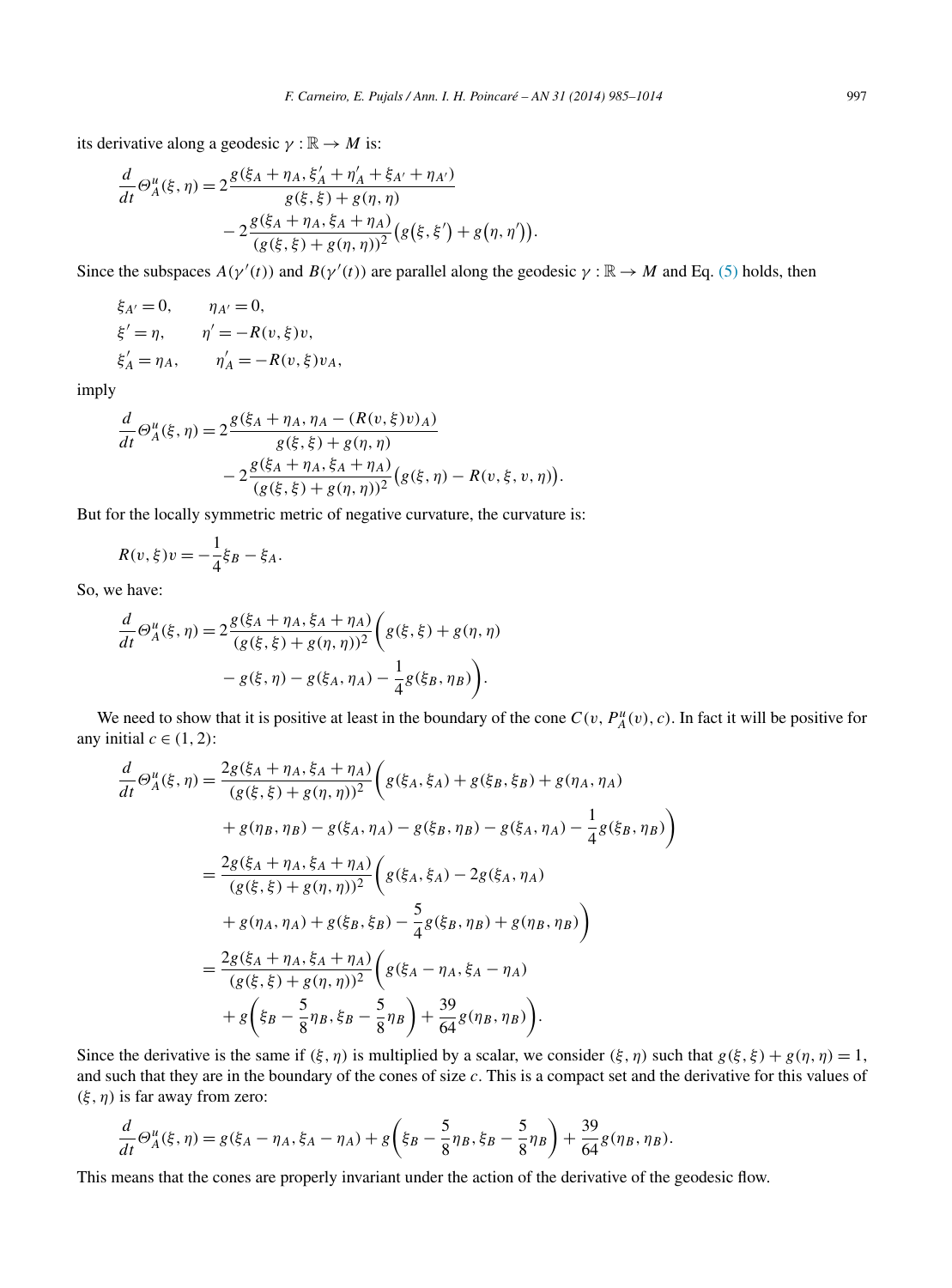<span id="page-13-0"></span>To get the exponential growth, we need [Lemma 2.8,](#page-5-0) but in this case we are able to calculate it explicitly:

$$
\frac{d}{dt}g(\xi_A + \eta_A, \xi_A + \eta_A) = 2g(\xi_A + \eta_A, \eta_A - (R(v, \xi)v)_A)
$$
  
= 2g(\xi\_A + \eta\_A, \xi\_A + \eta\_A).

This implies that the vectors inside the cone grow at the rate of  $e^t$ .

## *4.1.2. Orientability of A and B*

In the following section, we use normal coordinates along closed geodesics. To define them properly in a suitable way for our needs, we need that the hyperbolic subbundles are orientable. We discuss this issue in the present section.

Recall that a Kähler manifold is a triple  $(M, J, \omega)$ , such that  $J : TM \rightarrow TM$  is an integrable complex map with  $J^2 = -Id_{TM}$ , and  $\omega$  is a *J*-compatible symplectic form. In the case of negative holomorphic curvature  $-1$ ,  $A(x, v) =$  $\mathbb{R} \cdot Jv$  and  $B(x, v)$  has a basis of the form  $(e_1, Je_1, \ldots, e_k, Je_k)$ . If  $\gamma$  is a closed geodesic then the parallel transport along  $\gamma$  sends  $Jv$  to  $Jv$  and sends  $(e_1, Je_1, \ldots, e_k, Je_k)$  to  $(\tilde{e}_1, J\tilde{e}_1, \ldots, \tilde{e}_k, J\tilde{e}_k)$ , which have the same orientation.

In the Kähler quaternionic case, instead of one map *J*, there are three maps *I*, *J*, *K*, such that  $I^2 = J^2 = K^2 =$  $-Id_{TM}$ ,  $IJ = -JI$ ,  $K = IJ$  [\[4,36\].](#page-28-0) In this case,  $A(x, v)$  has as its basis  $(Iv, Jv, Kv)$ . The three maps are not parallel, but the orthogonal projection to *A* is parallel. Also,  $Q(v) = Iv \wedge Jv \wedge Kv$  is parallel, so along closed geodesics the orientation of  $A(x, v)$  is preserved [\[18\].](#page-28-0) For the same reason, *Q* being parallel,  $B(x, v)$  has its orientation preserved along closed geodesics.

## **5. The partially hyperbolic non-Anosov example**

In the first subsection we give a more detailed strategy for the deformation of the metric introduced in the previous section.

In the second subsection we give some definitions and we introduce the deformation of the original metric whose geodesic flow is partially hyperbolic and non-Anosov.

In Sections [5.3.3,](#page-19-0) [5.3.4,](#page-22-0) [5.3.5](#page-22-0) we show that the new geodesic flow preserves a strong stable and a strong unstable cone fields. We first show that along the closed geodesic *γ* the strong stable and strong unstable cones are properly invariant under the action of the derivative of the deformed geodesic flow. Then, we show that for geodesics which are close to  $\gamma' = (v_0, 0, 0, \ldots, 0)$  the strong stable and strong unstable cones are properly invariant too (Sections [5.3.3](#page-19-0)) and [5.3.4\)](#page-22-0). Then we show that for geodesics that cross the neighborhood of the deformation of the compact locally symmetric metric the strong stable and strong unstable cones are not properly invariant, but we manage to control the lack of this property in such a way that, after crossing the neighborhood, and inside the region where the metric remains the same, proper invariance is obtained (Section [5.3.5\)](#page-22-0). Then we prove that there is expansion for the vectors in the strong unstable cones, and contraction for the vectors in the strong stable cones (Section [5.3.7\)](#page-24-0).

In Section [5.4](#page-24-0) we state the main theorem and some of its corollaries.

**Remark 5.1.** We only need to show the strong unstable cone is properly invariant, because this guarantees that we have one unstable subbundle *E<sup>u</sup>* invariant under the flow. For the same reasons there is a properly invariant unstable subbundle for the inverse of the flow, which is the stable subbundle, since geodesic flows are reversible flows.

## *5.1. The strategy to construct the example*

First we add more details to the strategy of the proof of [Theorem A](#page-1-0) described in the introduction:

- 1. We chose a metric whose geodesic flow is Anosov and whose hyperbolic invariant splitting is of the form  $T(UM) = E^{ss} \oplus E^s \oplus \langle X \rangle \oplus E^u \oplus E^{uu}$  (recall Section [4\)](#page-9-0).
- 2. We take a closed geodesic *γ* without self-intersections (Section [5.2\)](#page-14-0).
- 3. We change the metric in a tubular neighborhood of  $\gamma$  in *M*, such that along  $\gamma$  the strong subbundles (*E*<sup>*ss*</sup> and *E*<sup>*uu*</sup>) remain invariant and the weak subbundles disappear, becoming a central subbundle with no hyperbolic behavior (Section [5.3\)](#page-17-0):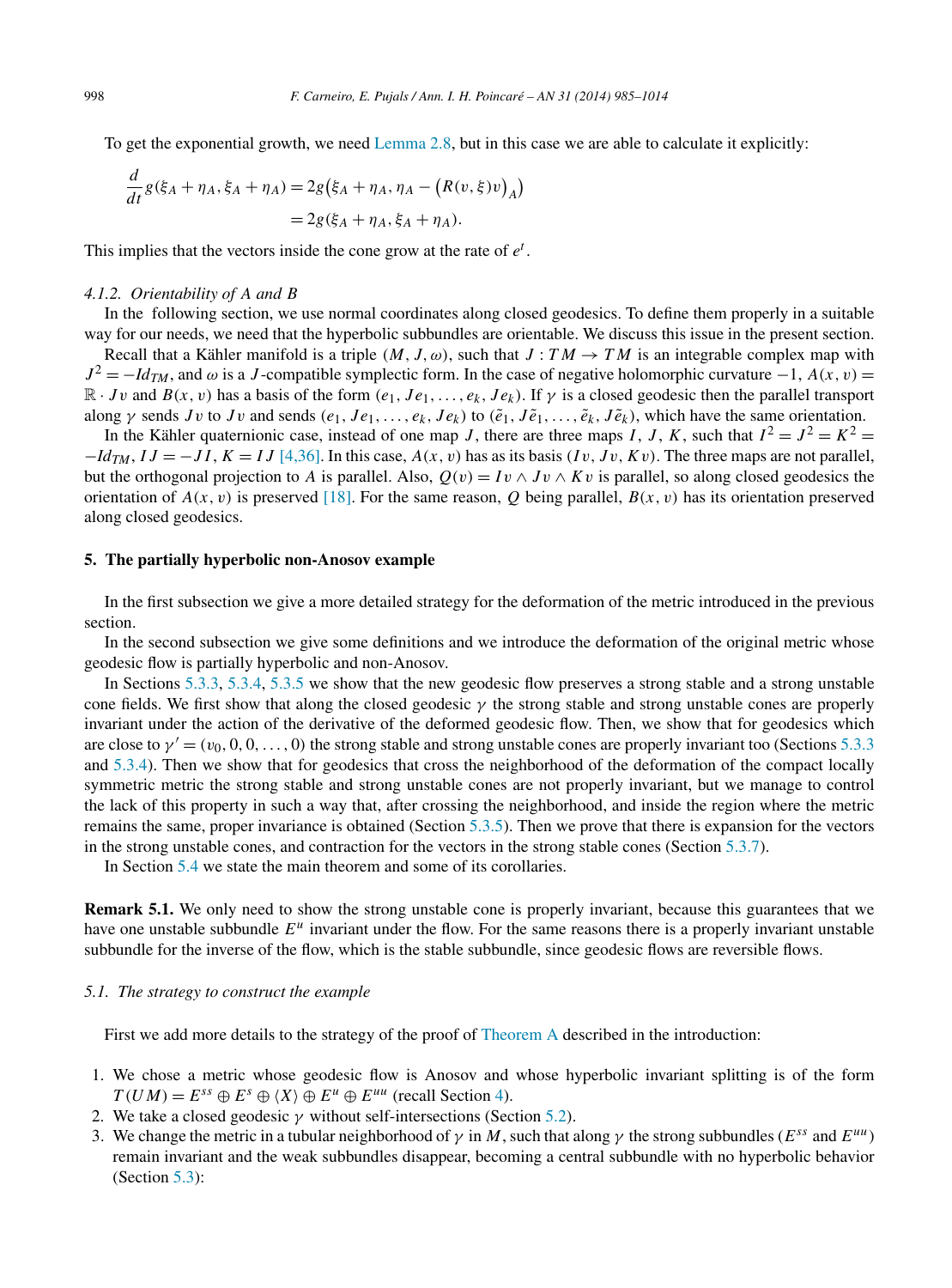- <span id="page-14-0"></span>3.1. to obtain the non-hyperbolicity we change the metric in such a way that the directions of small curvature become directions of zero curvature (Sections [5.3](#page-17-0) and [5.3.1\)](#page-18-0);
- 3.2. to obtain that the strong subbundles remain the same along  $\gamma$  we deform the metric along it in such a way that the directions of larger curvature ( $E^{ss}$  and  $E^{uu}$ ) remain (Sections [5.3](#page-17-0) and [5.3.2\)](#page-18-0).
- 4. Observe that outside the tubular neighborhood of  $\gamma$ , the dynamics remains hyperbolic.
- 5. We show that for the geodesics that intersect the tubular neighborhood the cones associated to the extremal subbundles ( $E^{ss}$  and  $E^{uu}$ ) are preserved (Sections [5.3.3,](#page-19-0) [5.3.4,](#page-22-0) [5.3.5,](#page-22-0) [5.3.6\)](#page-23-0):
	- 5.1. for geodesics close to  $\gamma_0$  ('parallel' region), we verify that the cones associated with the extremal subbundles are preserved (Sections [5.3.3,](#page-19-0) [5.3.4\)](#page-22-0);
	- 5.2. for geodesics 'transversal' to  $\gamma_0$  ('transversal' region) we control the angle cone variation for the cones associated to the extremal subbundles with its own axis under the action of the derivative of the geodesic flow (Section  $5.3.5$ );
	- 5.3. then, we prove that for any geodesic the time spent in the 'transversal' region is small as we need in comparison to the time spent outside it (Section [5.3.5\)](#page-22-0).
- 6. We finish proving that for vectors in the unstable cones there is expansion, and for vectors inside the stable cones there is contraction, under the action of the derivative of the new geodesic flow (Section [5.3.7\)](#page-24-0).

#### *5.2. The new metric g*<sup>∗</sup> *and its properties*

Let us call  $(M^n, g)$  a compact locally symmetric space of nonconstant negative curvature of dimension *n*, introduced in Section [4.](#page-9-0)

Let us fix a closed prime geodesic  $\gamma : [0, T] \to M^n$ , with  $\gamma(0) = \gamma(T)$  and  $\gamma'(0) = \gamma'(T)$ , without selfintersections. This is the closed geodesic which we use to construct the tubular neighborhood where we change the metric *g*. There is always a geodesic with these properties in a compact Riemannian manifold [\[23\].](#page-28-0)

**Definition 5.2.** Let us define a tubular neighborhood of the geodesic  $\gamma$ , constructed as follows:

We introduce normal coordinates along this geodesic. Take an orthonormal basis of vector fields  $\{e_0(t) := \gamma'(t),\}$ *e*<sub>1</sub>(*t*),...,*e<sub>n−1</sub>*(*t*)} in *T<sub>γ(t)</sub>M*, such that {*e*<sub>1</sub>(*t*),...,*e<sub>r</sub>*(*t*)} is a basis for *A*( $\gamma$ (*t*),  $\gamma'$ (*t*)), and {*e<sub>r+1</sub>*(*t*),...,*e<sub>n−1</sub>*(*t*)} is a basis for  $B(\gamma(t), \gamma'(t))$ . This is possible because the parallel transport preserves orientation and *M* is orientable.  $Ψ$  : [0*, T*] ×  $(-\epsilon_0, \epsilon_0)^{2n-1}$  → *M* :  $(t, x)$  → exp<sub>*ν*(t)</sub>( $x_1e_1(t) + x_2e_2(t) + \cdots + x_{n-1}e_{n-1}(t)$ ) with  $\epsilon_0$  less than the injectivity radius, so  $\Psi|_U$  is a diffeomorphism, with  $U = [0, T] \times (-\epsilon_0, \epsilon_0)^{n-1}$ . We define  $U(\epsilon) := [0, T] \times (-\epsilon, \epsilon)^{n-1}$ . Now, the tubular neighborhood is noted and defined as  $\mathcal{B}(\gamma,\epsilon) = \Psi(U(\epsilon)).$ 

**Definition 5.3.** The set of vectors  $\{(x, v) \in UM: x \in \mathcal{B}(\gamma, \epsilon), |v_i| < \theta, i = 1, ..., n-1\}$  is called the set of *θ* -parallel *vectors to γ*, the set {*(x, v)* ∈ *UM*:  $x \in B(y, ε)$ ,  $|v_i| ≥ θ$ , for some  $i = 1, ..., n - 1$ } is called the set of *θ* -transversal vectors to *γ*. If  $(x, v) \in UM$  belongs to the set of *θ*-parallel vectors for all *θ*, then we call it a parallel vector to *γ*. Notice that  $\{(x, v) \text{ is } \theta\text{-parallel to } \gamma\} \cup \{(x, v) \text{ is } \theta\text{-transversal to } \gamma\} = \mathcal{B}(\gamma, \epsilon).$ 

Let  $g_{ij}(t, x)$  denote the components of the metric in this tubular neighborhood of  $\gamma$  where  $\Psi$  is defined. We define a new Riemannian metric *g*<sup>∗</sup> as:

$$
g_{00}^{*}(t, x) := g_{00}(t, x) + \alpha(t, x),
$$
  
\n
$$
\alpha(t, x) := \sum_{i,j=1}^{n-1} \Phi_{ij}(t, x) x_i x_j,
$$
  
\n
$$
g_{ij}^{*}(t, x) := g_{ij}(t, x), \quad (i, j) \neq (0, 0),
$$

with  $\Phi_{ij}$ :  $[0, T] \times (-\epsilon_0, \epsilon_0)^{n-1} \to \mathbb{R}$ , where each  $\Phi_{ij}$  is a bump function. This kind of deformation allows us to change the curvature (change the second derivative), as  $\gamma$  and the parallel transport along  $\gamma$  (the metric up to its first derivative) remain the same. This becomes clear if we look to the formulas of the metric, the parallel transport and the curvature with respect to a coordinate system.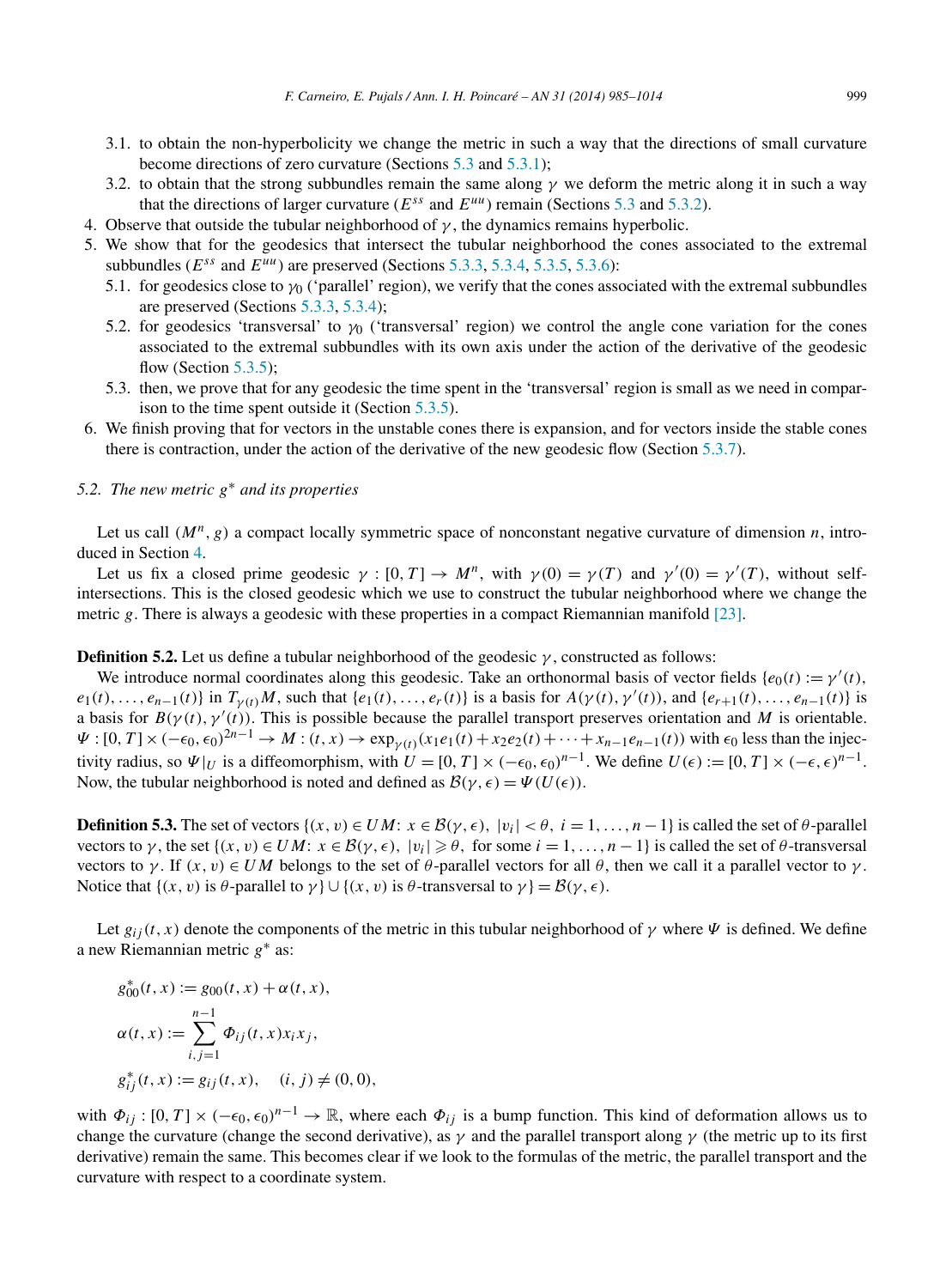For this new metric  $g^*$ , the coordinates along  $\gamma$  are:

$$
g^{*ij}(t, 0) = g^{ij}(t, 0), \quad 0 \le i, j \le n - 1,
$$
  
\n
$$
g_{ij}^*(t, 0) = g_{ij}(t, 0), \quad 0 \le i, j \le n - 1,
$$
  
\n
$$
\partial_k g^{*ij}(t, 0) = \partial_k g^{ij}(t, 0), \quad 0 \le i, j, k \le n - 1,
$$
  
\n
$$
\partial_k g_{ij}^*(t, 0) = \partial_k g_{ij}(t, 0), \quad 0 \le i, j, k \le n - 1.
$$

These equalities imply that the closed geodesic  $\gamma$  still is a closed geodesic for  $g^*$ . We are going to use the following deformation:

$$
\alpha(t,x) = \sum_{k=r+1}^{n-1} x_k^2 \Phi_k(t,x).
$$

The first property we need for the function  $\alpha: U \to \mathbb{R}$  is that  $\Phi_k(t,0) = -\frac{1}{4}$ . The  $\Phi_k$  are going to be products of bump functions define on a tubular neighborhood of  $\gamma$  of radius  $\epsilon < \epsilon_0$ . We need to change  $\epsilon$  along the proof, so we can say that this functions  $\Phi_k$  are going to be  $\epsilon$ -parameter families of functions. For some  $\epsilon$  small enough the new metric *g*<sup>∗</sup> is going to be partially hyperbolic.

**Remark 5.4.** Notice that the functions  $\alpha$  and  $\Phi_k$  are defined in a tubular neighborhood of the closed geodesic  $\gamma$ . Since *t* is the coordinate of the closed geodesic  $\gamma$  and we want to preserve it after perturbations, we do not use bump functions with *t* as a parameter. So we define  $\alpha$  as a linear combination of products of bump functions  $\Phi_k$  which do not depend on *t*.

Let us construct some functions that will help us define the  $\alpha$  function we need.

**Definition 5.5.** Let us define for a positive real number *h* and a non-negative real number *τ* the function  $φ<sub>h,τ</sub>$ :  $\mathbb{R}_{\geqslant 0} \to \mathbb{R}$ , continuous and piecewise- $C^1$  with support in [0, 1]:

- $\varphi_{h,\tau}(0) = \varphi_{h,\tau}(1) = \varphi_{h,\tau}(\frac{1}{2}) = 0,$
- $\varphi'_{h,\tau}(x) = \frac{h}{\tau}$ , if  $x \in (0, \tau) \cup (1 \tau, 1)$ ,
- $\varphi'_{h,\tau}(x) = -\frac{h}{\tau}$ , if  $x \in (\frac{1}{2} \tau, \frac{1}{2} + \tau)$ ,
- $\varphi_{h,\tau}(x) = h$  for  $x \in (\tau, \frac{1}{2} \tau), \varphi_{h,\tau}(x) = -h_{\tau}$ , for  $x \in (\frac{1}{2} \tau, 1 \tau)$ ,
- if  $\tau = 0$ ,  $\varphi_{h,0} := h \chi_{\left[-\frac{1}{2},\frac{1}{2}\right]} h \chi_{\left[-1,-\frac{1}{2}\right)} h \chi_{\left(\frac{1}{2},1\right]}$ .

**Definition 5.6.** Let us define  $\phi_{h,\tau} : \mathbb{R}_{\geqslant 0} \to \mathbb{R}$  such that  $\phi_{h,\tau}(x) := \int_x^1 \int_0^s \varphi_{h,\tau}(t) dt ds$ .

**Lemma 5.7.** *For each*  $\tau \ge 0$  *there is an*  $h_\tau$  *such that*  $\phi_{h_\tau,\tau}(0) = -\frac{1}{2}$ *. Moreover, the function*  $\mathcal{H}: \mathbb{R}_{\ge 0} \to \mathbb{R}$  *such that*  $\mathcal{H}(\tau) = h_{\tau}$  *is a*  $C^1$ *-function.* 

**Proof.** It is easy to see that  $\phi_{h,\tau}(0) = -\frac{h}{4}(1 - 2\tau)$ , so  $\partial_{\tau}\phi_{h,\tau}(0) = \frac{h}{2} \neq 0$ , so by the implicit function theorem there is only one  $h_{\tau}$  such that  $\phi_{h_{\tau},\tau}(0) = -\frac{1}{2}$  and  $\mathcal{H}(\tau) = h_{\tau}$  is a  $C^1$ -function.  $\Box$ 

**Definition 5.8.** Let us define for a non-negative real number  $\tau$  the function  $\phi_{\tau} : \mathbb{R}_{\geqslant 0} \to \mathbb{R}$  such that  $\phi_{\tau} := \phi_{h_{\tau}, \tau}$ .

**Lemma 5.9.** Let  $F_\tau : \mathbb{R}_{\geqslant 0} \to \mathbb{R}$  be the function  $F_\tau(x) := x^2 \phi_\tau''(x) + 4x \phi_\tau'(x) + 2\phi_\tau(x)$ . Then For every  $\delta > 0$  there *is a small enough positive real number*  $\beta$  *such that if*  $\tau < \beta$  *then*  $F_{\tau}(x) \in [-2(1+\delta)F_{\tau}(0), 2(1+\delta)F_{\tau}(0)]$ .

**Proof.** We use the following facts that hold for  $\tau$  small enough:

• the quadratic term of  $F<sub>\tau</sub>$  is the only one that does not varies continuously as  $\tau$  varies. The other two do vary continuously because  $\phi_{\tau}$  is  $C^1$ -close to  $\phi_0$ ,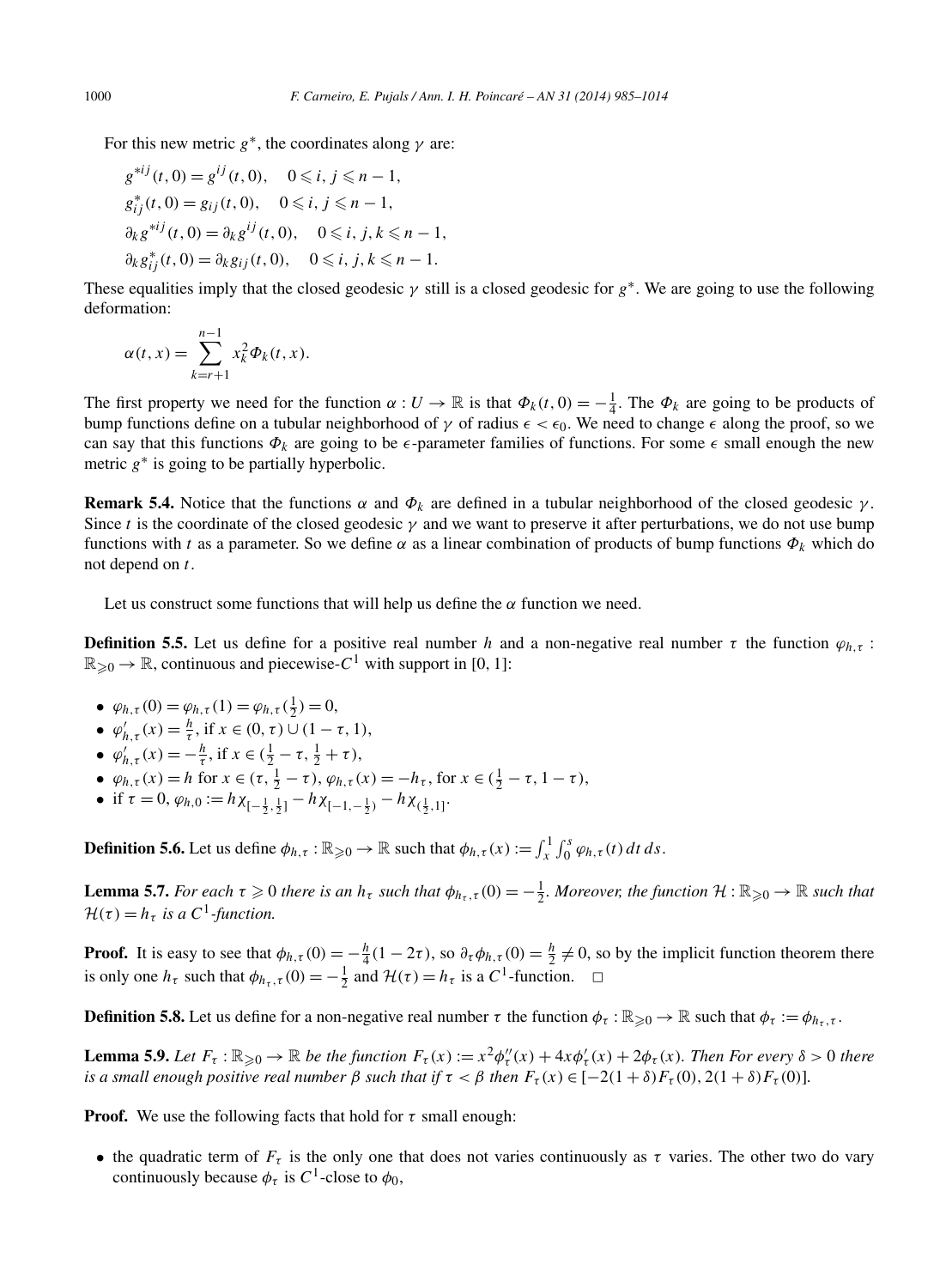- <span id="page-16-0"></span>•  $h_{\tau}$  depends  $C^1$  on  $\tau$ ,
- $F_{\tau}(0) = -1$  and so does not depend on  $\tau$ .

For  $\tau = 0$ , we have that  $F_0(x) = (-\frac{1}{2} + 6x^2)h_0$  for  $x \in (0, \frac{1}{2})$  and  $F_0(x) = (-1 + 6x + 6x^2)h_0$  for  $x \in (\frac{1}{2}, 1)$ . Then it is simple to see that  $F_0(0) = -\frac{h_0}{2}$  and  $F_0(x) \in [-h_0, h_0]$ . Then, for  $\tau = 0$  we have that  $F_0(x) \in [-2F_0(0), 2F_0(0)]$ . So for  $\delta > 0$  there is a  $\beta > 0$  such that  $h_\tau \in ((1 - \delta)h_0, (1 + \delta)h_0)$ . We know by definition of  $\phi_\tau$  that  $\phi_\tau''(x) \in$  $[-h_{\tau}, h_{\tau}]$ , which implies  $x^2 \phi_{\tau}''(x) \in [-(1+\delta)h_0, (1+\delta)h_0]$ .

We suppose also that  $\beta$  is small enough so that  $F_{\tau}$  minus its quadratic part is  $\delta$  close to  $F_0$  minus its quadratic part. Then  $F_\tau(x) \in [-2(1+\delta)F_0(0), 2(1+\delta)F_0(0)]$  but  $F_0(0) = F_\tau(0)$  so the statement of the lemma is proved.  $\Box$ 

**Remark 5.10.** Let us define the function  $\phi_{\tau}^{\lambda}$ :  $\mathbb{R} \to \mathbb{R}$  as  $\phi_{\tau}^{\lambda}(x) := \phi_{\tau}(\frac{x}{\lambda})$ . Our bump functions  $\phi_{\tau}^{\lambda}$  have support in an interval of length 2 $\lambda$ , so let us notice that if the lemma holds for  $\phi_\tau$  with support in [0, 1], then it holds for  $\phi_\tau^{\lambda}$  for any *λ*. It also holds if  $φ_τ$  is multiplied by a constant. And it also holds if  $φ$  is a  $C^\infty$  function  $C^2$  close to  $φ_τ$ .

**Definition 5.11.** Let the function  $\phi_{k,i} : \mathbb{R} \to \mathbb{R}$  be such that

$$
\phi_{k,j}(x) = \begin{cases} \phi^{\epsilon}(x) & \text{if } k \neq j, \\ \phi^{\epsilon^2}(x) & \text{if } k = j, \end{cases}
$$

where  $x \in \mathbb{R}$ ,  $\phi^{\lambda}$  is a  $C^{\infty}$  function  $C^2$  close to  $\phi^{\lambda}$  such that the previous lemma holds for both functions.

**Definition 5.12.** Now we define  $\alpha: U \to \mathbb{R}$  as

$$
\alpha(t,x) = \sum_{k=r+1}^{n-1} x_k^2 \Phi_k(x),
$$

such that for  $k = 1, ..., n - 1$ , the function  $\Phi_k : U \to \mathbb{R}$  is

$$
\Phi_k(x) = \frac{1}{4} \phi_{k,1}(x_1) \phi_{k,2}(x_2) \phi_{k,3}(x_3) \dots \phi_{k,2n-1}(x_{2n-1}).
$$

**Lemma 5.13.** *For*  $\alpha: U \to \mathbb{R}$ ,  $(t, x) \to \sum_{k=r+1}^{n-1} x_k^2 \Phi_k(x)$ , there exists  $M_0$  independent of  $\epsilon$ , the following inequalities *are satisfied*:

i.  $|\alpha| \leqslant M_0 \epsilon^4$ ,  $i\mathrm{i}. \ \ |\partial_{x_j}\alpha| \leqslant M_0 \epsilon^2,$  $\inf_{x_i} \frac{1}{2} \partial_{x_i}^2 x_j \alpha \leqslant M_0 \epsilon, \text{ if } i \neq j, \text{ or if } i \leqslant r, \text{ or } j \leqslant r,$  $| \partial_{x_k x_k}^2 \alpha | \leq M_0, k = r + 1, \ldots, n - 1.$ 

**Proof.** We check each term of the sum  $x_k^2 \Phi_k$ , and observe that  $x_k$  is of order  $\epsilon^2$ ,  $\Phi_k$  is of order of 1,  $d\Phi_k$  is of order  $\epsilon^{-2}$ ,  $d^2\Phi_k$  is of order  $\epsilon^{-4}$  and therefore the next inequalities hold:

i.  $|\alpha| \leq \frac{1}{4} \epsilon^4$ . ii.  $|\partial_{x_j}\alpha| \leqslant \frac{1}{4}\epsilon^4 2\epsilon^{-2}$ . iii.  $|\partial_{x_j x_i}^2 \alpha| \leq \frac{n}{4} \epsilon^4 4 \epsilon^{-2}$  if  $j \neq i$ . iv.  $|\partial_{x_k x_k}^2 \alpha| \leq \frac{1}{4} \epsilon^4 3 \epsilon^{-4} \leq 1. \quad \Box$ 

By definition  $\phi_{k,1}, \ldots, \phi_{k,n-1}$ , except  $\phi_{k,k}$ , have support on  $[-\epsilon, \epsilon]$ , and  $\phi_{k,i}(0) = 1$ ,  $\phi_{k,i}(\pm \epsilon) = 0$ , with  $\epsilon < \epsilon_0$ , and  $\phi_{k,k}$  have support on  $[-\epsilon^2, \epsilon^2]$ ,  $\phi_{k,k}(0) = -1$  and  $\phi_{k,k}(\pm \epsilon^2) = 0$ . This ensures that the only second order partial derivative of  $\alpha$  that does not go to 0 as  $\epsilon \to 0$  is  $\partial^2_{k,k}\alpha$ . Moreover,  $\alpha$  is  $C^1$ -close to the constant zero function.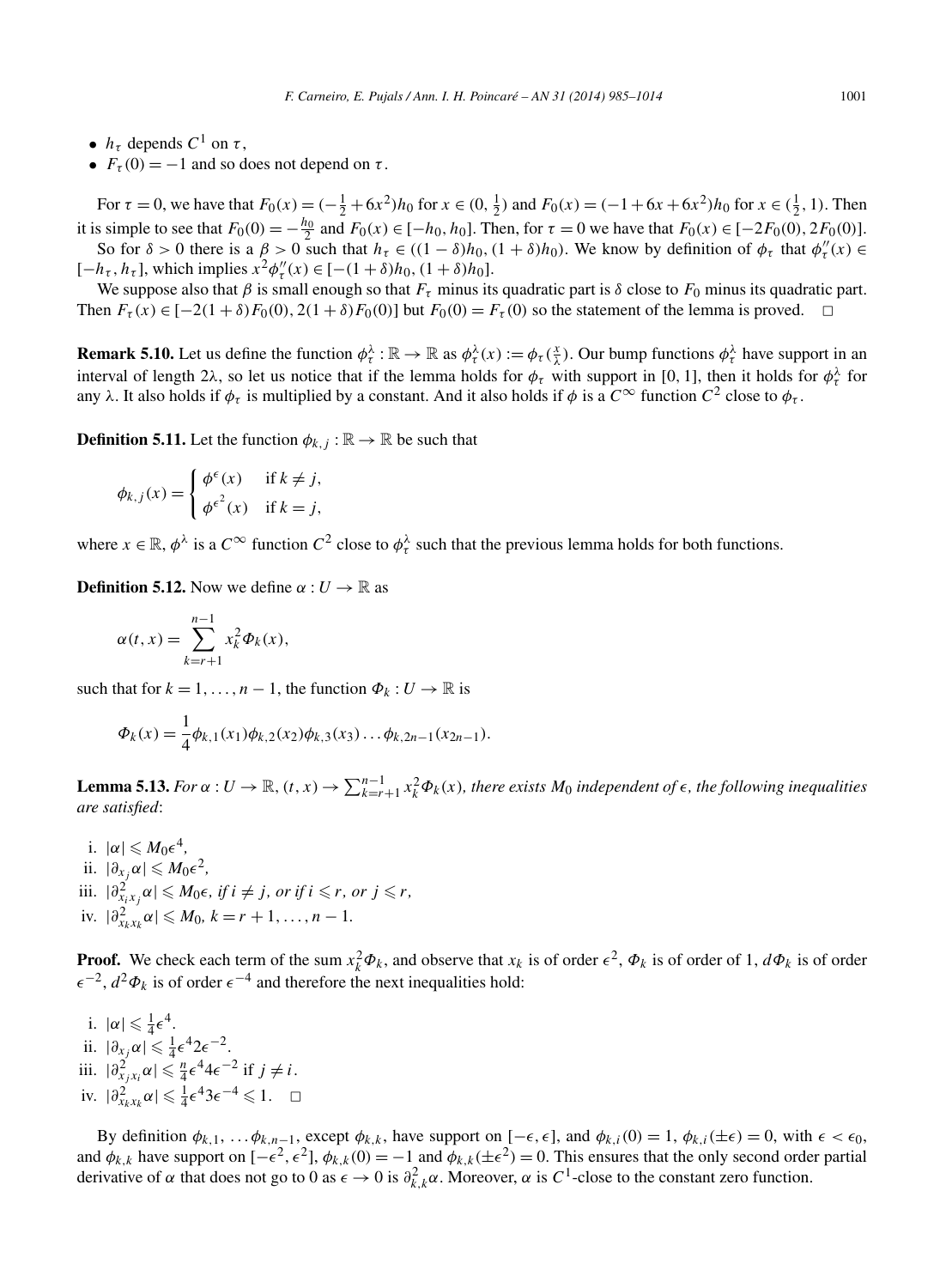<span id="page-17-0"></span>**Remark 5.14.** The coordinates of the curvature tensor in the tubular neighborhood of  $\gamma$  are:

$$
R_{ijkl} = -\frac{1}{2} \left( \partial_{ik}^2 g_{jl} + \partial_{jl}^2 g_{ik} - \partial_{il}^2 g_{jk} - \partial_{jk}^2 g_{il} \right) - \Gamma_{ik}^T g^{-1} \Gamma_{jl} + \Gamma_{il}^T g^{-1} \Gamma_{jk}, \tag{6}
$$

where  $\Gamma_{ik} := [\Gamma_{j,ik}]_j$  and  $\Gamma_{j,ik} := \frac{1}{2} (\partial_i g_{jk} + \partial_k g_{ij} - \partial_j g_{ik}).$ 

Using that  $\alpha$  is  $C^1$ -close to the constant zero function, we can get the following estimates for the curvature tensor of *g*∗:

$$
R_{ijkl}^*(t, x) \approx R_{ijkl}(t, x) - \frac{1}{2} \left( \delta_{j+l,0} \partial_{ik}^2 \alpha(t, x) + \delta_{i+k,0} \partial_{jl}^2 \alpha(t, x) \right. \\ \left. - \delta_{j+k,x} \partial_{il}^2 \alpha(t, x) - \delta_{i+l,x} \partial_{jk}^2 \alpha(t, x) \right),
$$

and so

$$
R_{0j0l}^*(t, x) \approx R_{0j0l}(t, x) - \frac{1}{2} (\partial_{jl}^2 \alpha(t, x)).
$$

Then:

$$
R_{0i0j}^{*}(t, x) \approx R_{0i0j}(t, x), \quad i \neq j, \ i, j = 2, ..., n - 1,
$$
  
\n
$$
R_{0k0k}^{*}(t, x) \approx R_{0k0k}(t, x) - \frac{1}{2} (\partial_{kk}^{2} \alpha(t, x))
$$
  
\n
$$
\approx R_{0k0k}(t, x) - \frac{1}{4} (x_{k}^{2} \phi_{k,k}''(x_{k}) + 4x_{k} \phi_{k,k}'(x_{k}) + 2\phi_{k,k}(x_{k})).
$$

Previous remark shows that the curvature is only deformed in the direction of the subspace generated by  $\frac{\partial}{\partial x_k}$ ,  $k = r + 1, \ldots, n - 1$ , along geodesics close to *γ*. To accomplish this we have constructed a bump function such that, as  $\epsilon \to 0$ , only the term  $\partial_{x_k x_k}^2 \alpha$ ,  $k = r + 1, \ldots, n - 1$ , perturbs the curvature. In particular, if the curvature is changed by  $\frac{1}{4}$  along the closed geodesic *γ*, then the curvature is deformed by  $\pm \frac{1}{2}$  in the weak directions of the splitting of the geodesic flow, so the curvature for the strong directions is still greater than in the other directions. This explains in a rough way why the geodesic flow still preserves the strong directions.

# *5.3. Partial hyperbolicity of the geodesic flow of g*<sup>∗</sup>

To prove that the geodesic flow of the new metric *g*<sup>∗</sup> is partially hyperbolic we are going to define the strong stable and strong unstable cones of the geodesic flow of *g*∗.

**Definition 5.15.** The strong unstable and strong stable cone fields for *g*<sup>∗</sup> are:

$$
C^{u}(v, c) := \left\{ (\xi, \eta) \in S(x, v): \frac{g^{*}(\xi_{A} + \eta_{A}, \xi_{A} + \eta_{A})}{g^{*}(\xi, \xi) + g^{*}(\eta, \eta)} \geq c \right\},\newline C^{s}(v, c) := \left\{ (\xi, \eta) \in S(x, v): \frac{g^{*}(\xi_{A} - \eta_{A}, \xi_{A} - \eta_{A})}{g^{*}(\xi, \xi) + g^{*}(\eta, \eta)} \geq c \right\},\newline
$$

for a real number *c*  $\in$  (1, 2), and  $v \in T_xM$ ,  $g_x^*(v, v) = 1$ .

**Remark 5.16.** Notice that the cone field defined above coincides with the cone field associated with *g* outside the region of the deformation of the metric *g*.

**Remark 5.17.** Remember that

$$
\xi_A := Pr_A \xi, \qquad \xi_B := Pr_B \xi, \n\xi'_A = Pr_A \frac{D}{dt} \xi, \qquad \xi'_B = Pr_B \frac{D}{dt} \xi.
$$

We also define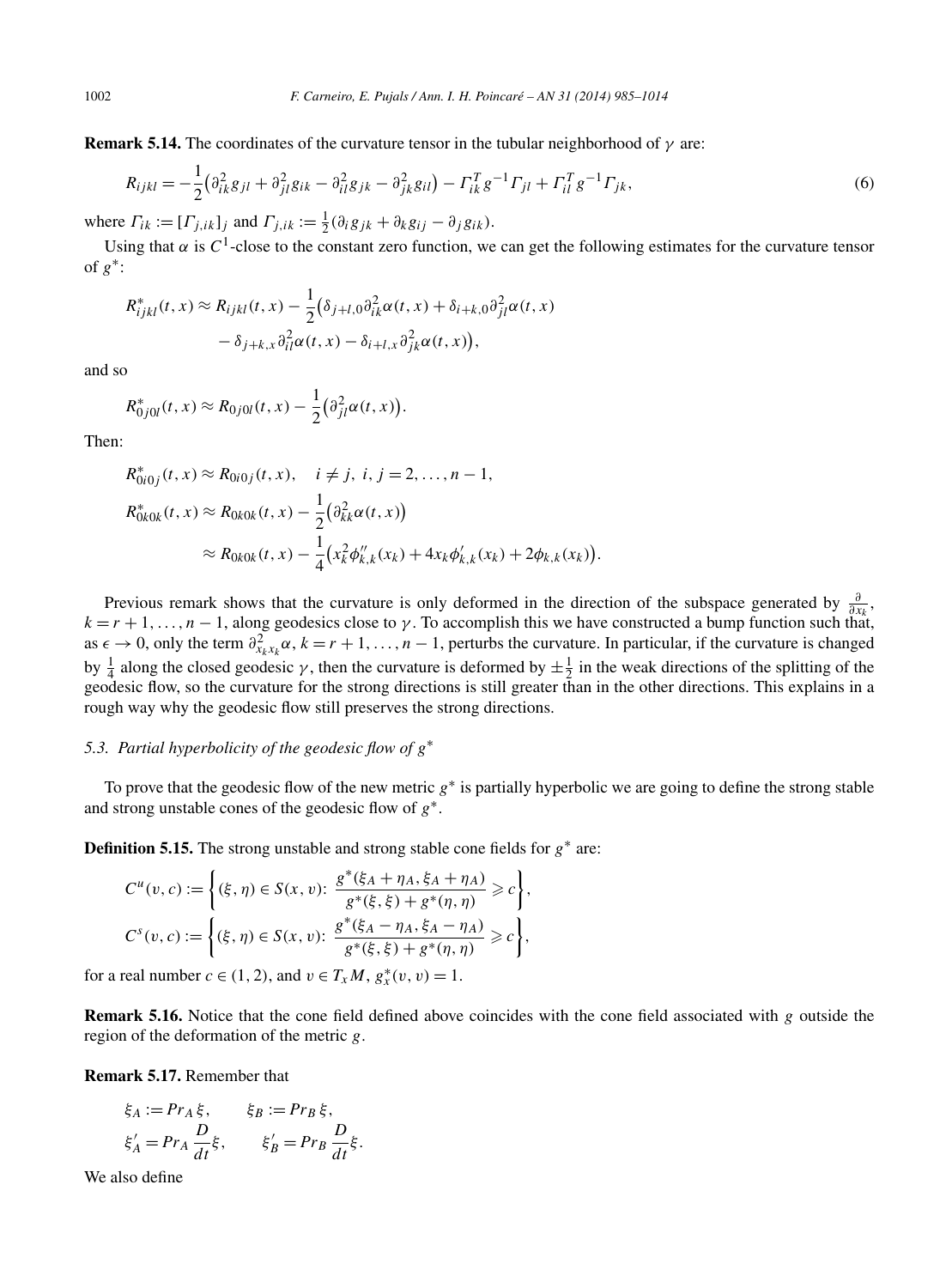<span id="page-18-0"></span>
$$
\xi_{A'} = \left(\frac{D}{dt} Pr_A\right) \xi, \qquad \xi_{B'} = \left(\frac{D}{dt} Pr_B\right) \xi,
$$

because for  $g^*$  the subspaces *A* and *B* are not parallel.

**Proposition 5.18.** The geodesic flow of  $g^*$  preserves the strong unstable cone field  $C^u(v, c)$  and the strong stable cone *field*  $C^s(v, c)$  *provided by [Definition](#page-17-0)* 5.15*, for some*  $c \in (1, 2)$  *and some*  $\epsilon$  *small enough.* 

We only prove proper invariance of the strong unstable cone (see [Remark](#page-13-0) 5.1). We divide the proof in several steps, but first, in the next subsection, we prove that along the geodesic *γ* , the geodesic flow of *g*<sup>∗</sup> is partially hyperbolic but not hyperbolic.

*5.3.1. Along γ the geodesic flow of g*<sup>∗</sup> *is not hyperbolic* From a corollary in Eberlein's article [\[13\]](#page-28-0) follows:

**Corollary 3.4.** *(See [\[13\].](#page-28-0)) If the geodesic flow is Anosov, then the following holds*: *Let any γ be a unit speed geodesic, and*  $E(t)$  any non-zero perpendicular parallel vector field along  $\gamma$ , then the sectional curvature  $K(\gamma', E)(t) < 0$  for *some real number t.*

For the geodesic flow of the new metric *g*∗, if we can find *E(t)* a non-zero perpendicular parallel vector field along *γ*, and  $K(\gamma', E)(t) = 0$ , then the geodesic flow of the metric  $g^*$  is not Anosov.

**Lemma 5.19.** *If*  $\Phi_k(t,0) = -\frac{1}{4}$  *then, following Eberlein's criterion, the geodesic flow of*  $g^*$  *is not Anosov.* 

**Proof.** Recalling [Remark 5.14,](#page-17-0) follows that the curvature tensor at  $\gamma$  is:

$$
R_{ijkl}^*(t,0) = R_{ijkl}(t,0) - \frac{1}{2} (\delta_{j+l,0} \partial_{ik}^2 \alpha(t,0) + \delta_{i+k,0} \partial_{jl}^2 \alpha(t,0) - \delta_{j+k,0} \partial_{il}^2 \alpha(t,0)) - \delta_{i+l,0} \partial_{jk}^2 \alpha(t,0)),
$$

and

$$
R_{0j0l}^*(t,0) = R_{0j0l}(t,0) - \frac{1}{2}(\partial_{jl}^2 \alpha(t,0)).
$$

Then, along *γ* :

$$
R_{0i0j}^{*}(t, 0) = R_{0i0j}(t, 0), \quad i \neq j, \ i, j = 2, ..., n - 1,
$$
  
\n
$$
R_{0k0k}^{*}(t, 0) = R_{0k0k}(t, 0) - \frac{1}{2} (\partial_{kk}^{2} \alpha(t, 0))
$$
  
\n
$$
= R_{0k0k}(t, 0) - \Phi_{k}(t, 0).
$$

For the initial metric and  $k = r + 1, \ldots, 2n - 1$ :

$$
R_{0k0k}(t,0) = g_{00}(t,0)g_{kk}(t,0)K(\gamma'(t),e_k(t)) = -\frac{1}{4}.
$$

So, if  $\Phi_k(t,0) = -\frac{1}{4}$ , then  $R_{0k0k}^*(t,0) = 0$ . Then, Eberlein's corollary applies, and the geodesic flow of  $g^*$  is not Anosov.  $\square$ 

# *5.3.2. Along γ the geodesic flow of g*<sup>∗</sup> *is partially hyperbolic*

We are going to show that the strong unstable cone field of the geodesic flow of Section [4](#page-9-0) still works for the geodesic flow of the new metric *g*<sup>∗</sup> along *γ* .

**Lemma 5.20.** For the new metric  $g^*$  and along the geodesic  $\gamma$  there is an invariant splitting  $S(t) = E^{ss} \oplus E^c \oplus E^{uu}$ , such that  $E^{ss} = E^{ss}_g$ ,  $E^c = E^s_g \oplus E^u_g$ ,  $E^{uu} = E^{uu}_g$ , where  $E^{\sigma}_g$  are the subbundles of the hyperbolic invariant split*ting of the geodesic flow of the original metric g, σ* = *uu,u,s,ss, and S(t) is the contact structure of U*∗*M along*  $(\gamma(t), \gamma'(t)).$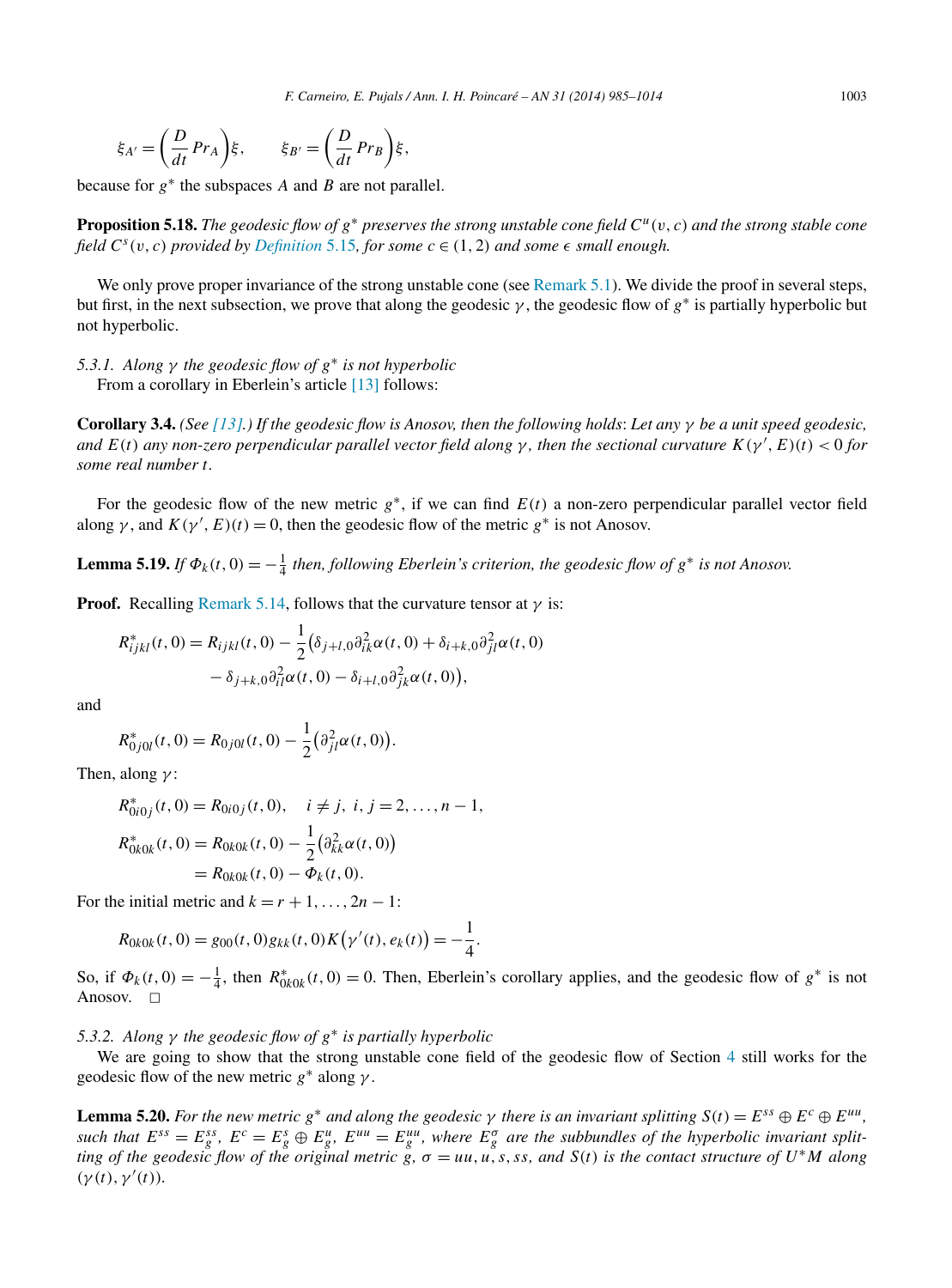<span id="page-19-0"></span>**Proof.** The normal coordinates that were defined for *g* along the closed geodesic  $\gamma$  are still normal coordinates for  $g^*$ , and observe that it has the same Christoffel symbols along *γ* . This implies that *g*<sup>∗</sup> has the same parallel transport as *g* along *γ* .

Taking  $\{E_0(t) = \gamma'(t), E_1(t), \ldots, E_r(t), E_{r+1}(t), \ldots, E_{n-1}(t)\}$ , an orthonormal basis of parallel vector fields in  $T_{\gamma(t)}M$ , then  $\zeta(t) = \sum_{i=0}^{2n-1} f_i(t)E_i(t)$  are Jacobi fields along  $\gamma$  if they are the solutions of the following equation:

$$
0 = \zeta''(t) + R^*(\gamma'(t), \zeta(t))\gamma'(t)
$$
  
= 
$$
\sum_{i,j=0}^{2n-1} (f_i''(t) + R^*(E_0, E_j, E_0, E_i)(t) f_i(t)) E_i(t),
$$

which implies that

$$
0 = f_i''(t) + \sum_{j=1}^{2n-1} R^*(E_0, E_j, E_0, E_i)(t) f_i(t), \quad i = 0, ..., 2n-1,
$$

which is equivalent to

$$
\begin{bmatrix} f(t) \\ f'(t) \end{bmatrix}' = \begin{bmatrix} 0 & I \\ -K^*(t) & 0 \end{bmatrix} \begin{bmatrix} f(t) \\ f'(t) \end{bmatrix},
$$
  

$$
K_{ij}^*(t) := R^*(E_0, E_j, E_0, E_i)(t).
$$

Along  $\gamma$  we have:

$$
K^*(t) = \begin{bmatrix} -Id_r & 0 \\ 0 & 0 \end{bmatrix}.
$$

The hyperbolic subbundles are  $E^{uu}$ , spanned by  $(e^t e_i(t), e^t e_i(t))$ ,  $i = 1, ..., r$  and  $E^{ss}$ , spanned by  $(e^{-t} e_i(t))$ ,  $-e^{-t}e_i(t)$ ,  $i = 1, \ldots, r$  and  $E^{ss}$ , the same as for the metric *g*. And there is a central direction spanned by the Jacobi fields related to the curvature  $K(\gamma'(t), E_k(t))$ ,  $E_k(t)$  and  $tE_k(t)$ , for  $k = r + 1, \ldots, 2n - 1$ . This implies we have a central bundle  $E^c$  along the geodesic *γ*. Notice that  $\{e_k(t)\}_{k=r+1}^{2n-1}$  and  $\{E_k(t)\}_{k=r+1}^{2n-1}$  generate the same subspace of  $T_{\gamma(t)}M$ , invariant by parallel transport because it is orthogonal to  $\gamma'(t)$  and  $A(\gamma(t), \gamma'(t))$ . Then  $E^c = E^s_g \oplus E^u_g$ .  $\Box$ 

#### *5.3.3. Preservation of the cone field for parallel vectors*

Now we adapt to the geodesic flow of the new metric *g*∗, the same type of calculations done in Section [4.1.1.](#page-11-0) To prove the partial hyperbolicity of this new flow, we divided the set of vectors whose geodesics cross the neighborhood where we change the original metric. First we verify the proper invariance of the cone field for parallel vectors (see definition in the beginning of Section [5.3\)](#page-17-0).

By the formula of the bump function  $\Phi_k$  we have that, as  $\epsilon$  goes to zero, the partial derivatives of second order of  $\alpha$ which do not involve the direction of  $\frac{\partial}{\partial x_k}$  go to zero. The only one that does not go to zero as  $\epsilon \to 0$  is  $\partial^2_{k,k} \Phi_k$ . So, the following holds:

$$
R_{010k}^{*} \approx R_{010k}, \quad k = 2, ..., n - 1,
$$
  

$$
R_{0k0k}^{*} \approx R_{0k0k} - \frac{1}{2} \partial_{k,k}^{2} \alpha.
$$

If  $v = (v_0, 0, \ldots, 0)$  then:

$$
R^*(v, \xi, v, \eta) \approx R(v, \xi, v, \eta) - \frac{1}{2} \partial_{\xi \eta}^2 \alpha v_0^2
$$
  
 
$$
\approx R(v, \xi, v, \eta) - \frac{1}{2} \sum_{k=r+1}^{n-1} \partial_{kk}^2 \alpha v_0^2 \xi_k \eta_k.
$$

When we use the symbol  $\approx$  we mean that the difference between the left side and the right side is of order  $\epsilon$ . It depends on the size of  $|\alpha|, |\partial \alpha|, |\partial_{ij}^2 \alpha|, i \neq j$ , and the size of  $supp(\Phi_i), i = r + 1, \ldots, n - 1$  (see [Lemma 5.13\)](#page-16-0).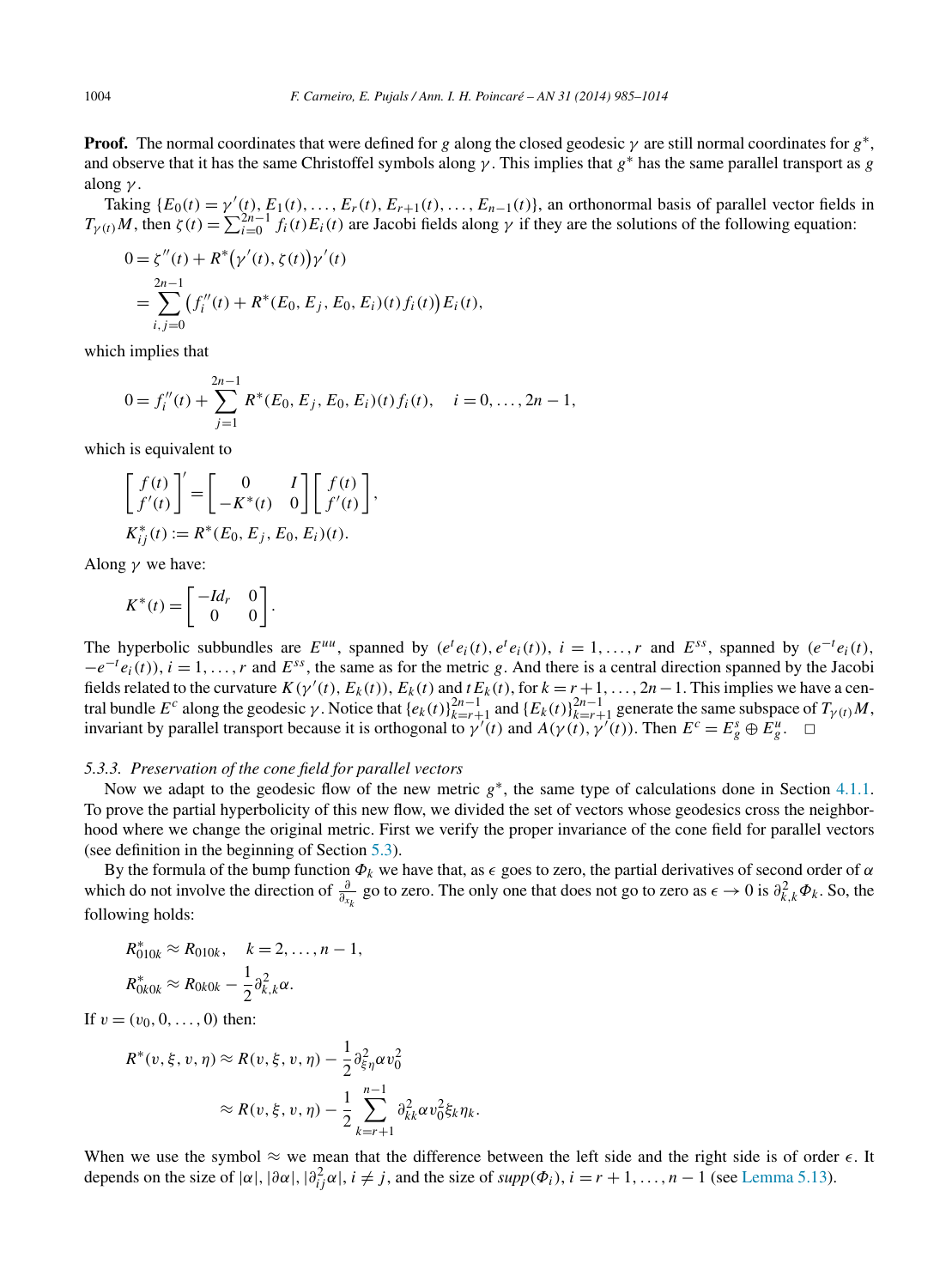**Remark 5.21.** Remember that for the geodesic flow of Section [4.1.1](#page-11-0)  $\xi_{A'}$  and  $\eta_{A'}$  do not appear on the calculations due to the fact that *A* is a parallel subspace along geodesics (see Eq. [\(5\)\)](#page-11-0). For the new metric  $g^*$  this is not the case but, as *A*<sup> $\prime$ </sup> depends on the first derivative of  $\alpha$  they appear as a small term of perturbation.

**Lemma 5.22.** *For parallel vectors the angle cone variation is positive* (*therefore, from Section* [2.2.2](#page-6-0)*, the cone is closed by the action of the derivative*)*.*

**Proof.** We begin by approximating the angle cone variation at parallel vectors with respect to the derivative of the geodesic flow by an expression that is better to work with. This expression is equal to the one for the geodesic flow of *g* (recall Section [4.1.1\)](#page-11-0) except for the term related to the second derivative of  $\alpha$  and  $\xi_k$ ,  $\eta_k$  related to the central direction along *γ*. Also recall Remark 5.22 about  $\xi_{A'}$  and  $\eta_{A'}$ .

In fact, we consider the derivative of

$$
\frac{g^*(\xi_A + \eta_A, \xi_A + \eta_A)}{g^*(\xi, \xi) + g^*(\eta, \eta)}
$$

which is exactly the quantity

$$
\Theta^u_A(\xi,\eta)
$$

for the metric *g*∗:

$$
\frac{d}{dt} \frac{g^*(\xi_A + \eta_A, \xi_A + \eta_A)}{g^*(\xi, \xi) + g^*(\eta, \eta)} = 2 \frac{g^*(\xi_A + \eta_A, \xi_A + \eta_A)}{(g^*(\xi, \xi) + g^*(\eta, \eta))^2} \left( \frac{5}{8} g^*(\xi - \eta, \xi - \eta) + \frac{3}{8} g^*(\xi, \xi) \right.\n- \frac{3}{4} g^*(\xi_A, \eta_A) + \frac{1}{2} \sum_{k=r+1}^{n-1} \partial_{kk}^2 \alpha v_0^2 \xi_k \eta_k + \frac{3}{8} g^*(\eta, \eta) \right)\n= 2 \frac{g^*(\xi_A + \eta_A, \xi_A + \eta_A)}{(g^*(\xi, \xi) + g^*(\eta, \eta))^2} \left( \left( \frac{g^*(\xi_A + \eta_A, \xi_A + \eta_A)}{g^*(\xi_A + \eta_A, \xi_A + \eta_A)} \right) (g^*(\xi, \xi) + g^*(\eta, \eta)) \right)\n- \left( \frac{g^*(\xi_A + \eta_A, \xi_A + R^*(v, \xi)v)}{g^*(\xi_A + \eta_A, \xi_A + \eta_A)} \right) (g^*(\xi, \xi) + g^*(\eta, \eta))\n+ \frac{1}{4} g^*(\xi, \eta) + \frac{3}{4} g^*(\xi_A, \eta_A) - \frac{1}{2} \sum_{k=r+1}^{n-1} \partial_{kk}^2 \alpha v_0^2 \xi_k \eta_k + R^*(v, \xi, v, \eta) \right).
$$

We define as  $\xi_{A'}$  the covariant derivative of the projection to *A* applied to  $\xi$ :  $(\nabla^* P_A)\xi$ . If *c* is the opening of the cone (see Section [2.2.1\)](#page-6-0) and  $g^*(\xi, \xi) + g^*(\eta, \eta) = 1$ , because the derivative does not depend on the norm of the  $(\xi, \eta)$ , the equation above is:

$$
=2c(c^{-1}(g^*(\xi_A+\eta_A,\xi_{A'}+\eta_{A'}))-c^{-1}(g^*(\xi_A+\eta_A,\xi_A+R^*(v,\xi)v))
$$
  
+ $\frac{1}{4}g^*(\xi,\eta)+\frac{3}{4}g^*(\xi_A,\eta_A)-\frac{1}{2}\sum_{k=r+1}^{n-1}\partial^2_{kk}\alpha v_0^2\xi_k\eta_k+R^*(v,\xi,v,\eta)).$ 

Then:

$$
\left| g^*(\xi_A + \eta_A, \xi_A + R^*(v, \xi)v) \right| \leq \left| g^*(\xi_A + \eta_A, R^*(v, \xi)v - R(v, \xi)v) \right| + \left| g^*(\xi_A + \eta_A, \xi_A + R(v, \xi)v) \right|.
$$

Since  $|g^*(\xi_A + \eta_A, \xi_A + R(v, \xi)v)|$  depends on  $|\alpha|$ , and  $|g^*(\xi_A + \eta_A, R^*(v, \xi)v - R(v, \xi)v)|$  depends on  $|\alpha|$ ,  $|\partial \alpha|$ , and  $|\partial^2_{j\xi}\alpha|, j = 1,\ldots,r$  and these terms are limited by  $M\epsilon$  (recall [Lemma 5.13\)](#page-16-0), we can say that, for some big enough  $M_1$  independent of  $\epsilon$ :

$$
\begin{aligned} |g^*(\xi_A + \eta_A, \xi_A + R^*(v, \xi)v)| \leq |g^*(\xi_A + \eta_A, R^*(v, \xi)v - R(v, \xi)v)| \\ &+ |g^*(\xi_A + \eta_A, \xi_A + R(v, \xi)v)| \leq M_1 \epsilon. \end{aligned}
$$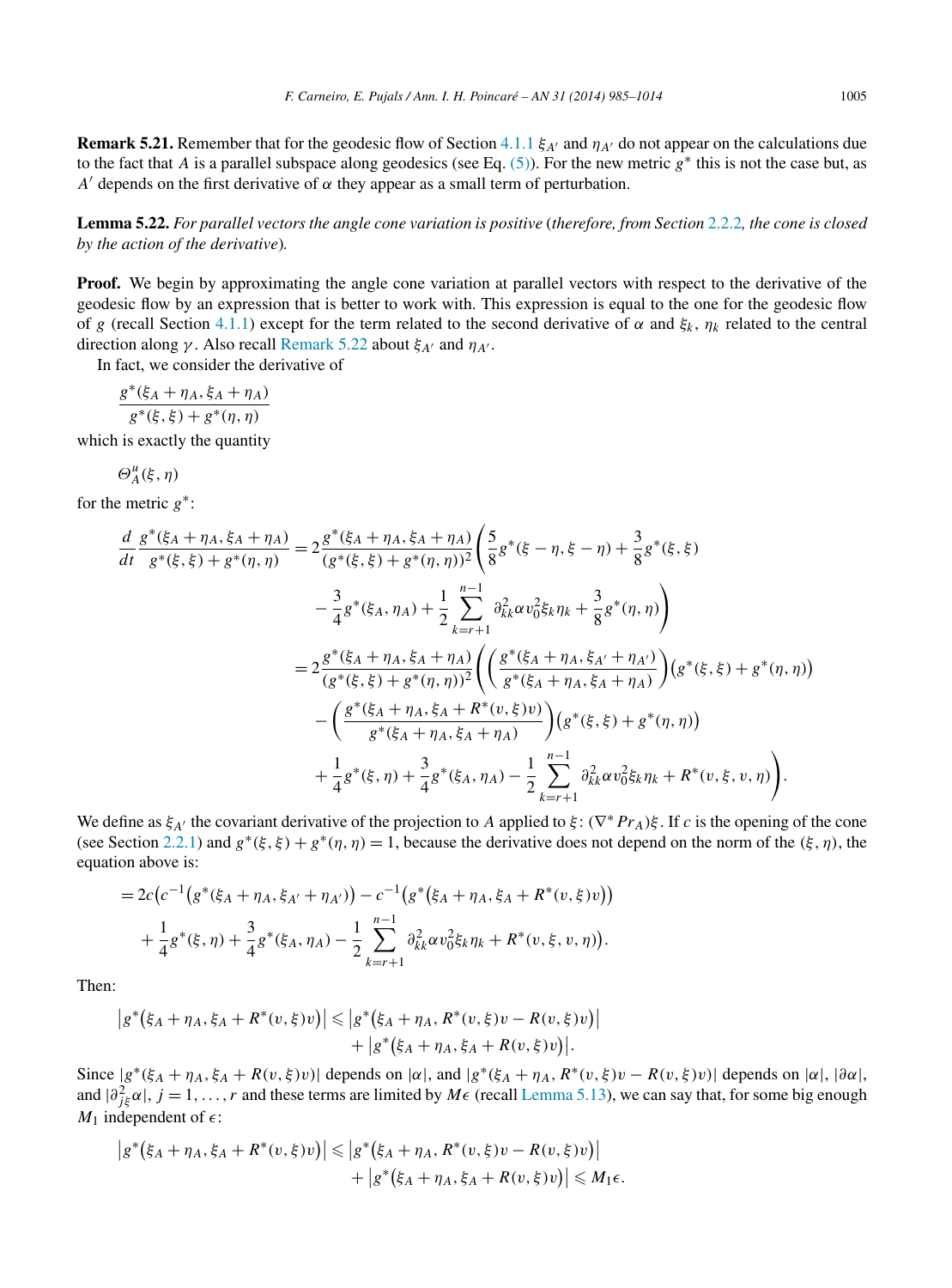For the same reasons:

$$
\left| g^*(\xi_A + \eta_A, \xi_{A'} + \eta_{A'}) \right| \leq M_0 \| g^* - g \|_{C^1} (|\xi|^* + |\eta|^*) \leq M_1 \epsilon,
$$
  

$$
\left| \frac{1}{4} g^*(\xi, \eta) + \frac{3}{4} g^*(\xi_A, \eta_A) - \frac{1}{2} \sum_{k=r+1}^{n-1} \partial_{kk}^2 \alpha v_0^2 \xi_k \eta_k + R^*(v, \xi, v, \eta) \right| \leq M_1 \epsilon.
$$

Suppose  $M_1$  sufficiently big to be the same in the three inequalities above. So we have:

$$
\left| \frac{d}{dt} \frac{g^*(\xi_A + \eta_A, \xi_A + \eta_A)}{g^*(\xi, \xi) + g^*(\eta, \eta)} - 2 \frac{g^*(\xi_A + \eta_A, \xi_A + \eta_A)}{(g^*(\xi, \xi) + g^*(\eta, \eta))^2} \right| \frac{5}{8} g^*(\xi - \eta, \xi - \eta)
$$

$$
+ \frac{3}{8} g^*(\xi, \xi) - \frac{3}{4} g^*(\xi_A, \eta_A) + \frac{1}{2} \sum_{k=r+1}^{n-1} \partial_{kk}^2 \alpha v_0^2 \xi_k \eta_k + \frac{3}{8} g^*(\eta, \eta) \right|
$$

$$
\leq 2c(3M_1)\epsilon = M_2\epsilon.
$$

Let us analyses the following expression over the initial closed geodesic:

$$
\begin{split}\n&\left(\frac{3}{8}g^*(\xi,\xi)-\frac{3}{4}g^*(\xi_A,\eta_A)+\frac{1}{2}\sum_{k=r+1}^{n-1}\partial_{kk}^2\alpha v_0^2\xi_k\eta_k+\frac{3}{8}g^*(\eta,\eta)\right) \\
&=\frac{3}{8}\left(\xi_1^2+\xi_2^2+\cdots+\xi_{n-1}^2+\eta_1^2+\eta_2^2+\cdots+\eta_{n-1}^2-2\sum_{k=1}^r\xi_k\eta_k+\frac{4}{3}\sum_{k=r+1}^{n-1}\partial_{kk}^2\alpha v_0^2\xi_k\eta_k\right).\n\end{split}
$$

The expression  $\xi_1^2 + \eta_1^2 + \xi_2^2 + \eta_2^2 + \cdots + \xi_{n-1}^2 + \eta_{n-1}^2 - 2\xi_1\eta_1 - \cdots - 2\xi_r\eta_r + \frac{4}{3}\sum_{k=r+1}^{n-1} \frac{\partial^2_{kk}\alpha v_0^2 \xi_k \eta_k}{\partial k}$  is equal to  $\sum_{k=1}^{r} (\xi_k - \eta_k)^2 + \sum_{k=r+1}^{n-1} \xi_k^2 - \frac{2}{3} \xi_k \eta_k + \eta_k^2 = \sum_{i=k}^{r} (\xi_k - \eta_k)^2 + \sum_{k=r+1}^{n-1} (\xi_k - \frac{1}{3} \eta_k)^2 + \frac{8}{9} \eta_k^2$  which is positive in the boundary of the cone with opening *c*. This implies that along the closed geodesic  $\gamma$  the cone is preserved, but that we already knew. We need to prove the positivity of the derivative along the other geodesics of the flow. So, we need to show that there exists a positive constant  $L(a, b)$  (i.e., a constant which depends only on *a* and *b*) such that the following holds:

$$
\inf_{a \in [-1-\frac{\delta}{2}, 1+\frac{\delta}{2}]} \inf \left\{ \sum_{k=r+1}^{n-1} \xi_k^2 - \frac{4a}{3} \xi_k \eta_k + \eta_k^2 \right\} \ge L(a, b) > 0,
$$

for any  $(\xi, \eta)$  in the boundary of the cone with opening  $c \in [a, b] \subset (1, 2)$ . Because  $g^*$  is a  $C^{\infty}$  metric, and its coordinates along  $\gamma$  are  $\delta_{ij}$ , if the neighborhood of  $\gamma$  is sufficiently small, if  $\epsilon$  is small enough, we can conclude:

$$
\inf_{x \in \text{supp}(\alpha)} \inf \left\{ \left( g^*(\xi, \xi) - 2g^*(\xi_A, \eta_A) + \frac{4}{3} \sum_{k=r+1}^{n-1} \partial_{kk}^2 \alpha v_0^2 \xi_k \eta_k + g^*(\eta, \eta) \right) \right\} \geq \frac{1}{2} L(a, b) > 0.
$$

So:

$$
\inf_{x \in \text{supp}(\alpha)} \inf \left\{ \frac{3}{8} g^*(\xi, \xi) - \frac{3}{4} g^*(\xi_A, \eta_A) + \frac{1}{2} \sum_{k=r+1}^{n-1} \partial_{kk}^2 \alpha v_0^2 \xi_k \eta_k + \frac{3}{8} g^*(\eta, \eta) \right\}
$$
  
\n
$$
\geq \frac{3}{16} L(a, b) > 0.
$$

This implies that, if  $\epsilon < \frac{3}{32M_2} L(a, b)$ , for  $(\xi, \eta)$  in the boundary of the cone with opening  $c \in [a, b] \subset (1, 2)$ , and for  $v = (v_0, 0, \ldots, 0)$ , then the derivative of Eq. [\(2\)](#page-6-0) is positive.  $\Box$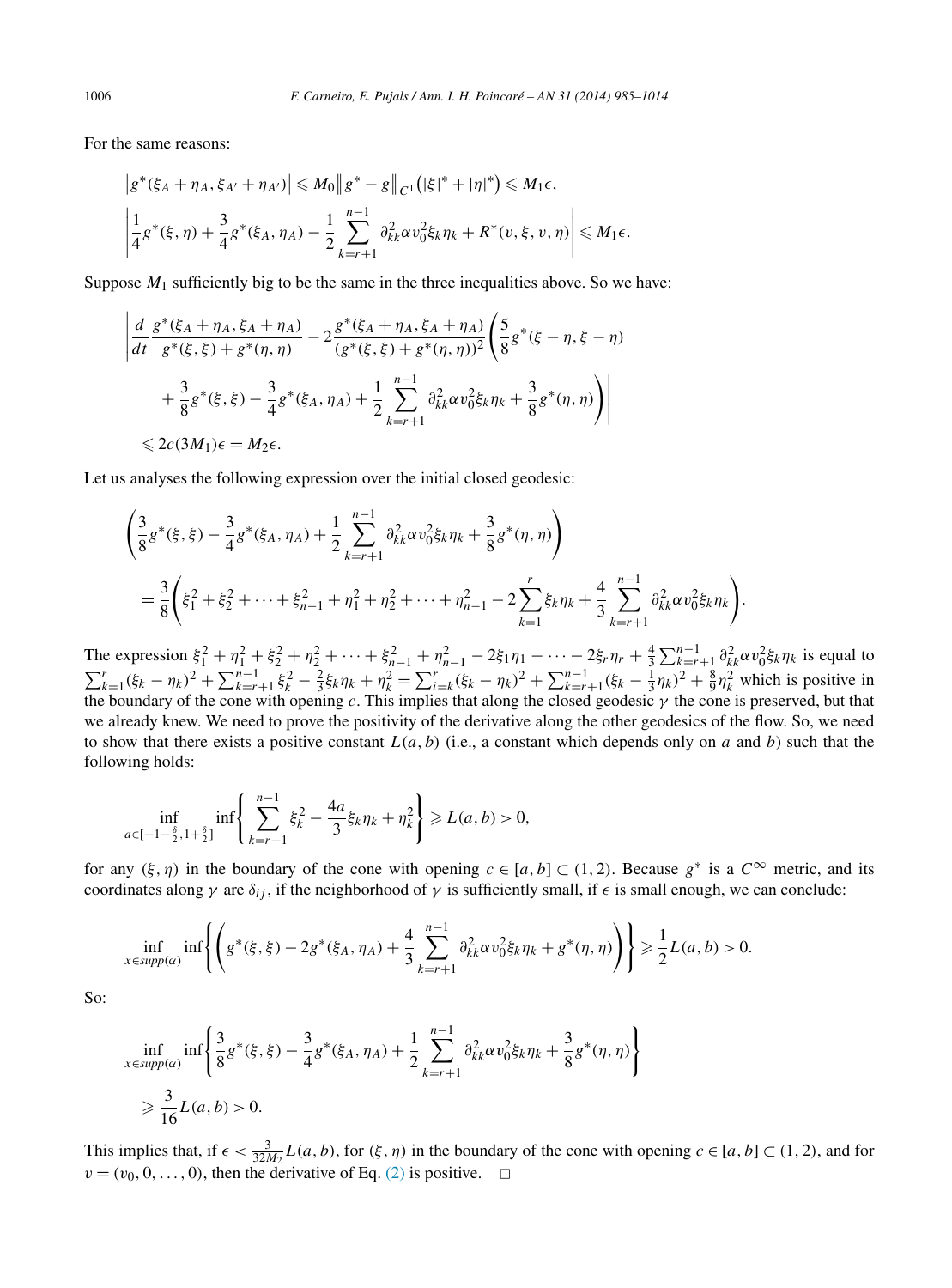#### <span id="page-22-0"></span>*5.3.4. Extension of the cone property to θ -parallel vectors*

Now we are going to show that this derivative is positive not only for parallel vectors  $(v = (v_0, 0, \ldots, 0))$ , but for *θ* -parallel vectors.

**Lemma 5.23.** *For θ -parallel vectors the angle cone variation is positive* (*therefore, from Section* [2.2.2](#page-6-0)*, the cone is closed by the action of the derivative*)*.*

# **Proof.**

$$
R^*(v,\xi,v,\eta) - R(v,\xi,v,\eta) \approx -\frac{1}{2} \sum_{k=r+1}^{n-1} \partial_{kk}^2 \alpha \big( v_k^2 \xi_0 \eta_0 + v_0^2 \xi_k \eta_k - v_0 v_k (\xi_0 \eta_k + \xi_k \eta_0) \big).
$$

This is so because [\(6\)](#page-17-0) implies the following relation:

$$
R_{ijkl}^* - R_{ijkl} \approx -\frac{1}{2} \left( \partial_{ik}^2 \Delta g_{jl} + \partial_{jl}^2 \Delta g_{ik} - \partial_{il}^2 \Delta g_{jk} - \partial_{jk}^2 \Delta g_{il} \right),\tag{7}
$$

where  $\approx$  means that the equation depends on  $\alpha$  and  $\partial \alpha$ , and  $\Delta g_{ij} := g_{ij}^* - g_{ij}$ . So we can say that:

$$
\left|R^*(v,\xi,v,\eta)-R(v,\xi,v,\eta)+\frac{1}{2}\sum_{k=r+1}^{n-1}\partial_{kk}^2\alpha v_0^2\xi_k\eta_k\right|\leq M_1\epsilon+M_0|\theta|\big(|\xi|^*\|\eta\|^*\big).
$$

So, for the derivative we have:

$$
\left| \frac{d}{dt} \frac{g^*(\xi_A + \eta_A, \xi_A + \eta_A)}{g^*(\xi, \xi) + g^*(\eta, \eta)} - 2 \frac{g^*(\xi_A + \eta_A, \xi_A + \eta_A)}{(g^*(\xi, \xi) + g^*(\eta, \eta))^2} \left( \frac{5}{8} g^*(\xi - \eta, \xi - \eta) \right) \right|
$$
  
+ 
$$
\frac{3}{8} g^*(\xi, \xi) - \frac{3}{4} g^*(\xi_A, \eta_A) + \frac{1}{2} \sum_{k=r+1}^{n-1} \frac{3}{2} g^2 k \alpha v_0^2 \xi_k \eta_k + \frac{3}{8} g^*(\eta, \eta) \right) \right|
$$
  

$$
\leq M_2 \epsilon + M_0 |\theta| \left( \| \xi \|^* \|\eta \|^* \right).
$$

So, if we calculate for  $(\xi, \eta)$  in  $g^*(\xi, \xi) + g^*(\eta, \eta) = 1$ , we have that if  $|\theta| < \frac{3}{64M_0}L(a, b)$  and  $\epsilon < \frac{3}{32M_2}L(a, b)$ , then:

$$
\frac{d}{dt}\frac{g^*(\xi_A + \eta_A, \xi_A + \eta_A)}{g^*(\xi, \xi) + g^*(\eta, \eta)} \ge \frac{3}{32}L(a, b) > 0.
$$

Then we conclude that, in the band  $\{(x, v)$  is  $\theta$ -parallel to  $\gamma\}$  the cones are properly invariant for the geodesic flow.

#### *5.3.5. The control of the cones for θ -transversal vectors*

For vectors that are not  $\theta$ -close to  $(v_0, 0, \ldots, 0)$  i.e. that are  $\theta$ -transversal to  $\gamma$ , we do not have preservation of the cones. To overcome this difficulty we choose an  $\epsilon$  small enough such that the cone with opening *b* stays inside the cone with opening *a*. This can be done since *α* is  $C<sup>1</sup>$  close to zero, the second derivative of *α* is uniformly bounded independently of  $\epsilon$ . So:

$$
\frac{d}{dt}\frac{g^*(\xi_A+\eta_A,\xi_A+\eta_A)}{g^*(\xi,\xi)+g^*(\eta,\eta)}\geqslant M.
$$

Observe that as  $\epsilon$  goes to 0, the support of the deformation of the metric shrinks. As it shrinks, the time that the geodesics take to cross this neighborhood of the geodesic *γ* goes to zero. So, as we can control the time which these geodesics spend inside the tubular neighborhood  $U(\epsilon)$  of the geodesic  $\gamma$ , we choose an  $\epsilon$  such that the cone with opening *b* stays inside the cone of opening *a*.

Let us be more precise:

**Lemma 5.24.** *The time which a*  $\theta$ -transversal geodesics cross the tubular neighborhood  $U(\epsilon)$  of the deformation of *the metric*  $g$  *is comparable to*  $\epsilon$ *.*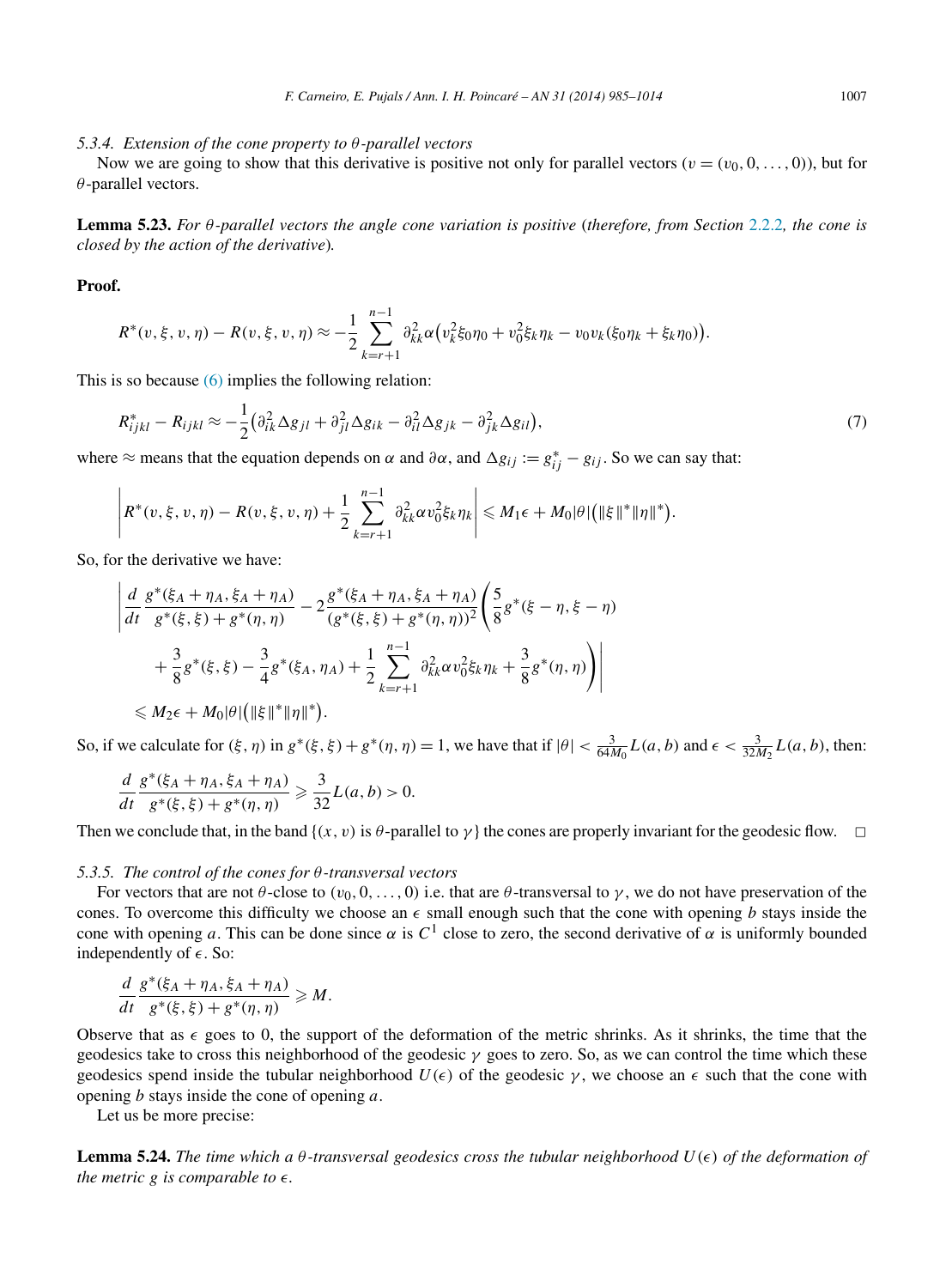<span id="page-23-0"></span>**Proof.** To see that the time spent inside  $U(\epsilon)$  is comparable to  $\epsilon$  we need to express the geodesic vector field in Fermi coordinates of the neighborhood. In fact, we can use that coordinates since we don't need the coordinates in the whole neighborhood of the closed geodesic  $\gamma$ . The maps  $d\pi$  and K in Fermi's coordinates are given by:

$$
d\pi \xi = (\xi_0, \xi_1, \dots, \xi_{2n-1}),
$$
  
\n
$$
K\xi = \left(\xi_{2n+k} + \sum_{i,j=0}^{2n-1} \Gamma_{ij}^{*k} v_i \xi_j\right)_{k=0}^{2n-1}.
$$

So, the pre-image of  $(v, 0)$  by the map  $(d\pi, K)$  is:

$$
\left(v_0, v_1, \ldots, v_{2n-1}, -\sum_{i,j=0}^{2n-1} \Gamma_{ij}^{*0} v_i v_j, -\sum_{i,j=0}^{2n-1} \Gamma_{ij}^{*1} v_i v_j, \ldots, -\sum_{i,j=0}^{2n-1} \Gamma_{ij}^{*2n-1} v_i v_j\right).
$$

Since  $g^*$  is  $C^\infty$  and along the geodesic  $\gamma$ ,  $\Gamma_{ij}^{*k} = 0$ , then, if  $\epsilon$  is sufficiently small, the geodesic vector field is approximately  $(v_0, v_1, \ldots, v_{2n-1}, 0, 0, \ldots, 0)$ .

Since the second part of the geodesic vector field is small as  $\epsilon$  is small, we can say that geodesics such that  $|v_i| \geq \theta$  for some  $i = 1, ..., 2n - 1$  cross the neighborhood in at most time  $\frac{\epsilon}{\theta}$ , and they arrive to the complement of { $v ∈ U^*M$ :  $|v_i| < \frac{\theta}{2}$ ,  $i = 1, 2, ..., 2n - 1$ }. <del></del>◯

## *5.3.6. Proof of [Proposition 5.18](#page-18-0)*

Based on previous lemmas about parallel and transversal geodesic and [Lemma](#page-22-0) 5.24 we can conclude the proof of [Proposition 5.18:](#page-18-0)

**Proof of Proposition 5.18.** First, take an orbit of the geodesic flow of  $g^*$ . If it never crosses the region of the deformation, where *g*<sup>∗</sup> equals the original metric *g*, then the cone field is preserved. If it crosses the region of deformation, then it takes some time *T'* inside this region. If it is  $\theta$ -parallel to the geodesic  $\gamma$ , then it preserves the cone field [\(Lemma 5.23\)](#page-22-0). If it turns, after this time *T'*, into a  $\theta$ -transversal geodesic, then it spends  $T' + k\epsilon$ time inside this region [\(Lemma 5.24\)](#page-22-0), and then it leaves it and spend some time outside it. As the set of the orbits which leave this region is a compact set, the infimum is positive. Let us say they spend at least  $T_{\epsilon}$  outside the neighborhood. As  $\epsilon$  goes to zero,  $T_{\epsilon}$  does not goes to zero. If it did, we could get a sequence of geodesics outside  ${v \in U^*M: |v_i| < \frac{\theta}{2}, i = 1, 2, ..., 2n - 1}$  which would spend a small time outside the neighborhood  $U(\epsilon)$  of  $\gamma$  before enter it again. So, in the limit, there would be a contradiction with the uniqueness of the solutions of the ordinary differential equations of the geodesic flow. So the time spent outside the neighborhood of *γ* is bounded from below – let us say it is bounded from below by *T*. This means that we can choose  $\epsilon$  so that the quotient between the time spent inside and the time spent outside of the neighborhood of  $\gamma$  is as small as we want. As small as it is necessary for the preservation of the strong unstable and strong stable cones. So, the orbit spends some time  $k\epsilon$  where there is a little expansion of the angle of the cone field, then spends time at least *T* in the region where there's contraction of the angle of the cone field.

Outside the neighborhood of the deformation the following holds:

$$
\frac{d}{dt}\frac{g^*(\xi_A+\eta_A,\xi_A+\eta_A)}{g^*(\xi,\xi)+g^*(\eta,\eta)}=\frac{d}{dt}\frac{g(\xi_A+\eta_A,\xi_A+\eta_A)}{g(\xi,\xi)+g(\eta,\eta)}\geq \frac{3}{8}c(2-c),
$$

for  $(\xi, \eta)$  in the boundary of the cone of opening *c*. So, for cones with boundary in [*a*, *b*], we have:

$$
\frac{d}{dt}\frac{g^*(\xi_A+\eta_A,\xi_A+\eta_A)}{g^*(\xi,\xi)+g^*(\eta,\eta)^*} \geq \frac{3}{8}b(2-b).
$$

So we choose *a'* such that  $|a' - b| < \frac{3}{16}b(2 - b)T$ . This ensures that outside the neighborhood the geodesic flow sends the cone with opening *a'* inside the cone with opening *B* in time  $\frac{T}{2}$ . For  $\epsilon$  sufficiently small, with the inferior limit of the derivative not depending on  $\epsilon$ , the cone with opening *b* is not sent outside the cone with opening *a*'.

So, we have preservation of the cone field, although there is a region where the cone field is not properly invariant, because the orbits of length *T* of the geodesic flow cross this region in an interval of time as small as we want. So the preservation of the cone field holds because after that it takes an interval of length  $\frac{T}{2}$  for the cones to be properly contained.  $\square$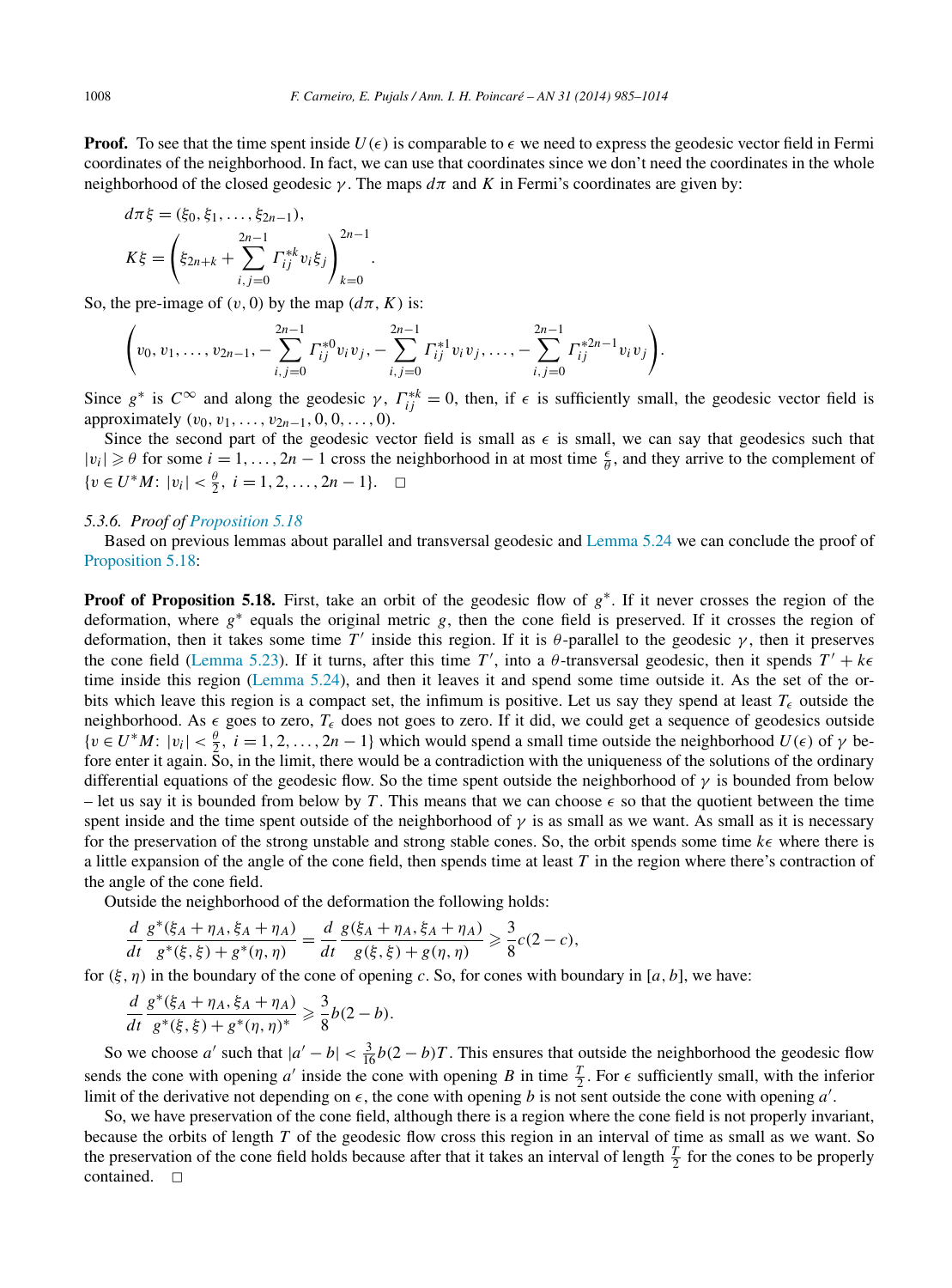## <span id="page-24-0"></span>*5.3.7. Exponential growth of the Jacobi fields*

So, the strong unstable cone is preserved by the new geodesic flow. By reversibility of geodesic flows, the strong stable cone is preserved too. But preservation of these cones only proves that there are invariant subbundles with domination. We have to show that there is exponential growth along these strong directions.

**Proposition 5.25.** For the geodesic flow of  $g^*$  there is exponential expansion of vectors in  $C^u(v, c)$ *.* 

**Proof.** The geodesic flow has an invariant splitting of the following kind:  $S(UM) = E \oplus E^c \oplus F$ . Because it is symplectic, and  $\dim(E) = \dim(F)$ , we apply [Lemma 2.8.](#page-5-0) Then the invariant subbundles E and F are hyperbolic, or there is exponential contraction of vectors in the former subbundle, and exponential expansion of vectors in the later subbundle.  $\Box$ 

#### *5.4. Finishing the proof of [Theorems A, B,](#page-1-0) and [Corollaries C.1 and C.2](#page-2-0)*

Summarizing, in [Proposition 5.18](#page-18-0) we proved the proper invariance of the unstable and stable cones and in Proposition 5.25 we proved the exponential expansion or contraction respectively. Therefore we conclude:

**Theorem 5.26.** *Let (M,g) be a Kähler manifold of negative holomorphic curvature* −1 *or a quaternion Kähler locally symmetric space of negative curvature. Then there is a C*<sup>∞</sup> *metric g*<sup>∗</sup> *on M such that its geodesic flow is partially hyperbolic but not Anosov. Also, g*<sup>∗</sup> *is C*2*-far from the open set of metrics on M which have Anosov geodesic flows.*

To finish the proof of [Theorems](#page-1-0) A and B, we have to show that some of the deformed metric are transitive; this is concluded in the next corollary.

**Corollary 5.27.** *There is a Riemannian manifold (M,g) such that its geodesic flow is partially hyperbolic, non-Anosov, transitive. Moreover, (M,g) has no conjugate points.*

**Proof.** By a theorem of Eberlein [\[16\],](#page-28-0) if *M* has a Riemannian metric *g* such that its geodesic flow is Anosov and if *M* admits another metric *g*<sup>∗</sup> such that its geodesic flow does not have conjugate points, then the geodesic flow of *g*<sup>∗</sup> is transitive. The set of metrics of *M* without conjugate points is closed. So, if we consider the one parameter family of metrics  $g_s = g + s(g^* - g)$ , with  $s \in [0, 1]$ , first we notice that the geodesic flow of  $(M, g_s)$  is partially hyperbolic – the proof is the same for  $g_s$  as the proof above for  $g_1$ . Then there is an  $s_0$  such that the geodesic flow of  $g_{s_0}$  has no conjugate points, is partially hyperbolic, and it is not Anosov, which implies immediately that it is transitive.  $\Box$ 

Now, we prove [Corollary](#page-2-0) C.1 that states that there is an open set of metrics whose geodesic flows are partially hyperbolic and have conjugate points.

**Proof of Corollary C.1.** Ruggiero in [\[31\]](#page-29-0) proved that the  $C^2$ -interior of the set of metrics with no conjugate points is the set of metrics whose geodesic flow is Anosov. So, since the example has a partially hyperbolic geodesic flow which is non-Anosov, there is a metric  $C^2$ -close to it that has conjugate points. Moreover, it is a corollary of Ruggiero's theorem that the set of metrics with conjugate points is open, so there is a  $C<sup>2</sup>$ -open set of metrics with conjugate points and a partially hyperbolic geodesic flow.

Now we provide the proof of [Corollary](#page-2-0) C.2 about Hamiltonian flows.

**Proof of Corollary C.2.** For the same reasons of the previous corollary there is an open set of Hamiltonians with the same property, near geodesic Hamiltonians.  $\square$ 

#### **6. Symmetric spaces of nonpositive curvature**

In this section, first we give a brief introduction to the subject of symmetric and locally symmetric space [\[14,15,22\],](#page-28-0) and later we prove that the geodesic flow of a compact locally symmetric spaces of nonpositive curvature is partially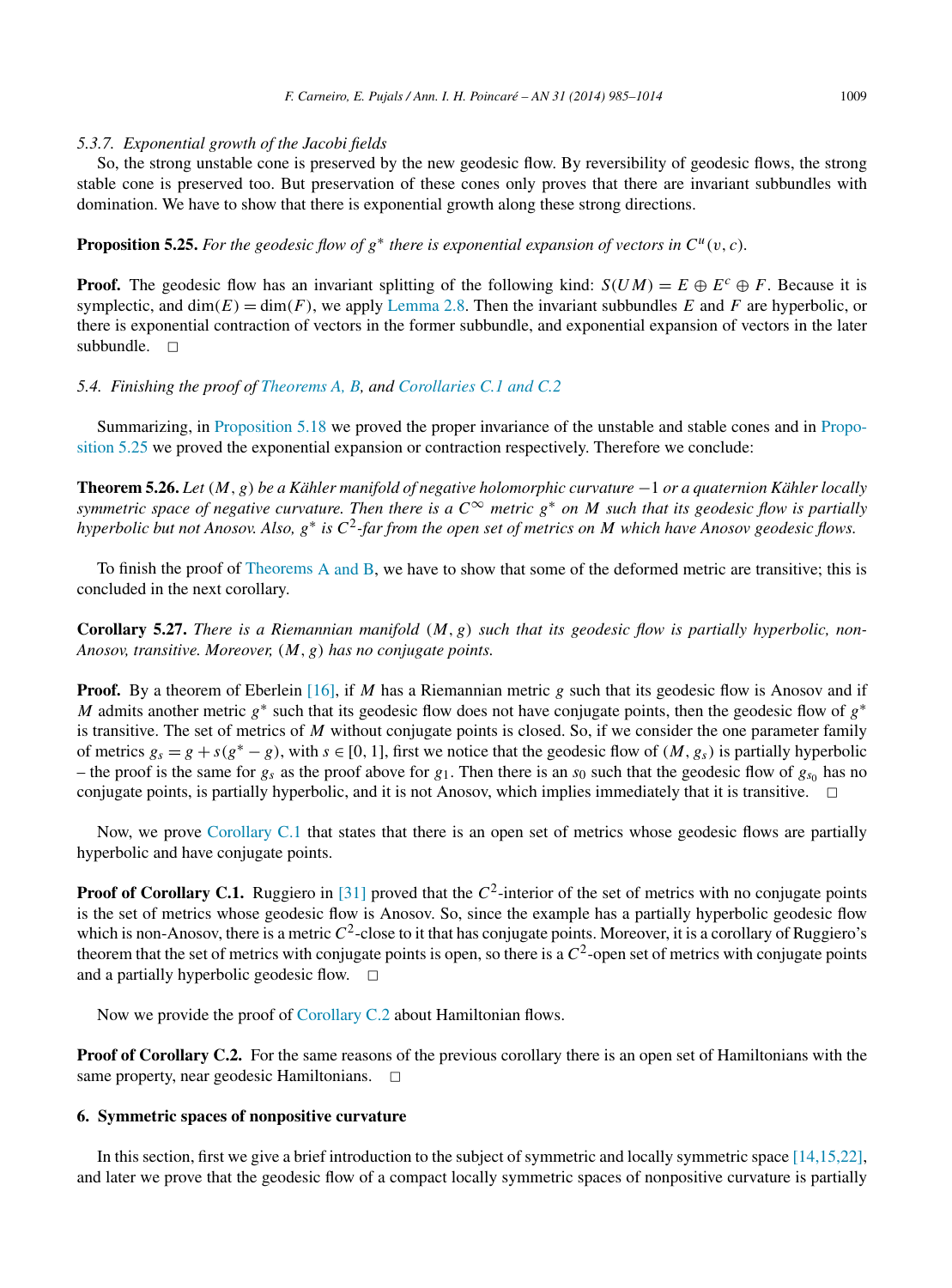hyperbolic (in the sense that the geodesic flow admits a dominated splitting with more than two invariant subbundles) only if it has nonconstant negative curvature.

**Definition 6.1.** A simply connected Riemannian manifold is called symmetric if for every  $x \in M$  there is an isometry  $\sigma_x : M \to M$  such that

 $\sigma_x(x) = x, d\sigma_x(x) = -i d_{T_xM}$ .

The property of being symmetric is equivalent to:

- $\nabla R \equiv 0$ ,
- if  $X(t)$ ,  $Y(t)$  and  $Z(t)$  are parallel vector fields along  $\gamma(t)$ , then  $R(X(t), Y(t))Z(t)$  is also a parallel vector field along  $\nu(t)$ .

**Remark 6.2.** A symmetric Riemannian manifold is geodesically complete and every two points can be connected by a geodesic.

**Definition 6.3.** A complete Riemannian manifold with  $\nabla R \equiv 0$  is called locally symmetric.

Each simply connected symmetric space *M* is the quotient of the Lie group *G* of isometries of *M* with a left invariant metric by its maximal compact subgroup  $K: M = G/K$ . Each compact locally symmetric space N is the quotient of a simply connected symmetric space *M* by a cocompact lattice *Γ* of *G* acting on *M* discretely, without fixed points and isometrically, such that  $N = M/\Gamma$  [\[14,15,22\].](#page-28-0)

**Proposition 6.4.** Let N be a locally symmetric space,  $p \in N$ ,  $v \in T_pN$ , c a geodesic such that  $c(0) = p$ ,  $c'(0) = v$ , *there are*  $v_1, \ldots, v_{n-1}$  *an orthogonal basis of eigenvectors of*  $R_{c'(0)}$  *orthogonal to v with eigenvalues*  $\rho_1, \ldots, \rho_{n-1}$ *, and parallel vector fields*  $v_1(t), \ldots, v_{n-1}(t)$  *along c* such that  $v_i(0) = v_i$ . Moreover, the Jacobi fields along *c* are *linear combinations of the following Jacobi fields*

$$
c_{\rho_j}(t)v_j(t) \quad and \quad s_{\rho_j}(t)v_j(t),
$$

*where*

$$
c_{\rho}(t):=\left\{\begin{aligned} &\cos \sqrt{\rho}t,&\rho>0,\\ &\cosh \sqrt{-\rho}t,&\rho<0,\\ &1,&\rho=0, \end{aligned}\right.\qquad s_{\rho}(t):=\left\{\begin{aligned} &\frac{1}{\sqrt{\rho}}\sin \sqrt{\rho}t,&\rho>0,\\ &\frac{1}{\sqrt{-\rho}}\sinh \sqrt{-\rho}t,&\rho<0,\\ &t,&\rho=0. \end{aligned}\right.
$$

The proof of the proposition is standard and it relies on the two following facts:  $R_v : T_pN \to T_pN : w \to R(v, w)v$ is a self-adjoint map and the curvature tensor is parallel [\[22\].](#page-28-0)

**Definition 6.5.** Let  $M = G/K$  be a symmetric space, where G is the Lie group of isometries of M and K the maximal compact subgroup of *G*. Let g be the algebra of Killing fields on the symmetric space *M* and  $p \in M$ . Define

$$
\mathfrak{k} := \{ X \in \mathfrak{g}: X(p) = 0 \},
$$
  

$$
\mathfrak{p} := \{ X \in \mathfrak{g}: \nabla X(p) = 0 \}
$$

For these subspaces of  $\mathfrak{g}$ ,  $\mathfrak{k} \oplus \mathfrak{p} = \mathfrak{g}$  and  $\mathfrak{k} \cap \mathfrak{p} = \{0\}$ , and  $T_pM$  identifies with  $\mathfrak{p}$ .

**Remark 6.6.** In fact the Lie algebra of *G* is g and the Lie algebra of *K* is k.

*.*

**Definition 6.7.** Given  $p \in M$ , we define the involution  $\phi_p(g) : G \to G : g \to \sigma_p \circ g \circ \sigma_p$  where *G* is a Lie group. Then, we obtain  $\theta_p := d\phi_p : \mathfrak{g} \to \mathfrak{g}$ . Since  $\theta_p^2 = id$  and  $\theta_p$  preserves the Lie brackets, the properties of these subspaces of g are: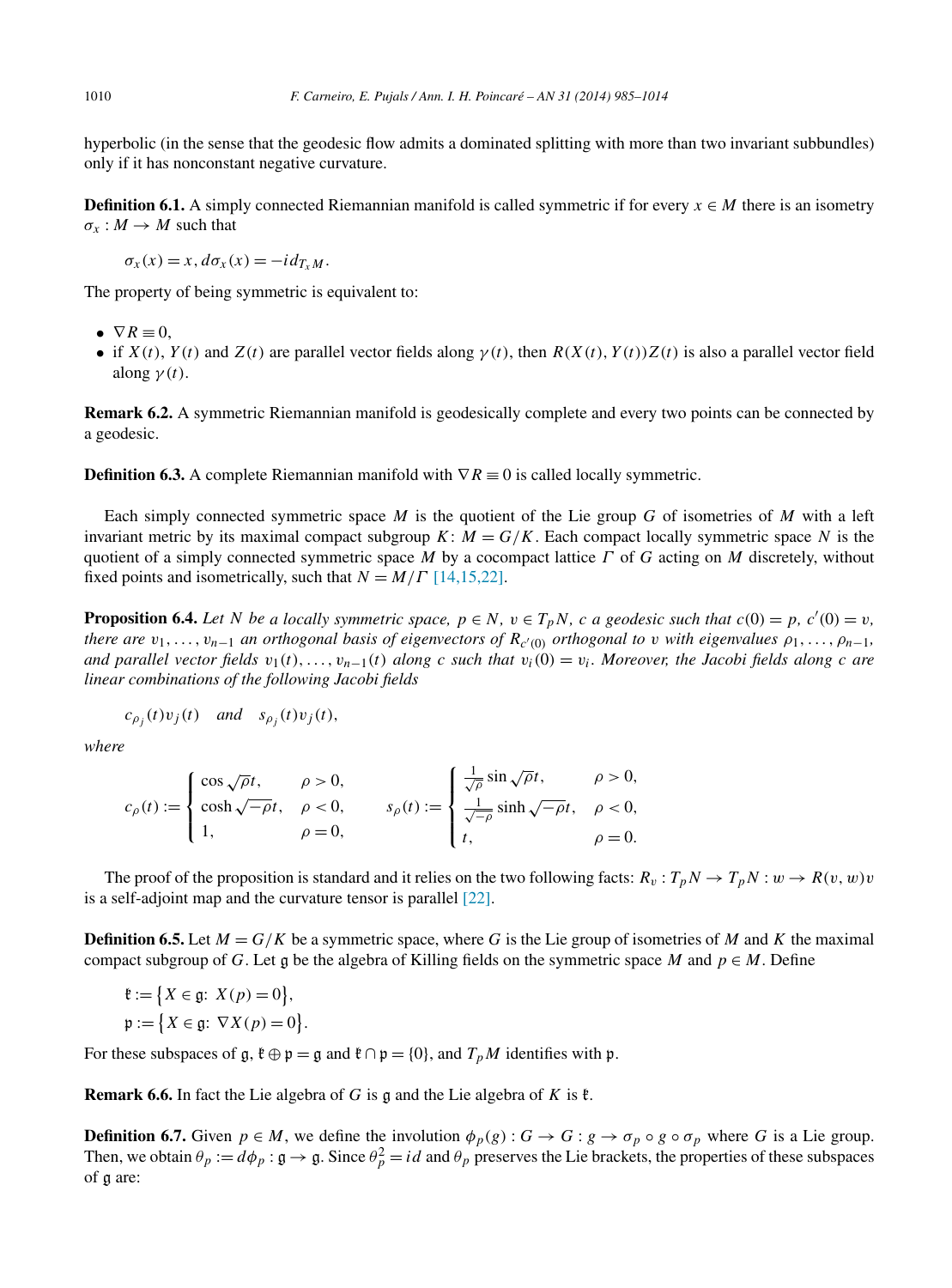<span id="page-26-0"></span>i.  $\theta_{p|\xi} = id$ , ii.  $\dot{\theta_p}|_{\mathfrak{p}} = -id$ , iii.  $[\mathfrak{k}, \mathfrak{k}] \subset \mathfrak{k}, [\mathfrak{p}, \mathfrak{p}] \subset \mathfrak{k}, [\mathfrak{k}, \mathfrak{p}] \subset \mathfrak{p}.$ 

**Proposition 6.8.** With the identification  $T_pM \cong \mathfrak{p}$  the curvature tensor of M satisfies

$$
R(X, Y)Z(p) = [X, [Y, Z]](p)
$$

*for all*  $X, Y, Z \in \mathfrak{p}$ *. In particular,*  $R(X, Y)X(p) = -(ad_X)^2(Y)(p)$ *.* 

**Remark 6.9.** We are going to consider only symmetric spaces with nonpositive sectional curvature.

Fix a maximal Abelian subspace  $\alpha \subset p$ . Let  $\Lambda$  denote the set of roots determined by  $\alpha$ , and

$$
\mathfrak{g}=\mathfrak{g}_0+\sum_{\alpha\in\varLambda}\mathfrak{g}_{\alpha},
$$

where  $\mathfrak{g}_{\alpha} = \{w \in \mathfrak{g}: (adX)w = \alpha(X)w, \forall X \in \mathfrak{a}\}, \alpha : \mathfrak{a} \to \mathbb{R}$  is a one-form [\[22\].](#page-28-0) Notice that the subindexes are the one forms, not their values at each vector in *α*.

Define a corresponding decomposition for each *α* ∈ *Λ*,  $\mathfrak{k}_{\alpha}$  =  $(id + \theta)$   $\mathfrak{g}_{\alpha}$  and  $\mathfrak{p}_{\alpha}$  =  $(id - \theta)$   $\mathfrak{g}_{\alpha}$ . Then:

i.  $id + \theta : \mathfrak{g}_{\alpha} \to \mathfrak{k}_{\alpha}$  and  $id - \theta : \mathfrak{g}_{\alpha} \to \mathfrak{p}_{\alpha}$  are isomorphisms, ii.  $\mathfrak{p}_{\alpha} = \mathfrak{p}_{-\alpha}, \mathfrak{k}_{\alpha} = \mathfrak{k}_{-\alpha}, \text{ and } \mathfrak{p}_{\alpha} \oplus \mathfrak{k}_{\alpha} = \mathfrak{g}_{\alpha} \oplus \mathfrak{g}_{-\alpha},$ iii.  $\mathfrak{p} = \mathfrak{a} + \sum_{\alpha \in \Lambda} \mathfrak{p}_{\alpha}, \mathfrak{k} = \mathfrak{k}_0 + \sum_{\alpha \in \Lambda} \mathfrak{k}_{\alpha}, \text{ where } \mathfrak{k}_0 = \mathfrak{g}_0 \cap \mathfrak{k}.$ 

For  $X \in \mathfrak{a}$  we have that, along the geodesic *c* in *M* with initial conditions  $c(0) = p$ ,  $c'(0) = X$ , the Jacobi fields are linear combinations of the following Jacobi fields:

$$
c_{-\alpha(X)^2}(t)v_j(t) \quad \text{and} \quad s_{-\alpha(X)^2}(t)v_j(t).
$$

So, we define for a vector  $X \in \mathfrak{a}$ , and for  $\alpha$  such that  $\alpha(X) \neq 0$ , the subspaces  $P^u_{\alpha}(X), P^s_{\alpha}(X) \subset T_{(p,X)}U M$  such that

$$
P_{\alpha}^{u}(X) = \{ (w, |\alpha(X)|w) \in \mathfrak{p} \times \mathfrak{p}: w \in \mathfrak{p}_{\alpha} \},
$$
  

$$
P_{\alpha}^{s}(X) = \{ (w, -|\alpha(X)|w) \in \mathfrak{p} \times \mathfrak{p}: w \in \mathfrak{p}_{\alpha} \},
$$

where  $T_{(p,X)}U M$  is identified with  $T_pM \times T_pM$ , which is identified with  $p \times p$ .

If follows from the definition that they are invariant by the geodesic flow.

Along the same lines of the proof that product metrics are not partially hyperbolic:

**Theorem 6.10.** *If the geodesic flow of a compact locally symmetric space of nonpositive curvature is partially hyperbolic, then it is a locally symmetric space of nonconstant negative curvature. In particular, this implies that the geodesic flow of the locally symmetric space is Anosov.*

**Proof.** If the locally symmetric space *N* has a partially hyperbolic geodesic flow, then the symmetric space *M* such that  $N = M/\Gamma$  has a partially hyperbolic geodesic flow.

Fix  $x \in M$  and consider  $v \in S_xM$ . Let a be the maximal Abelian subspace of g in x such that  $v \in \mathfrak{a}$ , after identification of  $T_xM$  and p.

Suppose dim(a)  $\geq$  2. If the geodesic flow of the symmetric space *M* is partially hyperbolic, then there is a splitting into invariant subbundles:

 $S(UM) = E^s \oplus E^c \oplus E^u$ .

This decomposition and the curvature tensor formula imply that

$$
E^{u}(x, v) = \{(\xi, \eta) \in T_{(x, v)}UM: (\xi, \eta) \in P_{\alpha_{i}}^{u}(v)\},
$$
  

$$
E^{s}(x, v) = \{(\xi, \eta) \in T_{(x, v)}UM: (\xi, \eta) \in P_{\alpha_{i}}^{s}(v)\},
$$

 $i = 1, \ldots, k, |\alpha_1(v)| > |\alpha_2(v)| > \cdots > |\alpha_k(v)|$ , such that if  $\beta \neq \alpha_i$ ,  $\forall i = 1, \ldots, k$ , then  $\beta(v) < \alpha_i(v)$ ,  $\forall i = 1, \ldots, k$ .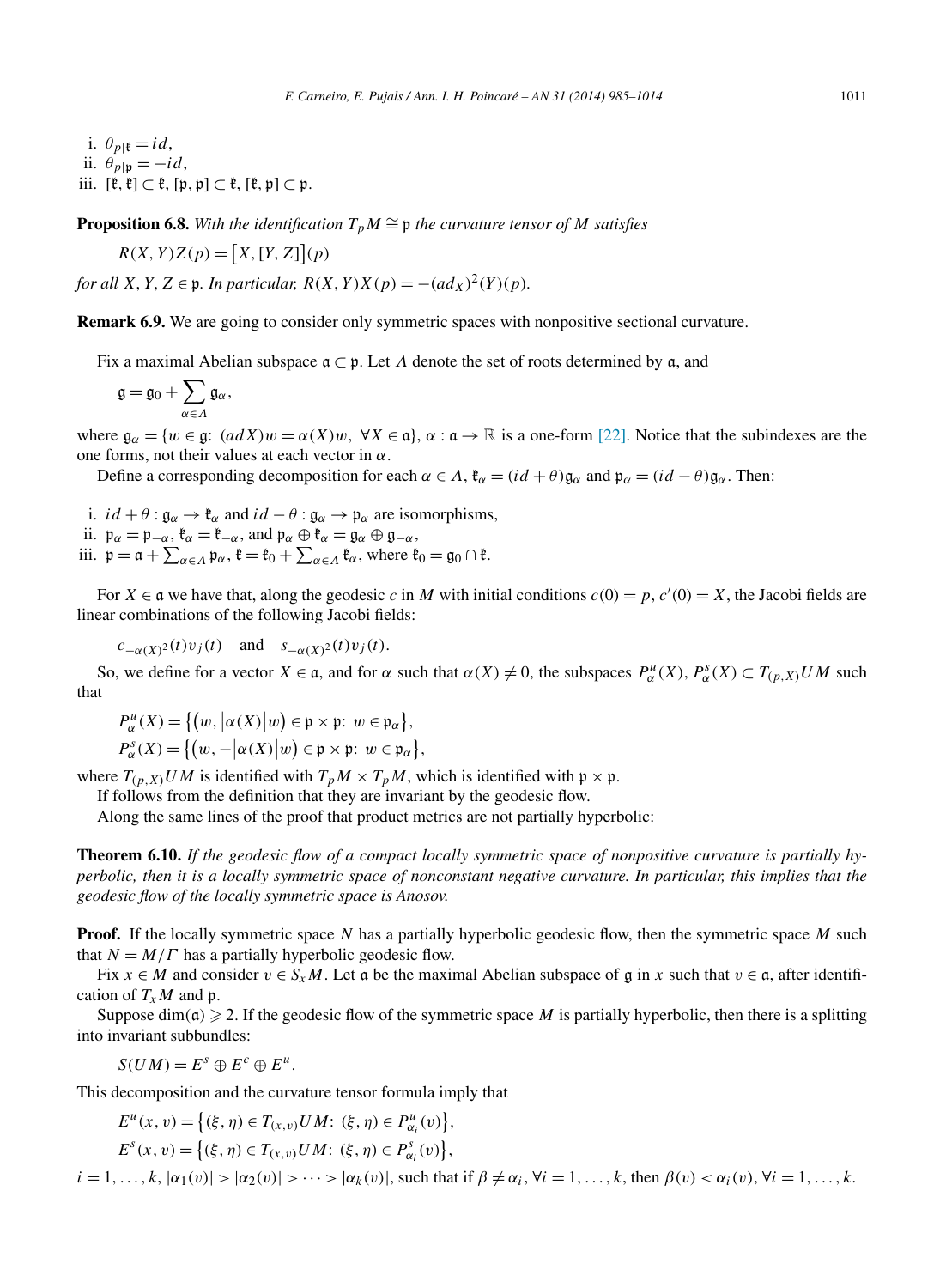Now we pick  $(x, v')$  such that  $\alpha_1(v') = 0$ . Then:

$$
E^{u}(x, v') = \{(\xi, \eta) \in T_{(x, v')} U M: (\xi, \eta) \in P_{\beta_{j}}\},
$$
  

$$
E^{s}(x, v') = \{(\xi, \eta) \in T_{(x, v')} U M: (\xi, \eta) \in P_{\beta_{j}}\},
$$

for some  $\beta_j \in \Lambda$ ,  $j = 1, ..., k'$ ,  $|\beta_1(v')| > |\beta_2(v')| > ... > |\beta_{k'}(v')|$ . Notice that  $\alpha_1(v') = 0$  implies  $\beta_j \neq \alpha_1$ ,  $\forall j =$ 1,..., k'. As in the proof of the product metric, there is no way to go from one decomposition to the other continuously. So, there are no Abelian subspaces with dimension greater than one, and the symmetric space of nonpositive curvature has rank one. If dimension of the Abelian subspaces is one then the symmetric space has negative curvature, which implies by the classification of Cartan [\[19,20\]](#page-28-0) that it is a Kähler hyperbolic space, or quaternionic hyperbolic space, or the hyperbolic space over the Cayley numbers.  $\Box$ 

## **7. Further results and questions**

This section is about the obstructions to have a partially hyperbolic geodesic flow and some questions related to partially hyperbolic geodesic flows.

There is an obstruction to partial hyperbolicity if one add the hypothesis of nonpositive sectional curvature in the Riemannian manifold: the rank of the Riemannian manifold.

**Definition 7.1.** Let  $(M, g)$  be a Riemannian manifold of nonpositive sectional curvature. Then, for  $v \in T_xM$ , *rank*(*v*) := dim  $\mathcal{J}^c(v)$ , where  $\mathcal{J}^c(v)$  is the set of parallel Jacobi fields along the geodesic *γ*, such that  $\gamma(0) = x$ ,  $\gamma'(0) = v$ . The rank of *M* is *rank*(*M*) := inf<sub>*v*∈*T<sub>x</sub>M rank*(*v*) [\[2,14,15\].](#page-28-0)</sub>

**Theorem 7.2.** *If M is a compact Riemannian manifold with nonpositive curvature such that its geodesic flow is partially hyperbolic, then M has rank one.*

**Proof.** By [Theorem](#page-7-0) 3.3, M has to be irreducible. By the rank rigidity theorem of Ballmann [\[3\]](#page-28-0) and Burns and Spatzier [\[8\],](#page-28-0) if *M* is irreducible, has nonpositive curvature, and rank bigger than one, then it is a locally symmetric space of rank bigger than one. Then, by [Theorem 6.10,](#page-26-0) its geodesic flow is not partially hyperbolic.  $\Box$ 

Another obstruction is the dimension of the Riemannian manifold, and also the dimension of the extremal subbundles of the partially hyperbolic splitting. We use the following result in Steenrod's classical book:

**Theorem 7.3.** *(See [\[34\],](#page-29-0) Theorem 27.18.) Let S<sup>n</sup> be the n-dimensional sphere. Then, it does not admit a continuous field of tangent k-planes if n is odd or if*  $n \equiv 1 \text{ mod } 4$  *and*  $2 \leq k \leq n - 2$ *.* 

So, we can state the following:

**Theorem 7.4.** *If (Mn,g) is a Riemannian manifold with partially hyperbolic geodesic flow then n is even, and if*  $n \equiv 2 \mod 4$ , then dim  $E^s = 1$ ,  $n - 2$  or  $n - 1$ .

**Proof.** First, let  $E^s \oplus E^c \oplus E^u$  be the splitting of  $S(UM)$ , the contact structure on the unit tangent bundle *UM*. Let  $p \in M$  be fixed, and  $U_pM$  the fiber of the unit tangent bundle of *M* at  $p$ . Let  $k := \dim(E^s)$ ,  $\Lambda(k, S_v(UM))$  be the set of *k*-dimensional isotropic subspaces of the symplectic space  $S_v(UM)$ , for any  $v \in UM$ , and  $\Lambda_1(k, S_v(UM))$  be the set of *k*-dimensional isotropic subspaces of the symplectic space  $S_v(UM)$  which intersect the vertical subspace, i.e.,  $E \in A_1(k, S_v(UM))$  if  $E \cap V \neq \emptyset$ . If we look at the fiber bundle  $\pi : F_p \to U_pM$  whose fiber at  $v \in U_pM$ is  $\Lambda(k, S_v(UM))$ . We know that the codimension of  $\Lambda_1(k, S_v(UM))$  in  $\Lambda(k, S_v(UM))$  is greater than one [\[28\]](#page-29-0) if  $k < n - 1$ . So, if we look at  $E^{s}(p, v)$  as a section of the fiber bundle  $\pi : F_p \to U_pM$ , it is easy to see that there is a section  $\sigma: U_pM \to F_p$  which does not intersect the vertical subbundle. Let  $\pi_S: S(UM) \to UM$  be the contact structure bundle on *UM*, then,  $\pi_S(\sigma)$  is a continuous field of tangent *k*-planes in  $U_pM$ , which is an  $(n-1)$ -dimensional sphere. So, we need only to apply the previous theorem.

The case  $k = n - 1$  is trivial, there is no obstruction to the existence of a continuous field of  $(n - 1)$ -planes on an  $(n-1)$ -dimensional sphere.  $□$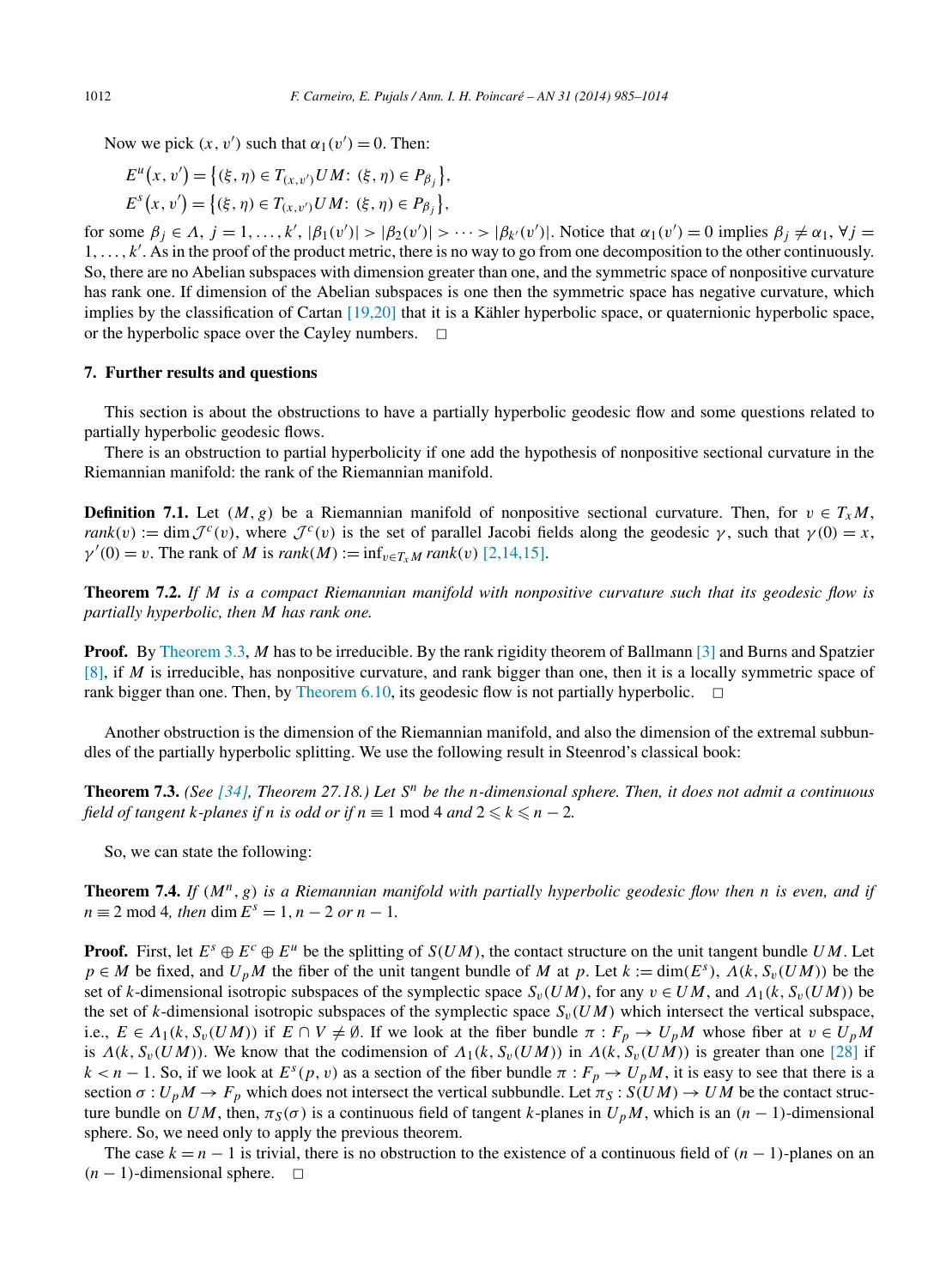<span id="page-28-0"></span>**Remark 7.5.** The idea that partial hyperbolicity of the geodesic flow implies even dimension of the Riemannian manifold is due to Gonzalo Contreras, who communicated an idea of the proof of this fact to the second author of this article.

There are some questions that we hope to address in the future:

**Question 1.** Is there a transitive partially hyperbolic non-Anosov geodesic flow with conjugate points?

It would be interesting to know if transitivity and existence of conjugate points can be together in these examples we constructed. For example, if the transitive non-Anosov example showed in Section [5.4](#page-24-0) is robustly transitive, the answer to the question would be positive.

**Question 2.** Is the example constructed in [Theorem A](#page-1-0) ergodic?

## **Acknowledgements**

We want to thank the anonymous referee that helped to improve the presentation of the paper. The first author would like to thank Luis Florit, Marcelo Viana, Rafael Ruggiero, Leonardo Macarini, Henrique Bursztyn, Umberto Hryniewicz, Jacob Palis Jr., Fernando Codá, Alexander Arbieto, Gonzalo Contreras, Wolfgang Ziller for fruitful conversations concerning this work. We would like to thank Gabriel Paternain who presented us the compact Kähler manifold of constant holomorphic curvature −1 and made suggestions after we finished a first draft of the article. Also the first author would like to thank Rafael Ruggiero for the suggestion to study the case of locally symmetric spaces, a more general case than the one studied in the first author's thesis. Through this work the first author also thanks the financial support granted by CNPq through his doctorate under the advice of Enrique Pujals at Impa, and the support granted by Capes for his post-doctorate under the advice of Alexander Arbieto at UFRJ.

# **References**

- [1] [D.V. Anosov, Geodesic Flows on Closed Riemann Manifolds with Negative Curvature, Proc. Steklov Inst. Math., vol. 90, American Mathe](http://refhub.elsevier.com/S0294-1449(13)00095-4/bib416Es1)[matical Society, Providence, RI, 1969.](http://refhub.elsevier.com/S0294-1449(13)00095-4/bib416Es1)
- [2] [Werner Ballmann, Lectures on Spaces of Nonpositive Curvature, DMV Seminar, vol. 25, Birkhäuser, Boston, 1995.](http://refhub.elsevier.com/S0294-1449(13)00095-4/bib426131s1)
- [3] [Werner Ballmann, Nonpositively curved manifolds of higher rank, Ann. Math. 122 \(1985\) 597–609.](http://refhub.elsevier.com/S0294-1449(13)00095-4/bib426132s1)
- [4] Arthur [L. Besse, Einstein Manifolds, Classics Math., Springer-Verlag, 1987.](http://refhub.elsevier.com/S0294-1449(13)00095-4/bib4265s1)
- [5] C. [Bonatti, L.J. Diaz, Persistence of transitive diffeomorphisms, Ann. Math. 143 \(1995\) 367–396.](http://refhub.elsevier.com/S0294-1449(13)00095-4/bib4244s1)
- [6] A. [Borel, Compact Clifford–Klein forms of symmetric spaces, Topology 2 \(1963\) 111–122.](http://refhub.elsevier.com/S0294-1449(13)00095-4/bib426Fs1)
- [7] M.I. [Brin, Ja.B. Pesin, Flows of frames on manifolds of negative curvature, Usp. Mat. Nauk 28 \(4 \(172\)\) \(1973\) 209–210.](http://refhub.elsevier.com/S0294-1449(13)00095-4/bib4250s1)
- [8] [Keith Burns, Ralf Spatzier, Manifolds of nonpositive curvature and their buildings, Publ. Math. IHES 65 \(1987\) 35–59.](http://refhub.elsevier.com/S0294-1449(13)00095-4/bib4253s1)
- [9] C. [Bonatti, M. Viana, SRB measures for partially hyperbolic systems whose central direction is mostly contracting, Isr. J. Math. 115 \(2000\)](http://refhub.elsevier.com/S0294-1449(13)00095-4/bib4256s1) [157–193.](http://refhub.elsevier.com/S0294-1449(13)00095-4/bib4256s1)
- [10] Manfredo [do Carmo, Geometria Riemanniana, Instituto Nacional de Matemática Pura e Aplicada, Rio de Janeiro, 1988.](http://refhub.elsevier.com/S0294-1449(13)00095-4/bib4361s1)
- [11] H.M.A. Castro, M.H. Kobayashi, W.M. Oliva, Partially hyperbolic *Σ*[-geodesic flows, in: Special Issue in Celebration of Jack K. Hale's 70th](http://refhub.elsevier.com/S0294-1449(13)00095-4/bib434B4Fs1) [Birthday, Part 3, Atlanta, GA/Lisbon, 1998, J. Differ. Equ. 169 \(1\) \(2001\) 142–168.](http://refhub.elsevier.com/S0294-1449(13)00095-4/bib434B4Fs1)
- [12] Gonzalo [Contreras, Partially hyperbolic geodesic flows are Anosov, C. R. Math. Acad. Sci. Paris Ser. I 334 \(2002\) 585–590.](http://refhub.elsevier.com/S0294-1449(13)00095-4/bib436F31s1)
- [13] [Patrick Eberlein, When is a geodesic flow of Anosov type? I, J. Differ. Geom. 8 \(1973\) 437–463.](http://refhub.elsevier.com/S0294-1449(13)00095-4/bib4531s1)
- [14] [Patrick Eberlein, Structure of Manifolds of Nonpositive Curvature, Lect. Notes Math., vol. 1156, Springer-Verlag, 1985, pp. 86–153.](http://refhub.elsevier.com/S0294-1449(13)00095-4/bib4532s1)
- [15] [Patrick Eberlein, Geometry of nonpositively curved manifolds, in: Chicago Lectures in Mathematics, 1996.](http://refhub.elsevier.com/S0294-1449(13)00095-4/bib4533s1)
- [16] [Patrick Eberlein, Geodesic flows in certain manifolds without conjugate points, Trans. Am. Math. Soc. 167 \(May 1972\).](http://refhub.elsevier.com/S0294-1449(13)00095-4/bib4534s1)
- [17] [William M. Goldman, Complex Hyperbolic Geometry, Clarendon Press, Oxford, 1999.](http://refhub.elsevier.com/S0294-1449(13)00095-4/bib47s1)
- [18] Alfred [Gray, A note on manifolds whose holonomy group is a subgroup of Sp\(n\).Sp\(1\), Mich. Math. J. 16 \(2\) \(1969\) 125–128.](http://refhub.elsevier.com/S0294-1449(13)00095-4/bib4772s1)
- [19] Ernst [Heintze, On homogeneous manifolds of negative curvature, Math. Ann. 211 \(1\) \(1974\) 23–34.](http://refhub.elsevier.com/S0294-1449(13)00095-4/bib4865s1)
- [20] Sigurdur [Helgason, Differential Geometry, Lie Groups, and Symmetric Spaces, Pure Appl. Math., Academic Press, New York, London, 1978.](http://refhub.elsevier.com/S0294-1449(13)00095-4/bib48656Cs1)
- [21] Boris [Hasselblatt, Yakov Pesin, Partially hyperbolic dynamical systems, in: Handbook of Dynamical Systems, vol. 1B, Elsevier, North-](http://refhub.elsevier.com/S0294-1449(13)00095-4/bib4850s1)[Holland, 2006.](http://refhub.elsevier.com/S0294-1449(13)00095-4/bib4850s1)
- [22] [Jurgen Jost, Riemannian Geometry and Geometric Analysis, Universitext, Springer-Verlag, 2002.](http://refhub.elsevier.com/S0294-1449(13)00095-4/bib4As1)
- [23] [W. Klingenberg, Lectures on Closed Geodesics, Springer-Verlag, 1978.](http://refhub.elsevier.com/S0294-1449(13)00095-4/bib4B6Cs1)
- [24] Ricardo [Mañé, Contributions to the stability conjecture, Topology 17 \(4\) \(1978\) 383–396.](http://refhub.elsevier.com/S0294-1449(13)00095-4/bib4Ds1)